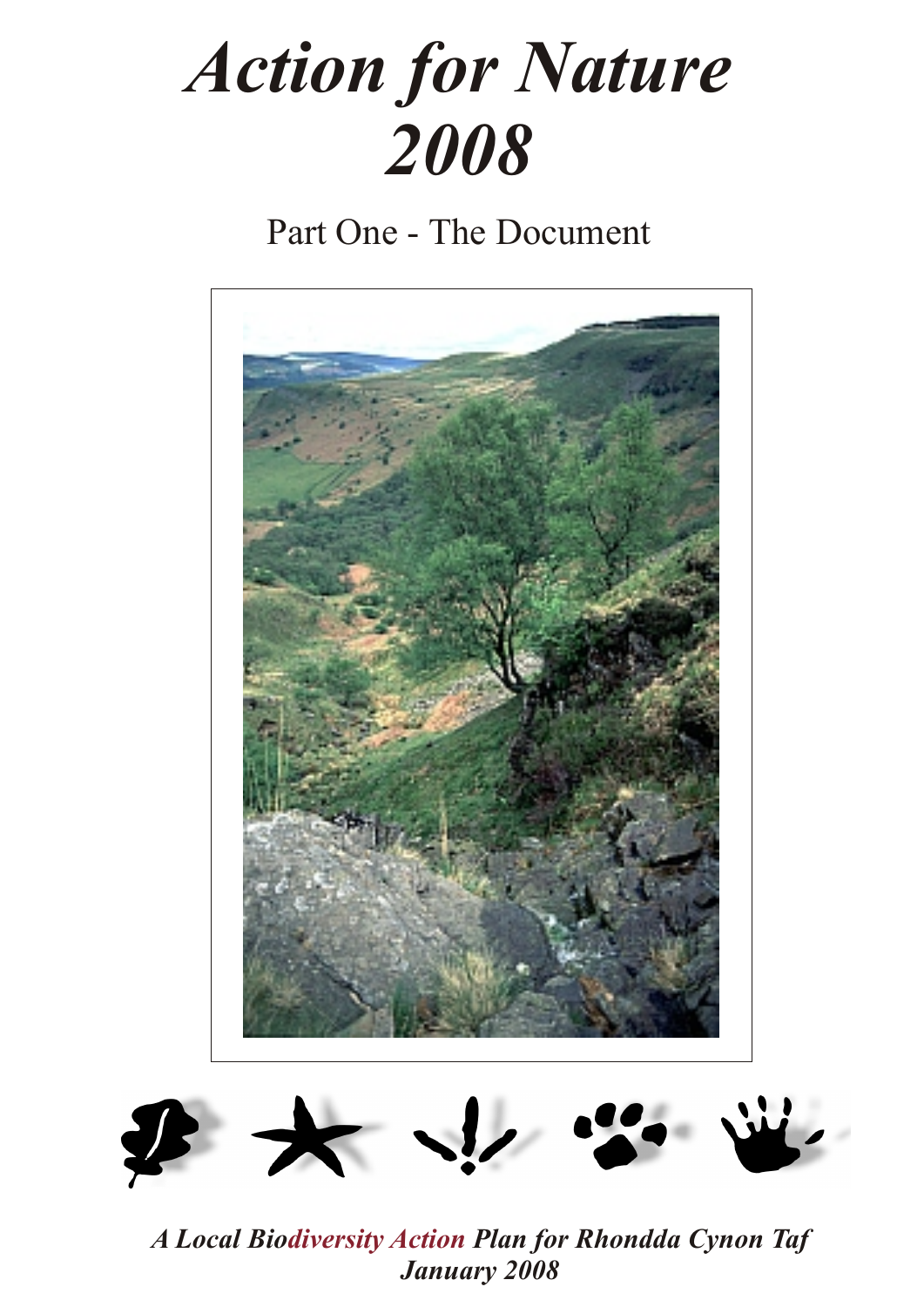# **Chapter One: Introduction (17/12/07)**

## **Biodiversity: The Variety of Life**

'Biodiversity is **all living things**, from the tiny garden ant to the giant redwood tree. You will find biodiversity everywhere, in window boxes and wild woods, roadsides and rain forests, snow fields and sea shore'

*UK Biodiversity Steering Group Report 1995\** 

Action for Nature was launched in October 2000 at the Rhondda Heritage Centre. At that time even the word 'biodiversity' and the concept of 'biodiversity conservation' were new and awkward. The celebration event at the Heritage Centre, however, marked a momentous stage in the progress of the Local Biodiversity partnership and the document contained hundreds of individual species and habitat actions, wrapped up in four main generic action themes.

Ultimately celebrations are only celebrations. Everyone involved in the drafting of Action for Nature knew that October 2000 was only the start of the process and the worth of that process and its document would be measured in the years to come. Would it all falter and fade? Or could it start to realise real biodiversity action and progress. Would it develop and evolve into something, which could help deliver strategic action? Would it realise opportunities and could it help to integrate biodiversity into the fabric of our everyday life? In short would it be worth the paper it was written on!

After 7 years of Action for Nature, there is now an opportunity to revisit the main priorities and actions of the Plan. To explore where real progress has been made, where impetus is needed and to reflect on what we have learnt. So, here is a new and improved Part 1 of Action for Nature. The LBAP steering group has decided to stick with the format of the original, to leave well alone where the words and sentiments still fit, but to use the experience and confidence of 7 years of process to critically review where action has worked, where it has not and what the next 5 years of biodiversity action should look to deliver.

In 2000 Action for Nature stated that 'the Valleys are home to a wealth of wildlife. Between the towns and villages, up the mountain and by the river, in parks and gardens, on farms and in forests there are special places; habitats for wild plants and animals. Across Britain and around the world, wildlife is threatened by modern lifestyles; habitats are being lost to new housing and roads, or as farming changes. It is frightening to think that plants and animals that were common in our grandparents' day could have gone for good within our children's lifetime'. The global loss of biodiversity has unfortunately not slowed in the last seven years and these sentiments are as true, or perhaps even truer today. In addition the threat of global warming for the future of the planet and its biodiversity, has gained common acceptance. No longer a question of if global warming will happen, but much more a case of how severely and quickly its effects will be felt. The role and need for strategic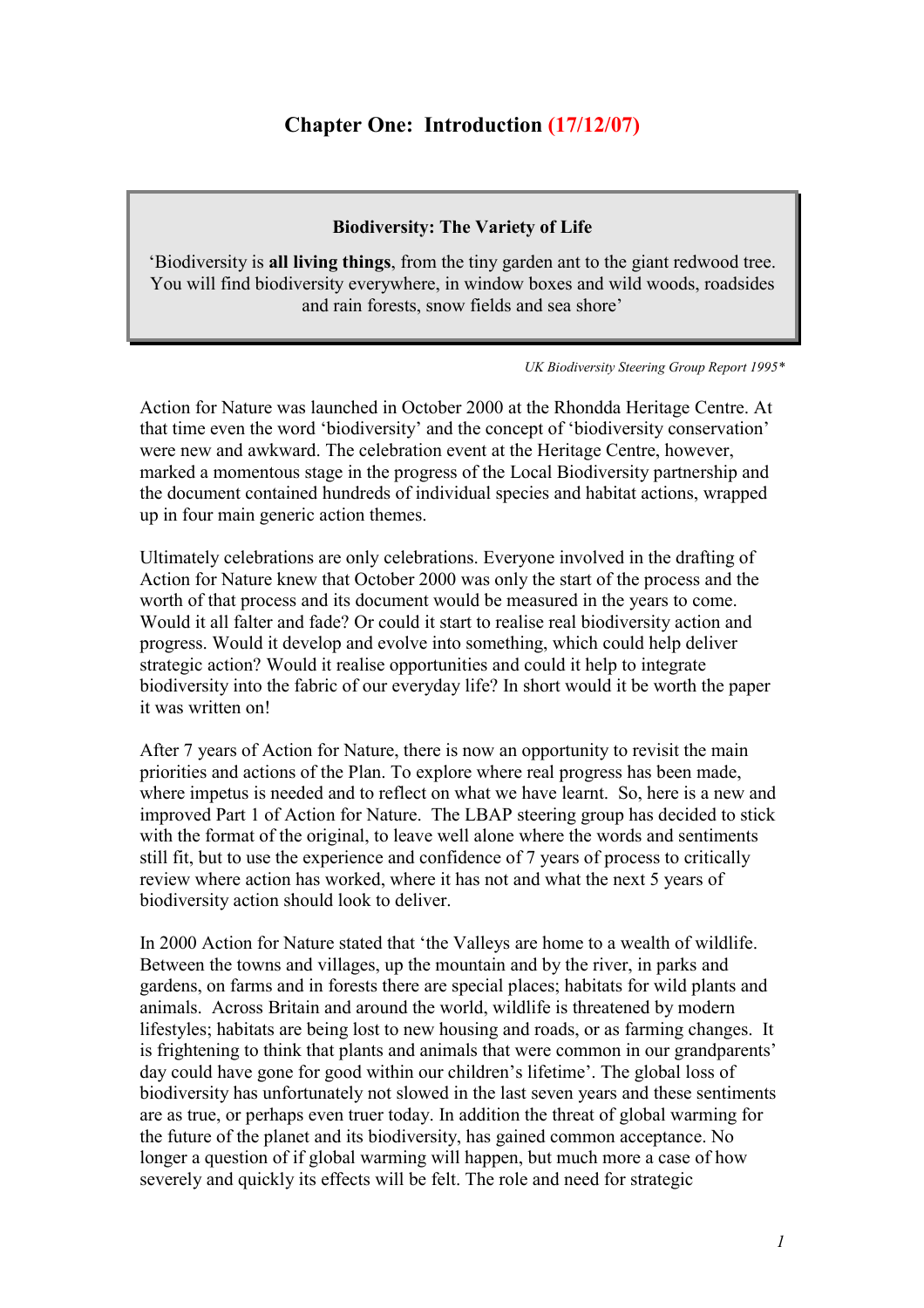biodiversity action at global, national and local levels has never been more important. Indeed as experience grows it becomes more and more clear that bottom-up action; a driver for change starting at the local level, is the perhaps the only way to succeed. For conservation of our ecosystems, our biodiversity and our heritage to be successful it needs local support and understanding. Local people need to be given the chance to appreciate, advise, explore and influence their local environments and their local biodiversity.

#### **Functions of Local Biodiversity Action Plans**

- To ensure the national targets for species and habitats, as specified in the UK Action Plan, are translated into effective action at the local level.
- To identify targets for species and habitats appropriate to the local area, and reflecting the values of people locally.
- To develop effective local partnerships to ensure that programmes for biodiversity conservation are maintained in the long-term.
- To raise awareness of the need for biodiversity conservation in the local context.
- To ensure the opportunities for conservation and enhancement of the whole biodiversity resource are fully considered.
- To provide a basis for monitoring progress in biodiversity conservation, at both local and national level.

*Guidance for Local Biodiversity Action Guidance Note 1 : an introduction* 

The first Local Biodiversity Action Plan for Rhondda Cynon Taf was published in 2000, after two years of preparatory work by the Steering Group, reporting to a wider biodiversity partnership. Since that time the partnership has grown and many more people are involved in biodiversity action. The second edition of the Plan has been developed to reflect this. The Steering Group includes representatives of voluntary groups, landowners, government agencies, the Council and interested individuals. The full membership and the terms of reference of the Steering Group are given in Appendix 1.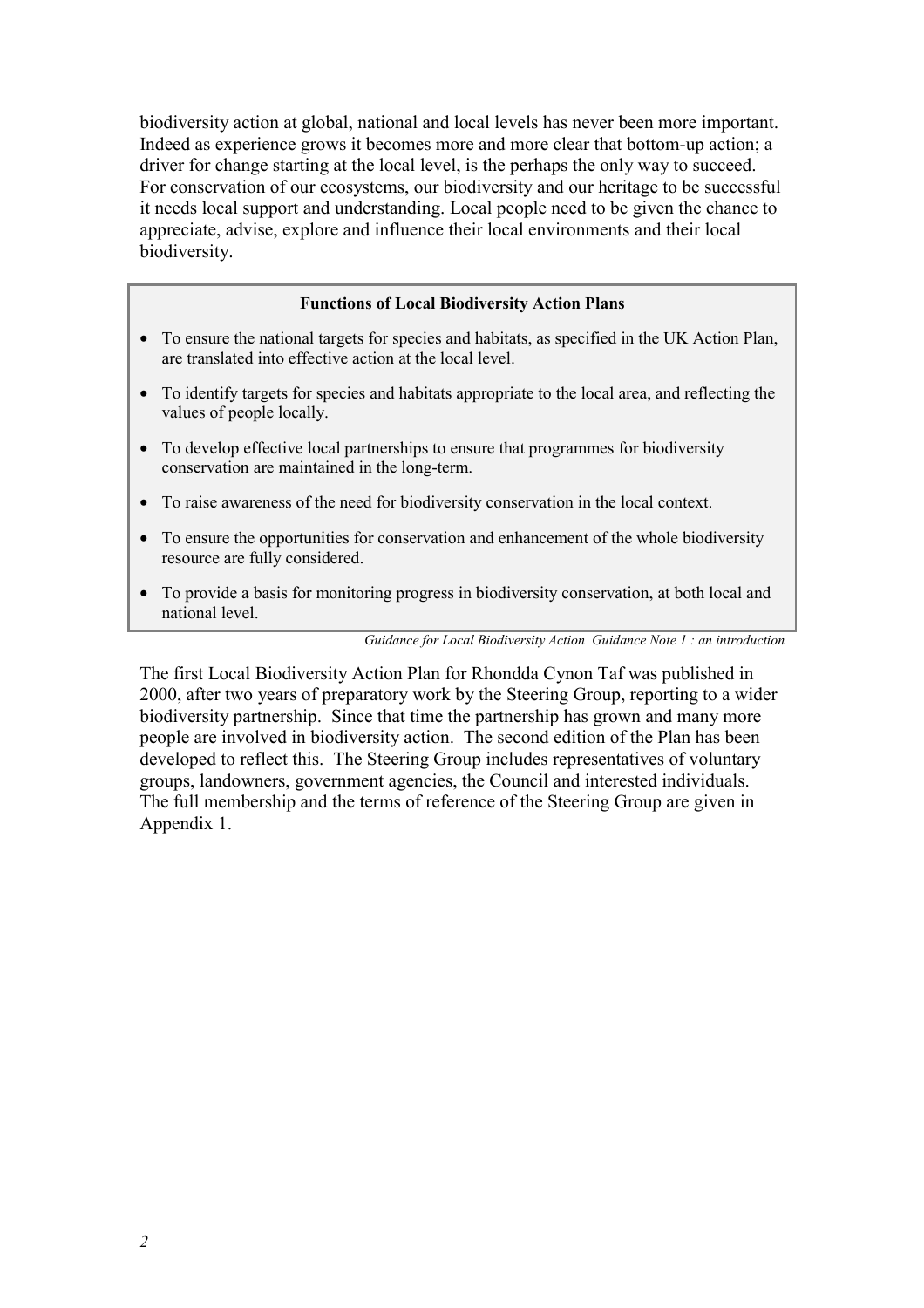#### **Landmarks in the biodiversity process**

- **1992: Rio Earth Summit.** UK Government signed the Biodiversity Convention.
- **1994: Biodiversity: The UK Action Plan.** Set out the principles for biodiversity conservation in the UK and led to the setting-up of the UK Biodiversity Steering Group.
- **1995: The UK Biodiversity Steering Group Report.** The first biodiversity audit for the UK, establishing priority national and international habitats and species and the development of quantifiable conservation targets for 391 species and 45 habitats.
- **1997: Glamorgan Biodiversity Advisory Group (GLAMBAG).\*** Established to provide a scientific bridge in Glamorgan (the wildlife recording area called Vice County 41) between the national species and habitat targets and proposed Local Biodiversity Action Plans. The Group consists of eight local authorities, the Countryside Council for Wales, Glamorgan Wildlife Trust, Environment Agency, Brecon Beacons National Park, Dwr Cymru Welsh Water, Assembly Agriculture Dept., Forestry Commission Wales, DEIN, SWEBreC, and the National Museum of Wales.
- **1998: Guidance for Local Biodiversity Action Plans.** Consists of five self-help Guidance Notes for the production of Local Biodiversity Action Plans
- **1999: Secretary of State for Wales** called for Local Biodiversity Action Plans to be prepared throughout Wales by 2000.
- **2000: Action for Nature: The Local Biodiversity Action Plan for Rhondda Cynon Taf.**
- **2000: Countryside and Rights of Way Act:** Provided for delegation of biodiversity action to Wales and introduced the s.74 list of habitats and species of importance to Wales (see Appendix 2)
- **2003: Local Biodiversity Action Plans Review** Welsh Assembly Government Environment, Planning and Transport Committee report supports the production of LBAPs across Wales.
- **2004: European Union Malahide Declaration:**: To halt biodiversity loss across Europe by 2010. Wales Environment Minister has committed the Welsh Assembly Government to achieving this.
- **2004: Better Life: Community Strategy for Rhondda Cynon Taf : Over-arching strategy** which highlights biodiversity as one of the key environmental and community assets of the County Borough.
- **2006: Natural Environment and Rural Communities Act (NERC):** Supersedes much of the CROW Act and in particular includes a duty to conserve biodiversity in that 'every public authority must, in exercising its functions, have regard, in so far as is consistent with the proper exercising of those, to the purpose of conserving biodiversity'.
- **2006: Wales Environment Strategy**: Welsh Assembly Government strategy recognises the importance of our environment and explains the methodology to tackle the challenges facing the environment, in a sustainable way, over the next 20 years.
- **2007: Wales Biodiversity Framework**: identifies key players and policy for biodiversity action and the mechanisms required to deliver positive action.
- **2007: Publication of the revised priority habitats and species lists for the UK (BRIG) and the revised habitat targets for Wales**

*\* Appendix 14 lists abbreviations and initials*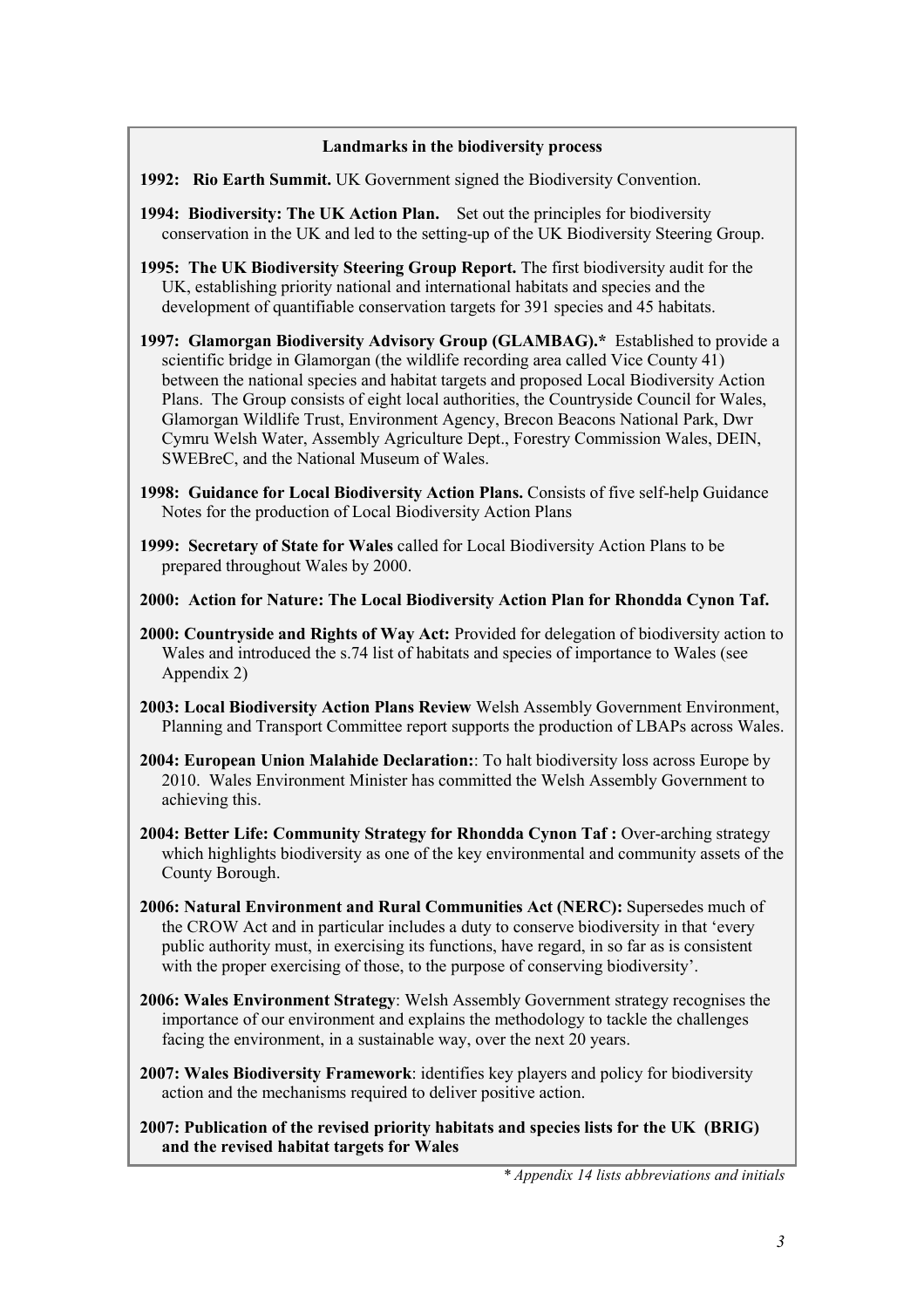#### **The UK Biodiversity Steering Group**

The UK Biodiversity Steering Group has produced a revised list of UK priority and species (summer 07), this includes 1149 species and 69 habitats. For all these habitats and species actions are proposed and lead organisations identified. The revised UK list is considerably longer than the previous list and a Wales specific list is also now available. The existing UK Plans set out the actions needed to protect particular plants and animals, and the places where they are found. Not all of the UK or Wales priority habitats and species are relevant in Rhondda Cynon Taf. For example we have no coastline and therefore no sand dunes or harbour porpoises. However as experience has time and again proven the County Borough is rich in wildlife, with at least 23 of the habitats and 114 of the species of UK importance found here. So, we have a responsibility to help deliver the actions listed in these UK Action Plans.

The habitats and species identified in the Countryside and Rights of Way Act S74 list for Wales (subsequently revised under the Natural Environment and Rural Communities Act (s.42)) includes nationally important habitats and species relevant to Rhondda Cynon Taf (see Appendix 2)

In Wales, there is a Biodiversity Partnership Steering Group that provides advice and guidance; in Glamorgan the eight local authorities are working together, with government agencies, to share the technical work of translating UK and Wales action to the local level.

UK Biodiversity Steering Group

Wales Biodiversity Partnership and Steering Group

Glamorgan Biodiversity Advisory Group

Rhondda Cynon Taf Local BAP Steering Group

#### **Some Useful Definitions**

- A **Habitat** is the natural home or territory of a plant or animal.
- **Species** are animals or plants that are alike and can interbreed.
- An **Ecosystem** is a community of different species, the relationships between them and their environment.

*adapted from The Concise Oxford Dictionary and the Penguin Dictionary of Biology*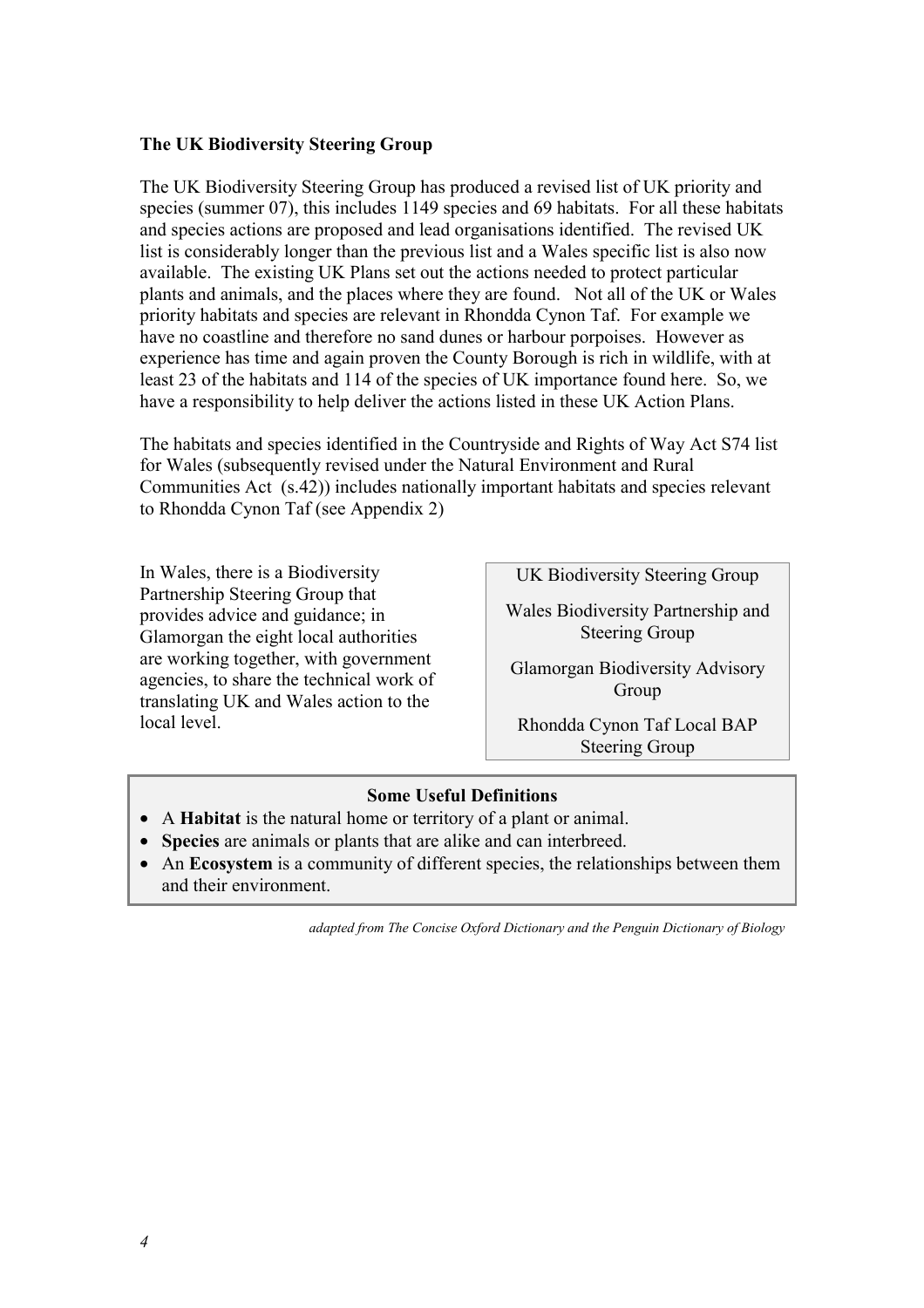## **Rhondda Cynon Taf Local Biodiversity Action Plan**

A Local Biodiversity Action Plan should be more than just a local version of the UK Action Plans; it should reflect locally important habitats and species as well.

## **The overall aim of the Rhondda Cynon Taf Local Biodiversity Action Plan is "to conserve and enhance the biodiversity of Rhondda Cynon Taf".**

The following objectives describe what is needed to achieve this:

- translate UK Action Plans to the local level
- identify other locally important habitats and species, through local consultation
- identify key partners
- develop achievable actions
- monitor progress in achieving Local Biodiversity Action Plan actions
- monitor biodiversity in Rhondda Cynon Taf

The process of producing the Rhondda Cynon Taf Local Biodiversity Action Plan has influenced the content of the Plan. The County Borough Council set the process in motion in 1998 but agreed, at an early stage, that others should help to draw up the Plan. The Partnership that produced the original Local Biodiversity Action Plan in 2000 has grown. Implementing the actions in the first Plan has involved more local naturalists and encouraged more interested members of the public to help. The number of people working for wildlife in voluntary organisations and government agencies has increased, and new community based organisations are expressing their interest in local wildlife. Some examples of the achievements of the past five years are given below and in Chapter Three.

Appendix 1 sets out the timetable and the various stages of the Plan preparation process.

#### **A Better Life: The Community Plan for Rhondda Cynon Taf**

In spring 2004 the Community Plan for Rhondda Cynon Taf was published by the strategic partnership, the Better Life Consortium. The Plan sets out a ten-year vision for the area and includes outcomes, indicators and key actions for the Council and other major partners such as the Police, Health Service, voluntary sector and business. The Local Biodiversity Action Plan is mentioned and a new Environmental Partnership, reporting to the Better Life Consortium, has been set up to take forward the Living Space actions from the Community Plan. The ability to integrate biodiversity objectives and enhancements is key to delivering real, sustainable biodiversity gain.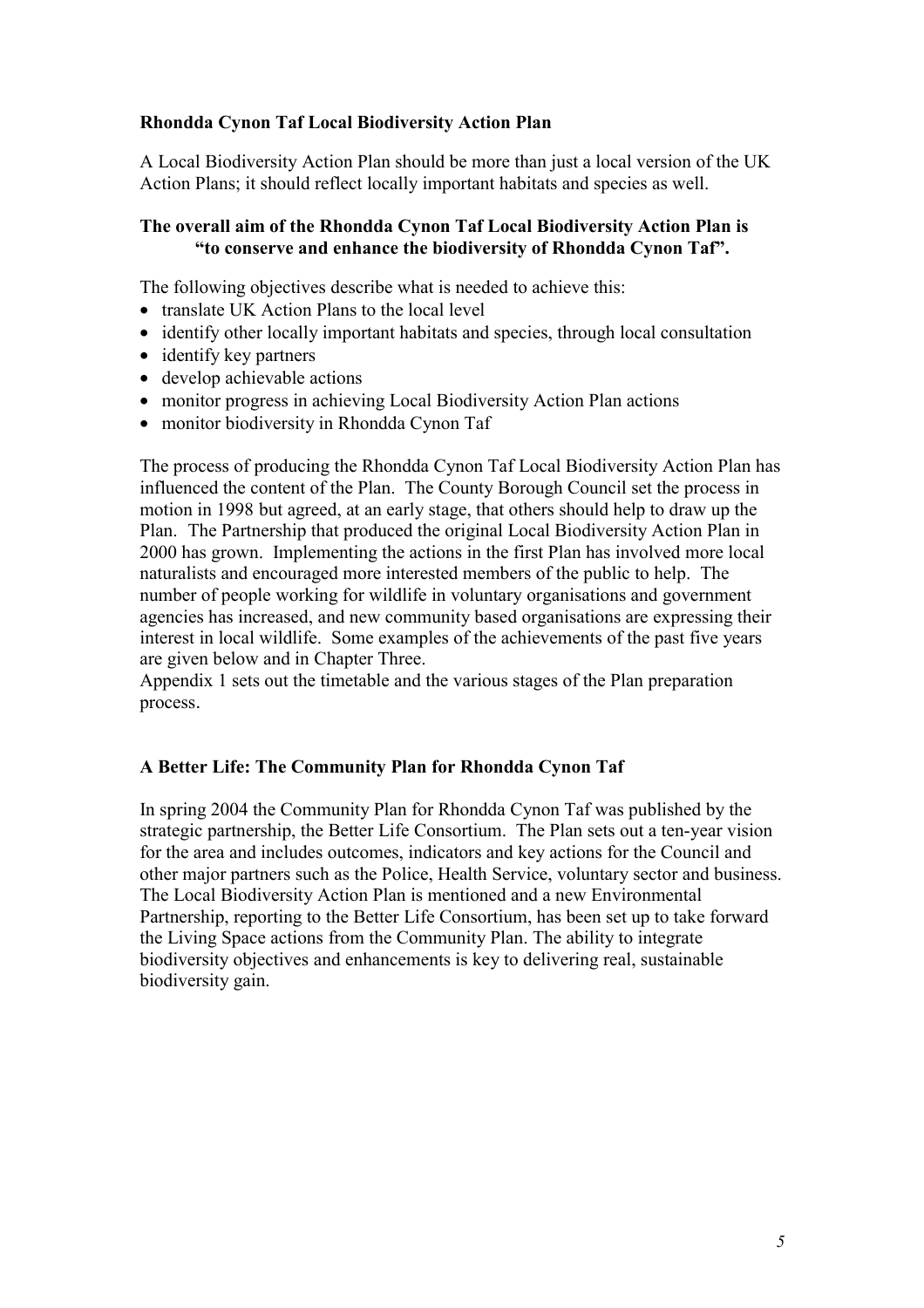#### **Biodiversity and Sustainability**

The diversity of wildlife is a key indicator of sustainable development. Sustainable development is about meeting the world's needs through economic and social development, both now and in the future, whilst safeguarding the environment on which all development depends. If biodiversity conservation is to be ultimately successful, it must be integrated into every day activities. Small changes can lead to significant biodiversity benefits, pre-planning and dialogue can avoid future conflict and delays, and imagination and understanding can deliver real biodiversity and community benefits. Biodiversity action must be firmly based on sustainable practice and protocol.

#### **Biodiversity and Sustainability**

The evolution and sustenance of life on earth has always been and will continue to be dependant on the availability of a varied and integrated selection of life forms, encompassing a wide gene base and capable of adapting to changing conditions. This has created a global ecosystem, the "natural" world, a jigsaw puzzle of incomprehensible magnitude. Mankind has turned over a number of pieces and given them names but has little understanding of the logistics of how they fit together or interact in the "balance of life" that is a feature of biodiversity.

This biodiversity and its complex, symbiotic relationship with the planet has provided the basic necessities for life upon which mankind is equally as dependant as any other species pure water, clean air, soil with the basic ingredients for nutrition and filtered energy from the sun to deliver that nutrition to plant life.

Warning signs that mankind is damaging the earth's capacity to provide these necessities and also creating global climate change are evident. As well as scientific data and predictions, soil erosion, the early arrival of spring, increasing rainfall and global storms are all symptoms of an over-burdened and depleted ecosystem.

Our already threatened unique Welsh biodiversity may suffer serious losses if we refuse to heed these warning signs, with the possible extinction of some species. This should be regarded as a matter of grave concern for everyone. For just as the silence of the canaries provided an indication of adverse conditions in the mines, the lessening or possible silencing of bird song in our countryside is a signal that all is not healthy.

The remedies for this potentially disastrous scenario are within our capabilities. Biodiversity protection, pollution reduction and increasing recycling of resources are first steps along the path to a healthy sustainable lifestyle for ourselves and future generations. The delivery of these measures is dependant upon the actions of all sections of society. National governments and local authorities have the legislative power and organisational ability to determine and promote wide ranging, eco-friendly policies. Everyone should press for these and enhance their effectiveness by adopting sustainable lifestyles.

Leaving the implementation of sustainability to others is not an option for anyone who is concerned for the future of life on our planet. The reward for positive actions will be a more wholesome, healthier world capable of providing physical and spiritual benefits for all.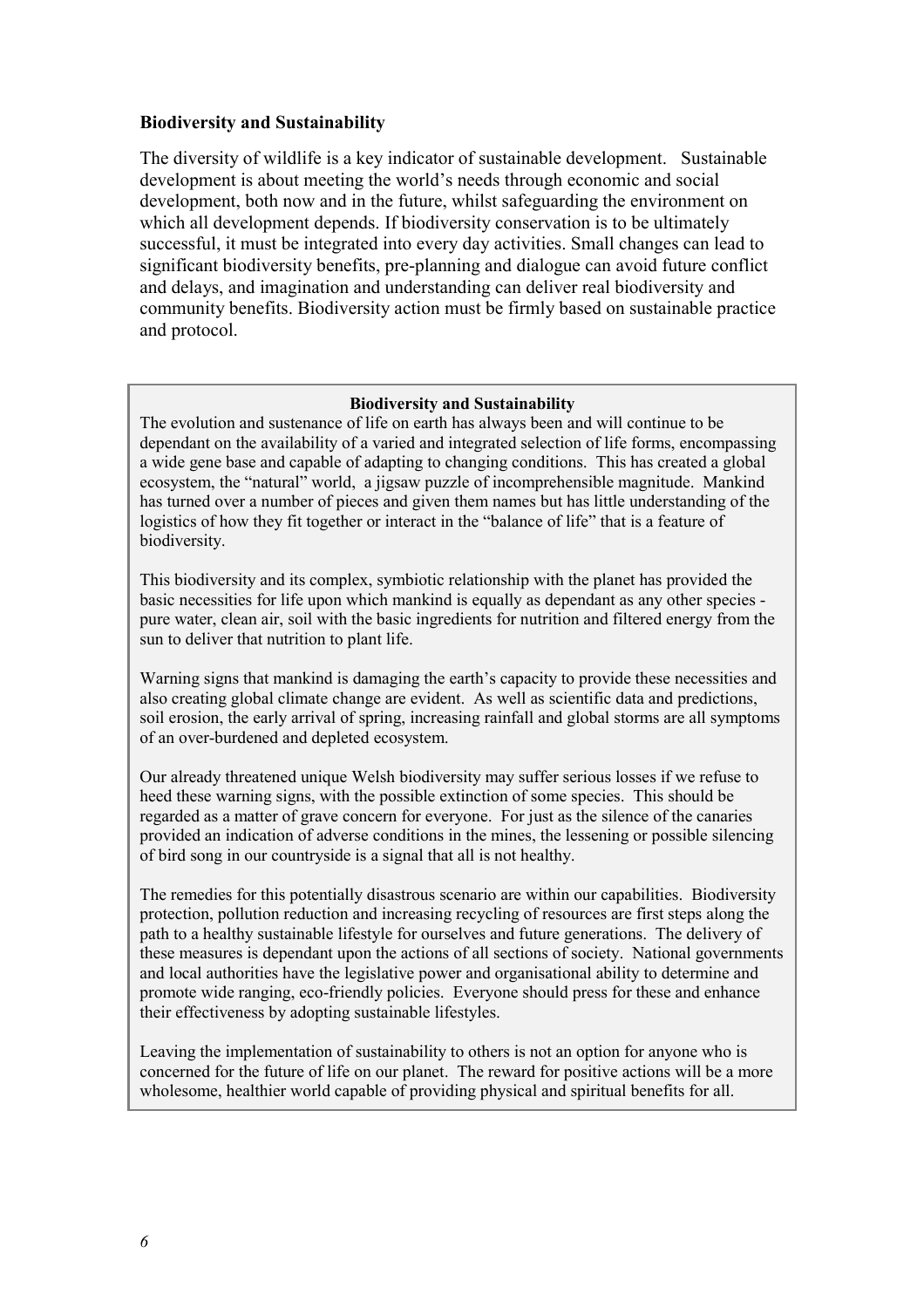# **Chapter Two: Wildlife in Rhondda Cynon Taf**

#### **Rhondda Cynon Taf**

Rhondda Cynon Taf (RCT)\* extends from the uplands of the Brecon Beacons to the edge of the Vale of Glamorgan (see Map 1, p8). The central feature is the coalfield plateau, which is cut by the Rhondda, Cynon and parts of the Taff and Ely river valleys. To the north of the coalfield plateau is the Brecon Beacons National Park, a small part of which is in the County Borough. The National Park Authority has prepared its own Local Biodiversity Action Plan. The coalfield plateau is higher (600m), more remote and exposed in the north, with dramatic crags and extensive areas of forestry. Further south, hill farming predominates. The Cynon and Rhondda valleys are generally steep-sided with narrow and mostly built up valley floors, and bracken covered, farmed or wooded slopes. South of Pontypridd, the Taff Valley is wider but heavily developed. The southern part of the County Borough has a softer, more lowland landscape of farms, woods, commons, towns and villages. This Chapter describes what we know about our wildlife.

#### **A Biodiversity Tour**

The south Wales Valleys is a treasure trove of biodiversity. Like all good treasure troves it had been lost and long forgotten and has only now been re-found, and like some giant archaeological dig, one discovery has led to another; one find has spurred on the finding of the next.

Local people have started to see how their valued local patch fits into a bigger context and experts have gradually realised the significance of our biodiversity. The surprise is the greater because from the outside, the Valleys have been viewed as derelict and despoiled, depressed and degraded. This is surely the last place biodiversity would thrive? Wrong! With an open mind and a little knowledge, the secret behind the success of Valleys biodiversity is obvious. Partly as result of nutrient poor but varied soils, partly because of an intense and complex topography, geomorphology and geology, partly down to our wonderful mild wet climate, partly due to traditional small farm management and the Valleys industrial legacy, and partly due to the daily interactions of people with their environment; all of the components for diversity are in place. Blessed with this heady mix of conditions and circumstances, the South Wales Valleys support a range and variety of lowland and upland habitats, which is not bettered anywhere in southern Britain. **Rhondda Cynon Taf lies at the heart of the Valleys and at the heart of this wealth of biodiversity**. This is where landscape and biodiversity come together, where the landscape has substance and depth. This is no shallow and brittle postcard view based on pretence and faded reputation. This is biodiverse landscape, which is breath taking, dynamic, and integral to a unique sense of place and belonging.

To prove a point let us take a quick landscape tour of Rhondda Cynon Taf. But where would you like to start?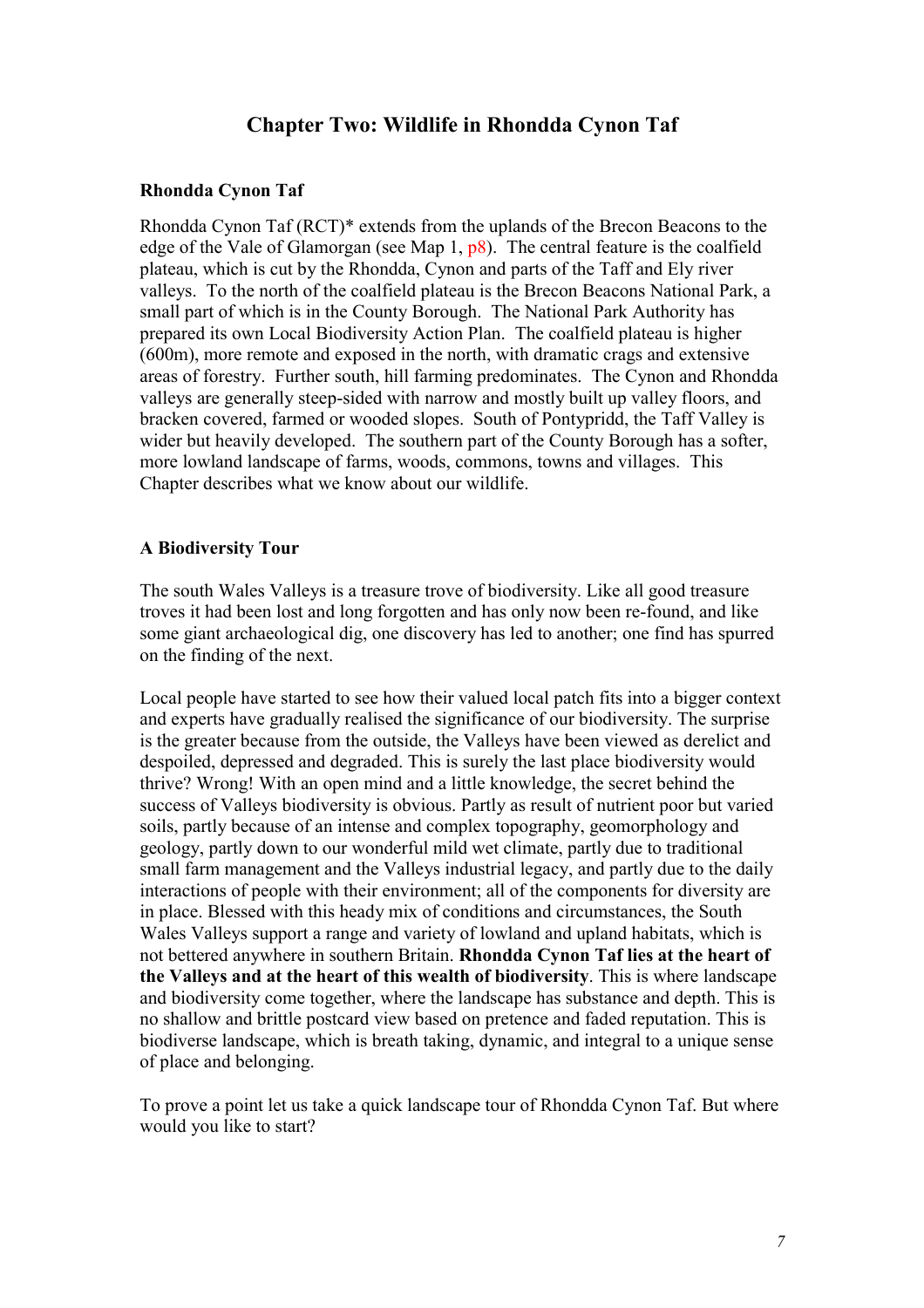Perhaps you want to see first hand the high-hedged rhos pastures of Tonyrefail, Llanharan, Llantrisant, Church Village and the Upper Cynon Valley, with their internationally important communities of purple moor-grass and rush pasture. These rhos pastures flower in summer with devil's-bit scabious, meadow thistle and heath spotted orchid and they host precious colonies of marsh fritillary and small pearlbordered fritillary butterflies. No planned landscape this, ancient field patterns are marked by even more ancient hedgebanks cut from the wildwood. Dormice find a home in the hedgerows of hazel, oak, ash, hawthorn, sallow, blackthorn, rose, dogwood, spindle and holly, and through this network of hedgerows our remnant ancient woodlands stay connected and viable.

The valley sides of the Rhondda, Cynon and Taff also illustrate biodiversity connectivity beautifully. From any bus stop in Pontypridd, or Porth, or Aberdare or Mountain Ash look up at the complex of habitats which forms the valley side ffridd. A mixture of acid grassland, heath, bracken, woodland, scrub and flushes runs along our main valleys for mile on mile. Interconnected in an ever-changing intricate habitat mosaics and home to lizards, slow worms, grayling butterflies and rare upland bumble bees. Bracken slopes with abundant dog violets are important habitat for fritillary butterflies and the Rhondda, in particular, is important for dark green fritillary populations (and even the occasional high brown fritillary). Now look closer and you can see the signs of coal spoil, small drift workings, egg shaped mounds, and, if you are lucky, some of the bigger remnant tips – constructions, which rival the Celtic Hill Forts of Dorset. Sites such as the Gelli Tips, Old Smokey, Wattstown and Dare Valley Tips tell an often hard and tragic story, but now support habitats of enormous biodiversity value. These are landforms of unique value and a living testimony to the sense of place, which is still strong in our post-industrial mining valleys. Coal tips are proving particularly important for their lichen-heath communities in which heathland grows in white, encrusted mats of *cladonia* lichens. Some of the best examples of lichen-heath in Wales occur on old coal spoil tips in Rhondda Cynon Taf.

From a coal tip, created in the 1890s, wander straight into an ancient upland oak wood where stunted welsh oaks cling to the valleyside, with a carpeted groundflora of wimberry, heather, ferns, mosses and exposed slabs of pennant sandstone, with their lichen rich bedding planes. These sheep grazed woods are home to a classic Welsh trio of songbirds: redstart, wood warbler and pied flycatcher. In the south of the County Borough, the woodlands are richer with mixtures of oak, ash, sycamore, wych elm with alder and willow on wetter ground. There is a rich understorey of hazel coppice and holly, and on the southern limestone dogwood, spindle, and field maple and even the occasional wayfaring tree. These woods have wonderful ground floras with bluebell, wood anemones, violets, sanicle, wild garlic, primroses, mochatel, twayblades and toothwort.

Stand on a summer's evening in the courtyard of an ancient farm, or barn, or terraced house and count the bats tumbling out of their daytime roosts. On an autumn dawn, shiver by a disused railway tunnel or mine adit and watch for swarming bats (a prelude to hibernation) – perhaps you'll be the one to discover a major bat hibernation site.

Certain habitats can be traced back to the retreat of the last ice sheet 8,000 or more years ago. Much of our peatbog habitat started to form at that time, as glacial lakes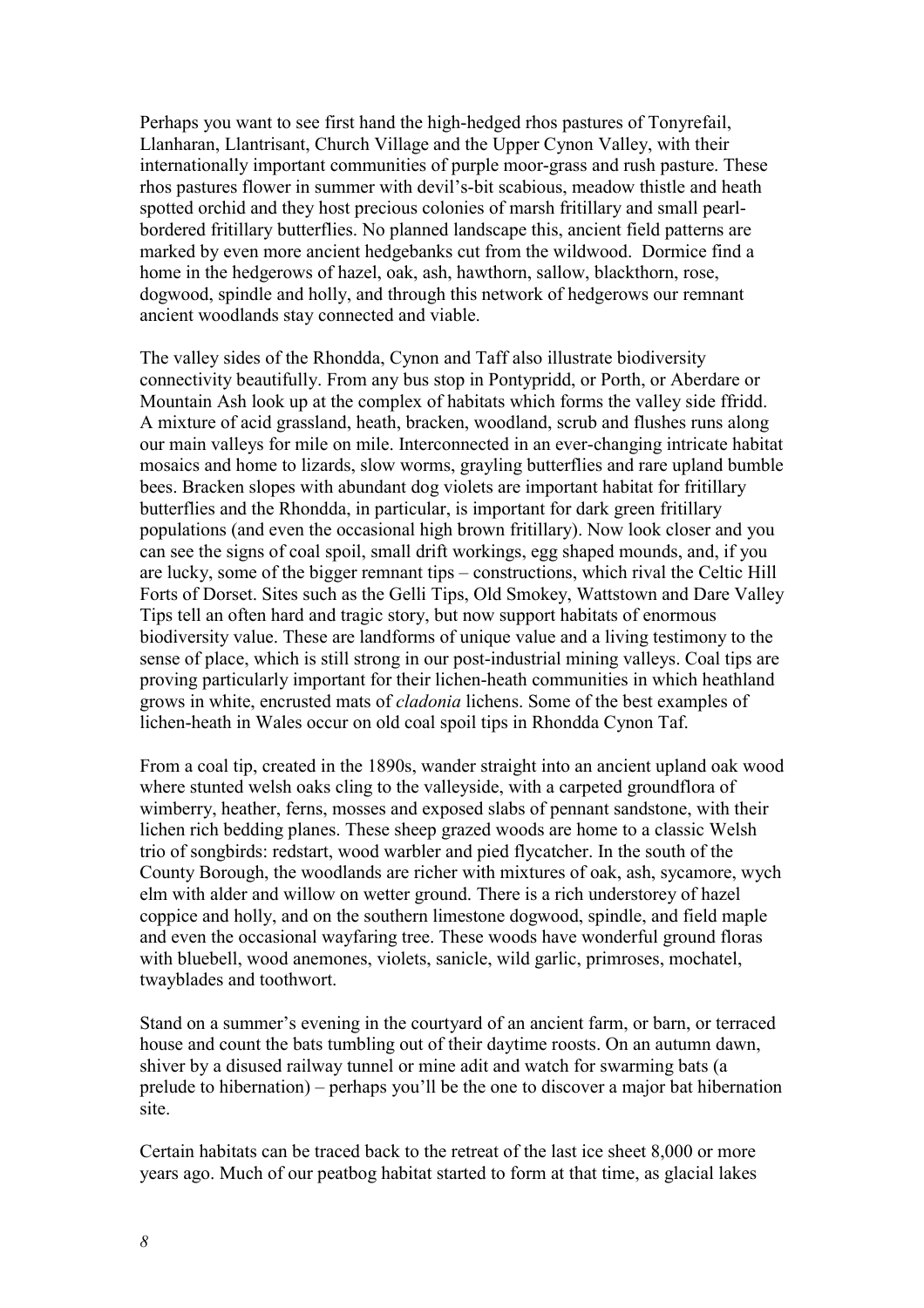full of melt water gradually succeeded through fens, and swamp, and periods when the climate was very wet, into peat bogs where cranberry, sundews and bog ashpodel flower in the sphagnum and moor-grass and the occasional snipe still breeds. Hirwaun and Tonyrefail are particularly important areas for lowland bogs, with peat and pollen records which chart the changing face of vegetation over 8 millennia. History can be traced beneath six metres of peat, deep down to the remnant water of the lost glacial lake.

On a summer's day pause and cool your feet in a upland stream, or meander along the Cynon, Rhondda, Ely or Taff. Rivers which thirty years ago were dead and lifeless, are now healthy, biodiverse watercourses, home to multitudes of may and stoneflies, dipper, grey wagtail, brown trout and, of course, otter. All our main rivers once had floodplains; places were winter floodwater spilt. While much has been eaten up by residential and industrial development, some important areas of floodplain grassland, woodland and wetland still exist. Pant Marsh at Talbot Green is home to species-rich grasslands and flag iris, just up the road Coedcae Marsh has sedge beds, adder, and marsh cinquefoil. The lagoons and wet pastures of Tirfounder Fields, Aberdare support regionally important numbers of breeding and wintering waterbirds, grass snake and dragonflies. These stunning landscapes hold and gently release storm water, precious wildlife refuges which save our living room carpets from flood.

How about a diversion into a species-rich hay meadows or cattle and horse grazed grassland? Unimproved dry grassland is nationally rare, but in Rhondda Cynon Taf superb grassland communities are still part of our biodiversity fabric. Sites where birds-foot trefoil, black knapweed, ox-eye daisy, rough hawkbit and red clover still flower, in which common blue butterflies, mother shipton moths, grasshoppers and countless bees thrive.

If you fancy the wide uplands and their open vistas, then explore the 'tops' and expanses of bog, mire and acid grassland. This is wilderness, but wilderness close to home and a biodiversity, which is largely un-chartered and unknown. While you are there, make sure to dip into a forestry plantation edge where siskin and crossbill abound, club-mosses shelter, heronries sway in western hemlocks and in the summer dusk nightjars 'churr'.

On a crisp winters day take in our glacial landscapes and the cwms; birthplaces of the glaciers, which gouged and ground out the valleys. Marvel at the majesty of Cwm Parc, Cwm Saerbren and Cwm Dare. These most southerly glacial cwms in the UK are home to peregrine falcons and stranded artic alpine plants – flowers and ferns, which cling to the coolest, shadiest ledges and wait in hope for tundra summers to return. At the head of the Rhondda Fawr stand in the terrace streets of an alpine village called Blaenrhondda and feel the presence of Pen Pych rise above. Travel up the Rhondda Fach to the scree slopes of Cefn Craig Amos and Tarren Maerdy, where from their school desks kids from Maerdy Comp compose words and pictures from the jumble of frost-shattered sandstone on the hillside backdrop to their school.

Where industry has been cleared, experience some 'brownfield' biodiversity. Postindustrial sites often support amazing mosaics of grassland, wetland and woodland habitats all naturally developed on apparently derelict land. These eclectic mixtures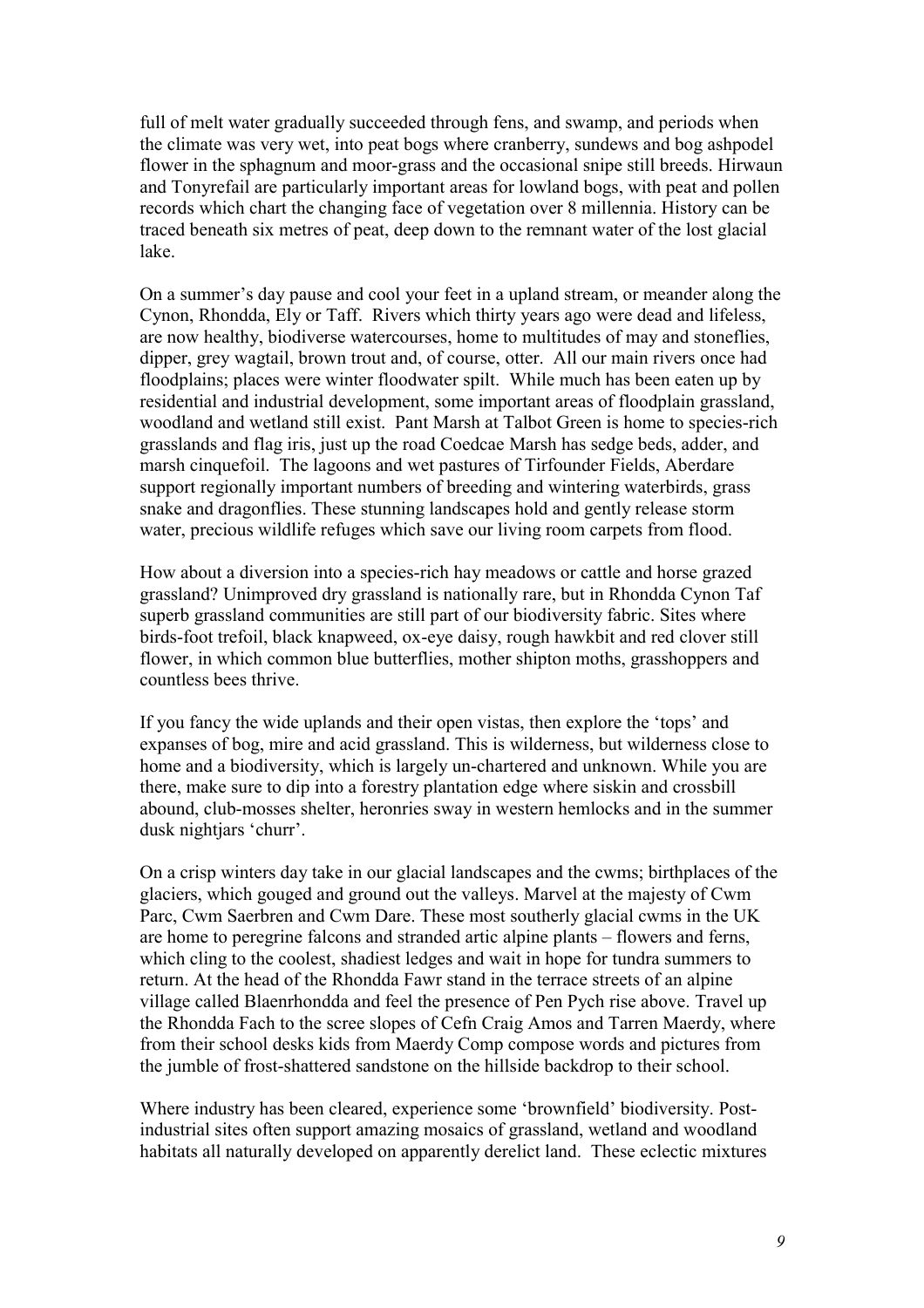of habitats hold many a biodiversity surprise and a home to newts, frogs, dingy skipper butterflies and red-belted clearwing moths.

On the way home count the ferns in you neighbours front wall – harts-tongue, maidenhair-spleenwort, rustyback and wall rue. Make a note to take more care when you next re-point your wall and try to encourage your own fern garden. At the gate pause and watch a leaf-cutter bees ferrying neatly rolled leaves to nest chambers in the drainage holes of your UVPC double-glazed windows. Look up, and marvel that your swifts in the loft and house martin's under the eaves have come back to you from across the Sahara and a thousand places you'll never see and feel equal pride that your year-round house sparrows can nest and chirrup from your bird friendly soffit boards. Also, with your trusty moth trap you can boast a list of 300 macro-moths in your terrace garden, twenty frogs in the pond and dozens of slow worms in the compost heap. After all, biodiversity does start at home.

#### **A Brief Landscape History**

The landscape has evolved with human settlement. After the last Ice Age (about 10,000 years ago) people probably moved into the area, living mostly on the high ground. Dense wet woodland probably filled the river valleys. Even in Roman times, the valleys were still impenetrable with only the occasional track or fort on the hill tops, compared with the farms and villas of the Vale of Glamorgan. By Medieval times, the woods were being cleared, land drained for farming and towns such as Llantrisant grew up. The Industrial Revolution saw a major change, first with the ironworks, which developed chiefly around Aberdare and Hirwaun in the 1800's, rapidly followed by the expansion of coal mining throughout the region. The population grew rapidly, canals and railways were built, towns expanded and much of the flat land was drained and built on. Farming in the South Wales Valleys has always been based upon smaller farms, and land holdings (often held by miners). Evidence shows that in the  $19<sup>th</sup>$  Century farming was more mixed than today, with evidence of subsistence arable farming in many areas. Today virtually all farmland in RCT is permanent pasture. As farming has became mechanised, new fertilisers and pesticides became available and output grew, whilst agricultural employment fell. Farm sizes have gradually increased, with ranch style sheep farming in some upland areas. Conversely in other parts of the County Borough increased wealth has led to an increase in smallholdings, with many urban edge pastures bought for horse grazing. Extensive conifer plantations were established in the twentieth Century. In the last 50 years, the car has allowed development to spread more widely into the countryside and more land has been needed for roads and parking as traffic has grown.

#### **Sites of Importance for Wildlife**

A number of sites are already recognised for their wildlife value. Appendix 3 and Map 2 (in Part Three) give details of these sites in Rhondda Cynon Taf. The box on p9 describes the types of important sites and the level of protection that they have.

Recognised sites cover only a small part of the area and wildlife cannot survive on these sites alone. The undeveloped or semi-natural land has been surveyed by the Countryside Council for Wales (CCW)\* and each piece of land, field or wood classified according to the main types of vegetation. This is called the 'Phase I' habitat survey (including the upland survey). This information can be used as a guide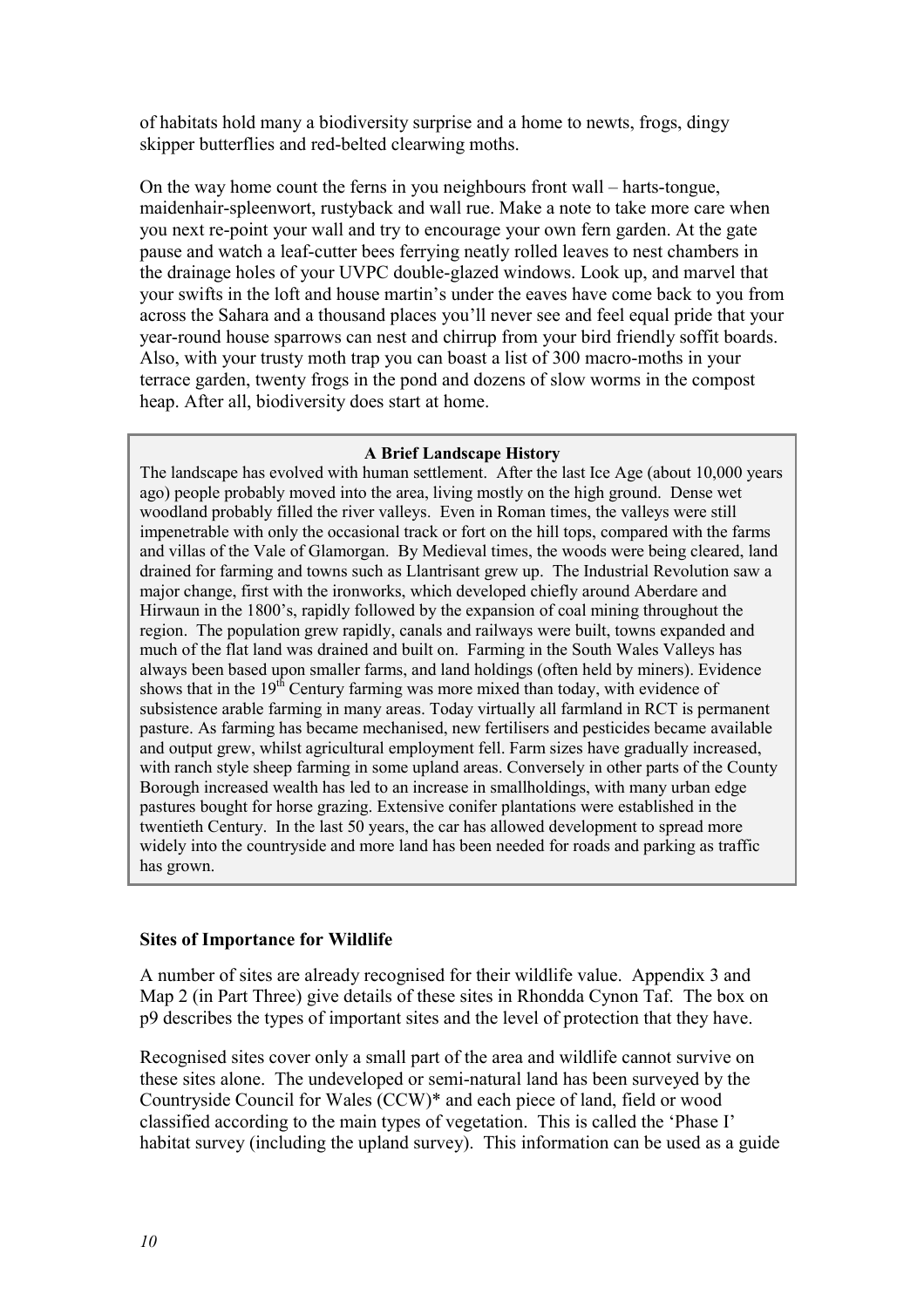to the wildlife likely to be present and has been invaluable for identifying potential Sites of Importance for Nature Conservation.

#### **Sites of Importance for Wildlife** (see Map 2 in Appendix 3).

- Special Areas of Conservation (SAC) are notified by the Countryside Council for Wales (CCW), as part of a European series of important sites. In the part of Rhondda Cynon Taf outside the Brecon Beacons National Park, there are parts of two SAC. BlaenCynon SAC, Hirwaun supports a significant marsh fritillary butterfly colony, important rhos pasture and peat bog. In the far south of the Authority a small part of the Cardiff Beechwoods SAC lies within the County Borough. SAC have extremely strong statutory protection.
- **Sites of Special Scientific Interest** (SSSI) are notified by the Countryside Council for Wales (CCW), as part of a British set of important sites. Most of these sites are in private ownership but management plans are prepared by CCW and owners need consent for some works. Planning policies also protect these sites. There are 12 SSSIs in Rhondda Cynon Taf, some of which are primarily of geological importance.
- **Local Nature Reserves** (LNR) are owned or managed by Rhondda Cynon Taf County Borough Council for nature conservation. There is currently one LNR at Glyncornel, and a second site at Craig yr Hesg (Pontypridd) will be shortly designated.
- **Wildlife Trust for South and West Wales Nature Reserves** are owned or leased by the Trust and managed for nature conservation. At present there are three Trust reserves in Rhondda Cynon Taf; at Nightingales' Bush (Pontypridd), Pwll Waun Cynon (Mountain Ash) and Y Gweira (Llantrisant).
- Local Plans include policies to protect **Sites of Importance for Nature Conservation** (SINC) (see Appendix 7). These are defined by scientific criteria (see Appendix 4) and a provisional list of over 200 sites is currently being assessed. The sites, most of which are privately owned, will require positive management if the habitat is to remain of wildlife value and this is a major concern (see Chapter 3).

*\* A full list of abbreviations is given in Appendix ??*

More detailed surveys, called 'Phase II' surveys provide further information about the vegetation of individual sites. The Countryside Council for Wales has completed a Phase II grassland survey that identified a number of potential grassland Sites of Special Scientific Interest. Because of policy decisions within CCW and the Welsh Assembly Government, the progress in designating new SSSI in Wales has been slow during the life of Action for Nature. In Rhondda Cynon Taf a significant number of potential grassland and other SSSI would still benefit from designation as SSSI. This is particularly the case when sites are threatened by planning applications or slow degradation from inappropriate management.

There has been no systematic Phase II survey of other habitat types and the development of strategic conservation strategies for ancient woodlands, heathlands and peatlands would greatly benefit from more detailed vegetation survey and assessment information. Also, CCW Phase 1 information for Rhondda Cynon Taf is now over 10 years old, and a review of all habitats would greatly assist strategic action. Since the CCW Phase I was completed the concept of habitat restoration has become a significant conservation issue. When decisions are made at a national level about grassland or peatland restoration, a clear understanding of the potential 'restorable' habitat resource is vital.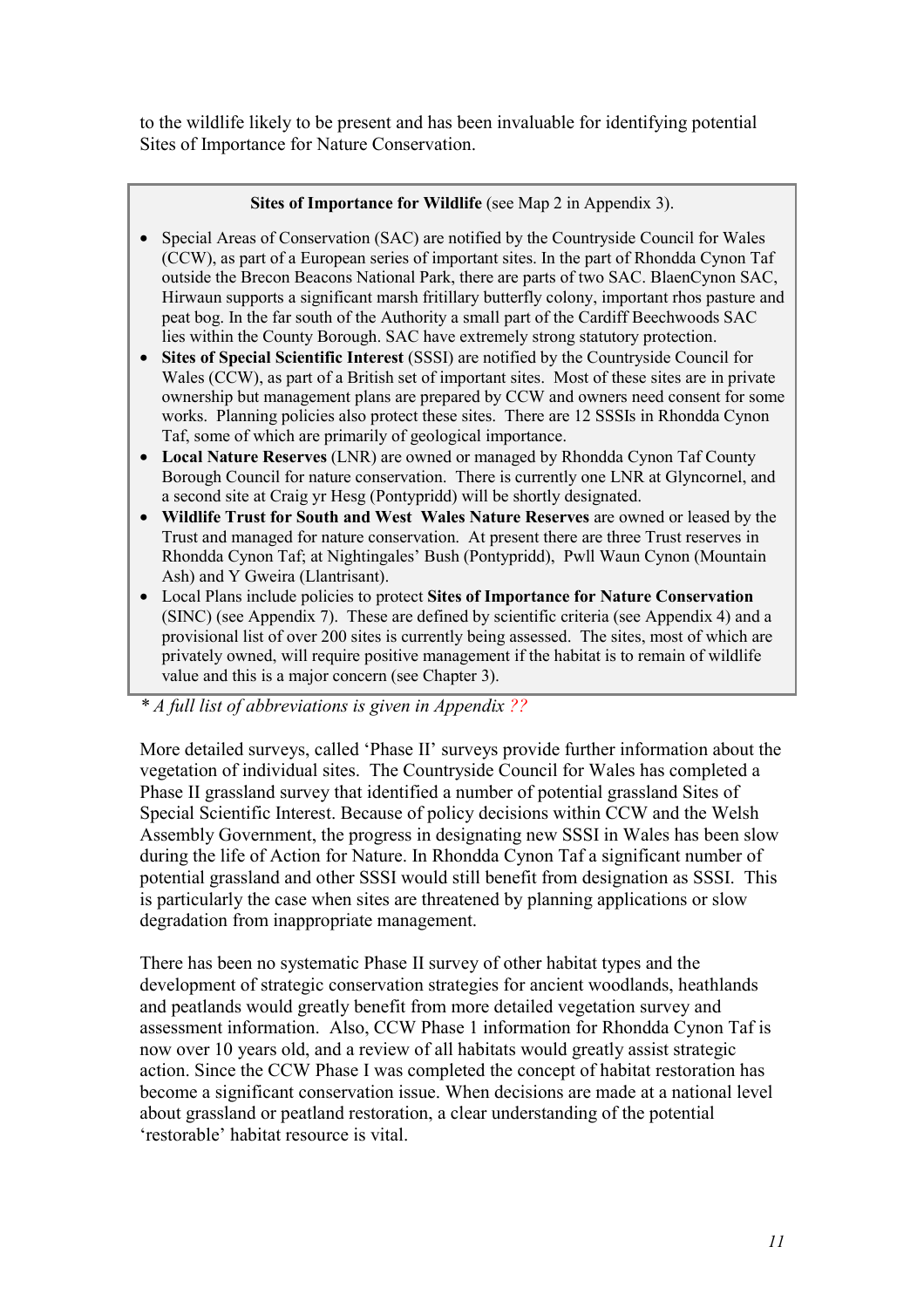CCW published Wales Priority Habitats (Jones et al.) in 2003, which is based mainly upon the audit of the CCW Phase I Habitat Survey. This is an excellent document, which has provided some much needed detail of the extent of priority habitats across Wales and a context against which the importance of habitat types in Rhondda Cynon Taf can be contrasted and compared.

The Phase I information is available from CCW and on paper maps and the Council's computer Geographic Information System (GIS) at the Llwyncastan offices in Pontypridd. Detailed Phase II grassland information is held by CCW. Issues of confidentiality will need to be clarified before this can be made more widely available.

#### **Confidential Information**

All public bodies are required to provide public access to environmental information, but they are also required to protect personal information, information given 'in confidence' and must not release information that could lead to environmental damage. These rules mean that wildlife information, in particular information relating to rare or endangered species, is often not made public.

## **Habitats and Species in Rhondda Cynon Taf**

In the late 1990's, UK Action Plans were prepared for the important or 'priority' species and habitats. For the first Rhondda Cynon Taf Plan in 2000, Action Plans were prepared for the UK 'priority' species and habitats present in the County Borough. In addition, plans were prepared for habitats and species that the people of Rhondda Cynon Taf regarded as being of local importance. The lists include familiar habitats, such as oak woods and streams, and well-known species such as otter, song thrush and bluebell. The detailed plans are now interactive and held on the Biodiversity Action Reporting System (BARS) at www.ukbap-reporting.org.uk. There is a public search facility and password controlled access to update the plans and add progress reports.

A revised list of UK priority habitats and species was published in 2007 (Biodiversity Reporting and Information Group, June 2007). The list has been greatly expanded and many of our original 'locally important' habitats and species are now included on the UK lists. One moth, the double line is no longer a UK priority and has been moved to the locally important list. Also, since the first Action Plan one species, the Twaite Shad has been removed from the Plan because it has been confirmed that it does not occur in the Rhondda Cynon Taf area. The detailed action plans held on Biodiversity Action Reporting System (BARS) at www.ukbap-reporting.org.uk. will be updated and new plans added as UK plans and guidance become available.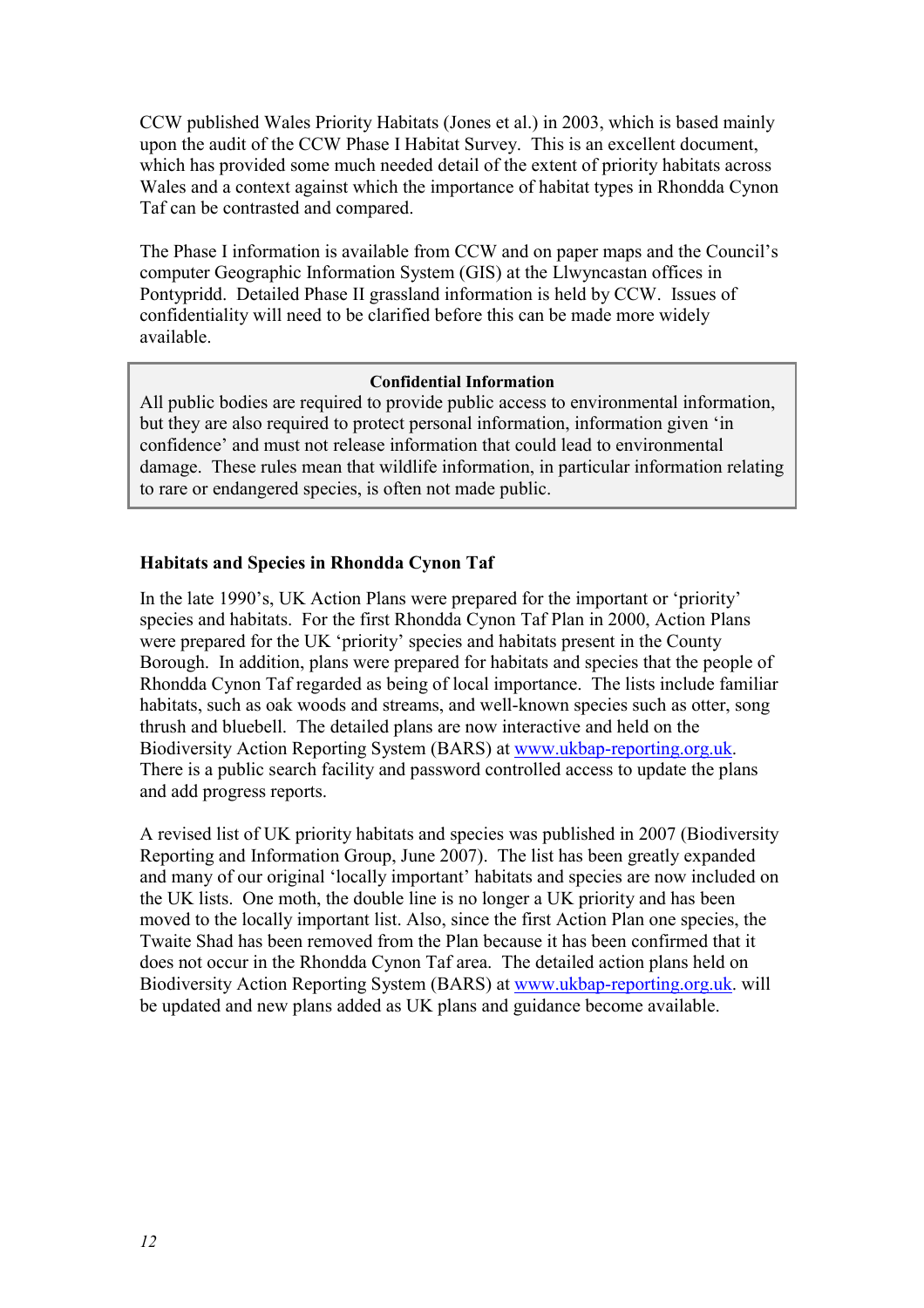#### **UK Priority Habitats**

- Rivers and Streams Standing Open Water (including ponds) and Canals Hedgerows and Walls Wood-pasture and Parkland Upland Oakwood Wet Woodland Lowland Mixed Deciduous Woodland Upland Birchwoods Acid Grassland Calcaerous Grassland Neutral Grassland
- Floodplain Grazing Marsh Heathland Upland Flushes, Fen and Swamps Purple Moor-grass and Rush Pasture Lowland Fens Reedbeds Lowland Raised Bog Blanket Bog Inland Rock and Scree Habitats Open mosaic Habitats on Previously Developed Land

#### **UK Priority Species**

#### **Birds**

Skylark Tree pipit European nightjar Lesser redpoll Common linnet Hawfinch Common cuckoo Lesser spotted woodpecker Yellowhammer Reed bunting Common grasshopper warbler Spotted flycatcher Eurasian curlew Willow tit Marsh tit House sparrow Grey partridge Wood warbler Hedge Accentor (dunnock) Common bullfinch Common starling Song thrush Ring ouzel Northern Lapwing Fish European eel Atlantic salmon Brown/sea trout **Herpetiles**  Slow-worm Common toad Common lizard Grass snake Great crested newt Adder **Fungi**  Dark-purple earthongue *(Geoglossum atropurpureum)*  **Mammals**  Water vole Barbastrelle bat Western European hedgehog Brown hare

**Otter** Harvest mouse Dormouse Polecat Noctule Soprano pipistrelle Brown long-eared bat Lesser horseshoe bat Red squirrel **Vascular Plants**  Deptford pink Glandular eyebright (*Euphrasia anglica)*  Eyebright *(Euphrasia rostkoviana montana*) Lesser butterfly-orchid *(Platanthera bifolia)*  **Invertebrates**  Further information awaited. **Moths**  *Acronicta psi* (grey dagger) *Acronicta rumicis* (knot grass*) Adscita statices* (the forester) *Agrochola helvola* (flounced chestnut) *Agrochlora lychnidis* (beaded chestnut) *Allophyes oxyacanthae* (green-brindled crescent) *Amphipoea oculea* (ear moth) *Amphipyra tragopoginis* (mouse moth) *Arctia caja* (garden tiger moth) *Apamea remissa* (dusky brocade) *Blepharita adusta* (dark brocade) *Celaena leucostigma* (the crescent) *Chiasmia clathrata* (latticed heath) *Cossus cossus* (goat moth) *Cyclophora pendularia* (dingy mocha) *Cyclophora porata* (false mocha) *Cymatophorima diluta* (oak lutestring) *Diarsia rubi* (small square spot) *Diloba caeruleocephala* (figure of eight) *Ecliptopera silaceata* (small phoenix) *Ennomos erosaria* (september thorn) *Ennomos fuscantaria* (dusky thorn) *Ennomos quercinaria* (august thorn) *Entephria caesiata* (grey mountain carpet) *Eulithis mellinata* (the spinach) *Euxoa nigricans* (garden dart)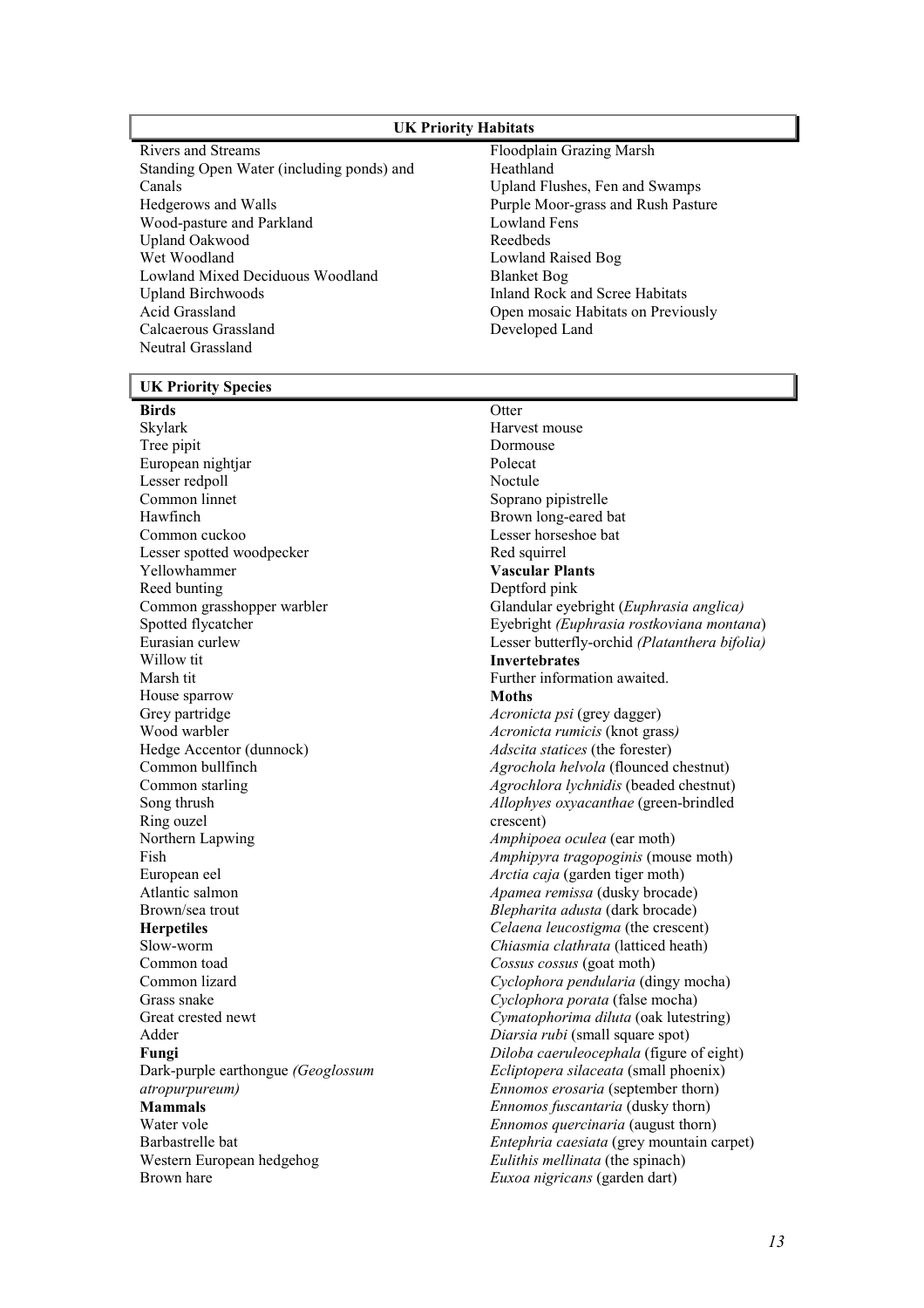*Graphiphora augur* (double dart) *Heliophobus reticulate* (bordered gothic) *Hemaris tityus* (narrow-bordered bee hawk) *Hemistola chrysoprasaria* (small emerald) *Hepialus humuli* (ghost moth) *Hydraecia micacea* (rosy rustic) *Lycia hirtaria* (brindled beauty) *Malacosoma neustria* (the lackey) *Melanchra persicariae* (dot moth) *Melanchra psi* (broom moth) *Melanthia procellata* (pretty chalk carpet) *Mythimna comma* (shoulder-striped wainscot) *Orthosia gracilis* (powdered quaker) *Pelurga comitata* (dark spinach) *Perizoma albulata albulata* (grass rivulet) *Rheumaptera hastate* (argent and sable) *Spilosoma lubricipeda* (white ermine) *Spilosoma luteum* (buff ermine) *Tholera cespitis* (hedge rustic) *Tholera decimalis* (feathered gothic) *Timandra comae* (blood-vein) *Trichiura crataegi* (pale eggar)

#### *Tyria jacobaeae* (cinnabar) *Watsonalla binaria* (oak hook-tip) *Xanthia icteritia* (the sallow) *Xanthorhoe ferrugata* (dark-barred twin-spot carpet) **Butterflies**  *Argynnis adippe* (High brown fritillary) *Boloria selene* (Small pearl-bordered fritillary) *Coenonympha pamphilus* (Small heath) *Cupido minimus* (Small blue) *Erynnis tages* (Dingy skipper) *Eurodryas aurinia* (Marsh fritillary) *Hipparchia semele* (Grayling) *Lasiommata megera* (Wall) *Satyrium w-album* (White letter hairstreak) **Flies**  *Asilus crabroniformis* (Hornet robberfly) **Crustacean**  *Austropotamobius pallipes* (White-clawed freshwater crayfish)

#### **Locally Important Habitats**

Planted coniferous Ffridd/ bracken slopes Mineral and Coal spoil Urban

#### **Locally Important Species**

**Birds**  Heron Buzzard Peregrine Barn owl Swift Kingfisher House martin Dipper Whinchat Stonechat **Vascular Plants**  Monk's-hood Cornish moneywort Ivy-leaved bellflower Black knapweed Bluebell

Road verges Industrial estates Disused railway lines

Heath spotted-orchid Green-winged orchid **Generic Lower Plant Plans**  Ferns Mosses and Liverworts Lichens Fungi **Invertebrates**  Bombus monitcola Double-line moth **Generic Species Group Plans Odonata** (dragonflies and damselflies) **Orthoptera** (grasshoppers, crickets and allies) **Mammals**  all non-priority bats Badger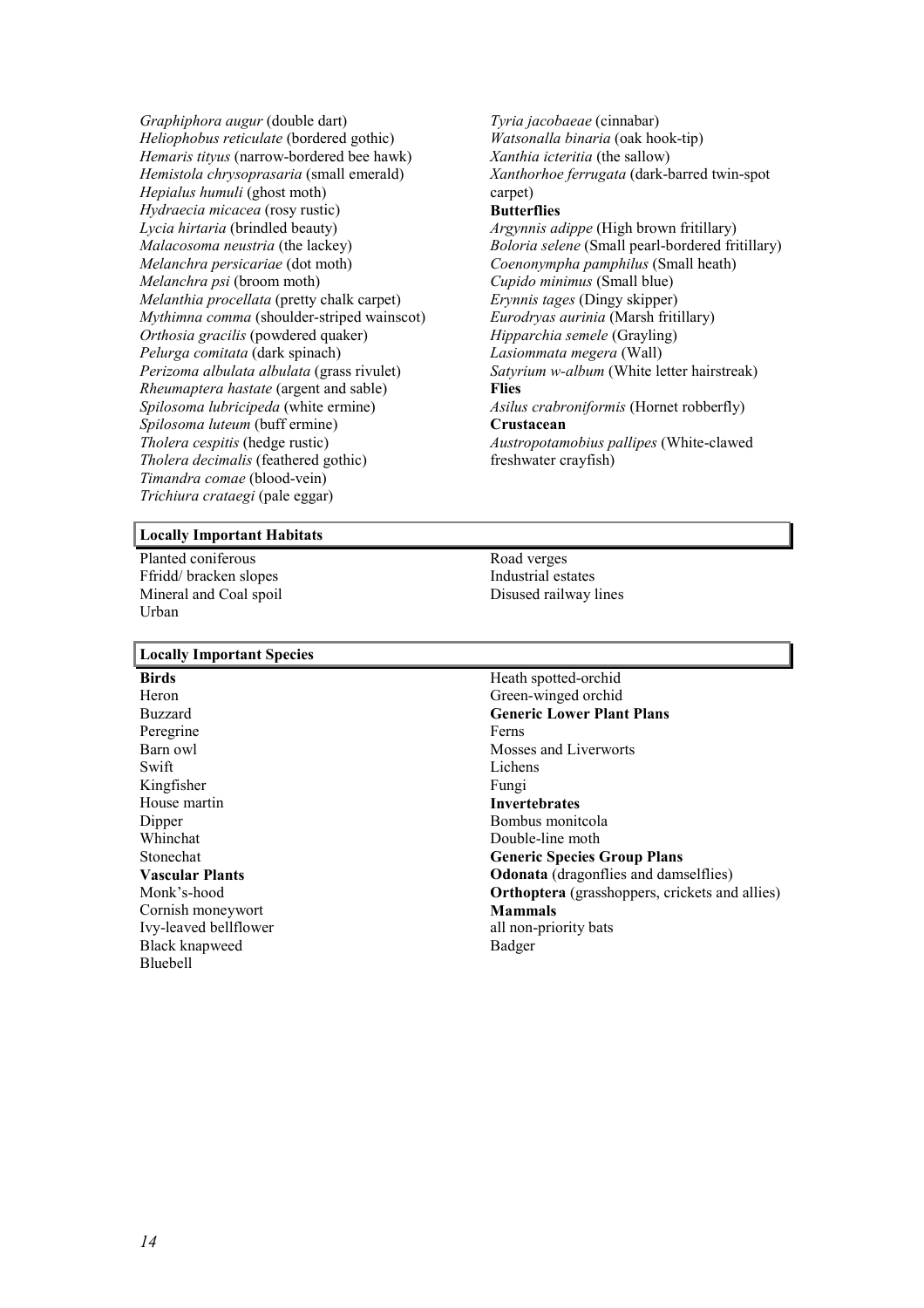# **Chapter Three: Existing Policy and Action for Biodiversity**

This Action Plan builds on existing policy and action for biodiversity and on the experience of the last seven years. This chapter sets out the policies already in place to protect wildlife in Rhondda Cynon Taf and highlights some of the practical achievements.

## **Wildlife Law**

Some wildlife is protected by law. Since 2003, the police Wildlife Liaison role has been strengthened with an Officer seconded to CCW in addition to the local Wildlife Liaison Officer based in Pontypridd. The officers promote wildlife protection and specialise in the prosecution of wildlife crime. A list of relevant wildlife law and the contacts for Wildlife Liaison Officers is given in Appendix 6.

## **Planning Policy**

Planning policies to protect wildlife are included in the current Development Plans, and these policies must be taken into account when the Council decides whether to grant planning permission for new developments or changes of use. The first Local Biodiversity Action Plan was adopted as Supplementary Planning Guidance and will therefore be taken into account in planning decisions. A new Local Development Plan (LDP) is being prepared, and new wildlife policies will be included. This will provide an opportunity to strengthen the protection for Sites of Importance for Nature Conservation (SINC), including the Action Plan habitats listed in Chapter 2. Planning policies must comply with National Assembly for Wales guidance. They do not apply to activities that don't need planning permission, such as some farming and forestry works.

#### **Existing Planning Policy**

- National Assembly for Wales Planning Policy Wales (2002)
- National Assembly for Wales Technical Advice Notes including TAN 5: Nature Conservation and Planning (1996).DUE TO BE REVISED 2007
- People, Places, Futures: The Wales Spatial Plan (2004)
- Strategic Planning Guidance for South East Wales (2000). DUE TO BE REPLACED BY WSP CAPITAL REGION GUIDANCE AUTUMN 07
- Mid Glamorgan (Rhondda Cynon Taf) replacement Structure Plan (1999) contains strategic wildlife policies..
- Rhondda Local Plan (1998) contains detailed policies and proposals.
- Taff Ely Local Plan (2000) contains detailed policies and proposals.
- Cynon Local Plan (2000) contains detailed policies and proposals.
- Mid Glamorgan Mineral Plan for Limestone (as affecting Rhondda Cynon Taf)(1997) contains policies and proposals for limestone quarries. THESE MAY ALL NEED TO BE **CHANGED**

*see Appendix 7*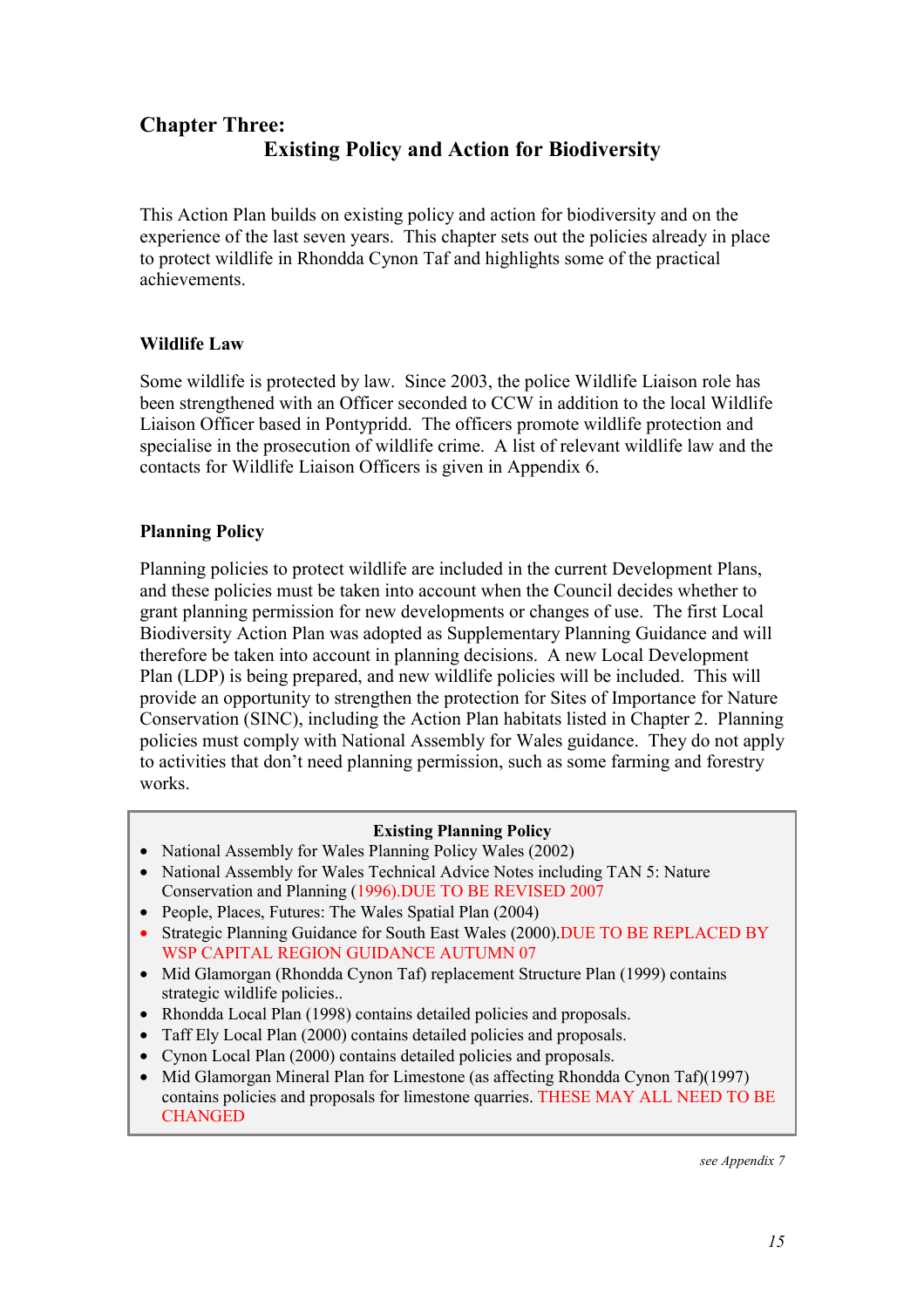Planning policies to promote sustainable development can also make a contribution to biodiversity protection, for example by protecting water resources, re-using land, encouraging energy efficiency and reducing the need to travel.

## **Environmental Impact Assessment**

Guidance from the National Assembly has been published on the application of European environmental impact assessment rules to uncultivated land and semi natural areas (Wales Regulations 2002). Guidance has also been produced for the Strategic Environmental Assessment of Plans and Strategies.

## **Other Policies**

Many organisations have Strategies and Actions Plans that are relevant for the Local Biodiversity Action Plan. These are listed in the box below.

#### **Other Relevant Policies and Action Plans**

- A Better Life: the Community Plan for Rhondda Cynon Taf (2004)
- Living Space Strategy (2005?)
- Local Agenda 21 Strategy for Rhondda Cynon Taf (2000)
- Countryside Strategy for Rhondda Cynon Taf (1997)
- Going Wild in Wales (s.74 list) *Welsh Assembly Government* (2003)
- Community Strategies and Biodiversity *CCW, EA, Wildlife Trust et al*. (2004)
- Greening the Valleys *WDA, CCW, EA, Unitary Authorities, Groundwork, FC et al.* (1998)
- Sustainable Development Policy *Welsh Development Agency* (1999) CHECK date
- Biodiversity Policy *Welsh Development Agency* (2003) CHECK date
- Local Contribution *Environment Agency* (2003)
- The UK Forestry Standard *The Forestry Authority* (1998)
- Woodlands for Wales National Assembly for Wales (2002) check date
- Forest Design Plans *Forest Enterprise* (various dates)
- Action for Wildlife *Countryside Council for Wales* (1997) CHECK date ANYTHING MORE RECENT??
- The Living Environment of Wales *Countryside Council for Wales /Forestry Commission* (1999) CHECK date
- A Working Environment For Wales *Environment Agency* (1999) CHECK date
- EU Water Framework Directive (2000)
- Wales Environment Strategy (2005)

(Also See Appendix 8)

In the last seven years, the Local Biodiversity Action Plan has influenced a variety of plans and policies.

#### **Policy achievements**

The LBAP partnership made an important contribution to the Community Plan 'A Better Life' and to the Living Space Strategy

Community groups and organisations are developing biodiversity objectives and actions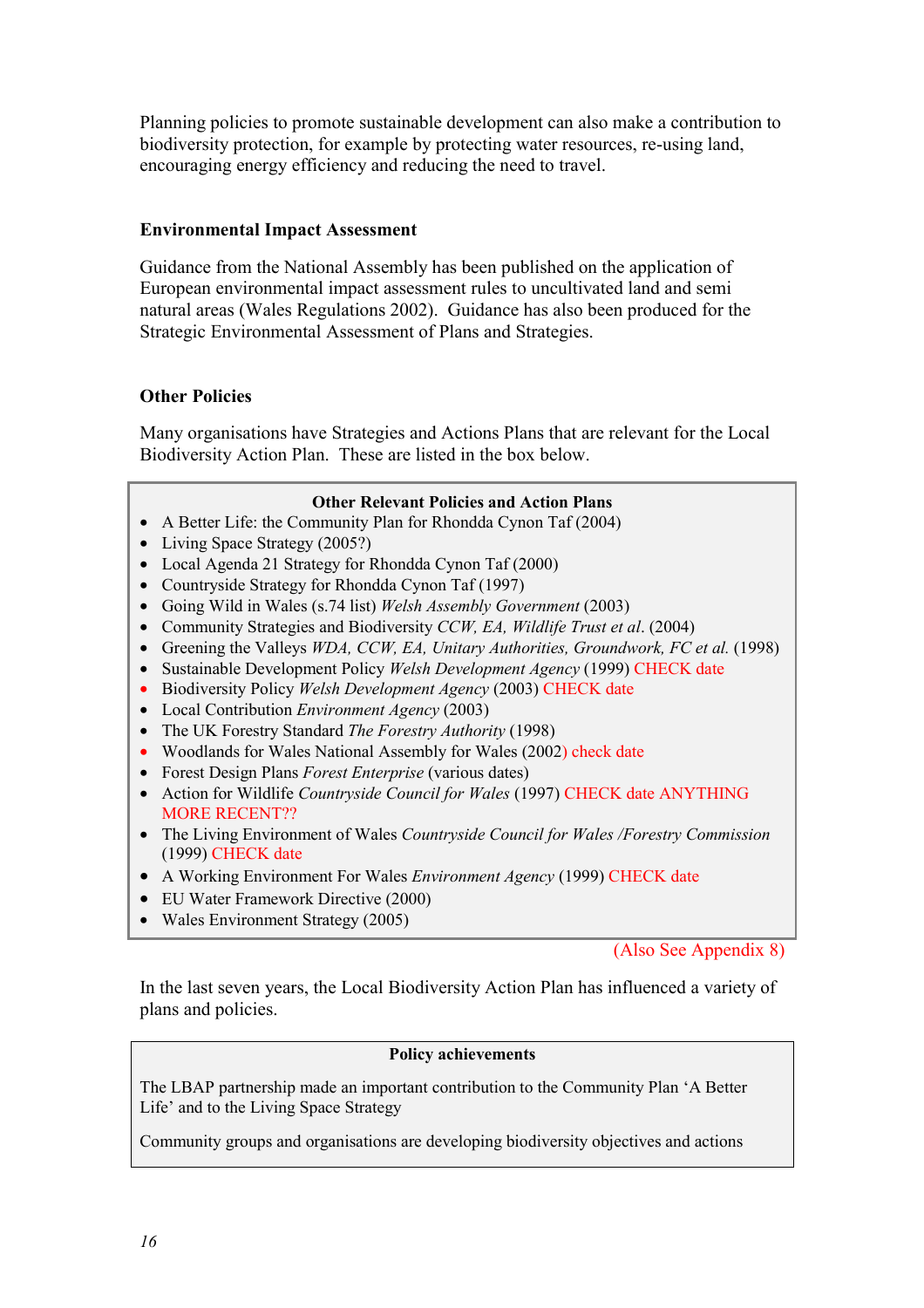The Local Biodiversity Action Plan was adopted as Supplementary Planning Guidance in 2000

All planning applicants for development sites likely to contain important habitats or species are required to provide appropriate ecological surveys (50-100 per year).

The Cynon Valley River Park Plan aims to integrate biodiversity management with policies for climate change, health and well-being, heritage and tourism and the Cynon Trail.

Three new SSSI have been designated and a new nature reserve created

#### **Wildlife Recording**

Finding out about wildlife in the area relies on individual people keeping records of the wildlife they see and passing the information on to national and local recording organisations.

One of the major successes of the first LBAP has been the how local wildlife 'recorders' in Rhondda Cynon Taf have contributed their knowledge and developed their skills. As a result we know much more about both rare and common species than we did eight years ago. But more recorders are still needed and we need to encourage people to have the confidence to find and report whatever species or features they have an interest in. People who can identify different types of insects or toadstools are still very rare and it is only through nurturing interest and giving confidence that we will start to build these types of skills.

#### **Recording highlights**

150 people took part in the Garden Wildlife survey in 2000

The Recorders' Newsletter has a circulation of over 300 and rising. Thirteen editions of the Recorders' Newsletter produced to April 2007

A Strategic Assessment of Marsh Fritillary Butterfly Habitat in Rhondda Cynon Taf has been completed and we now know that Tonyrefail is the most important place for the butterfly in south Wales. Narrow bordered bee-hawk moth re-discovered in 2006. Important dark green fritillary and small pearl-bordered fritillary colonies found in Rhondda.

Discovery of lesser horseshoe and Barbastrelle bats. The Valleys Bat Group set up in 2006 and co-ordinated monitoring of important bat roosts started in Rhondda Cynon Taf (including 2 lesser horseshoe bat roosts).

Seven new great crested newt sites have been found

Survey of 50 ponds undertaken in 2003 by a partnership including Rhondda Cynon Taf, Environment Agency and National Museum and Galleries of Wales.

Survey work confirmed that dormouse is well established in woods and hedgerows right around Llanharan , new colonies found near Talbot Green and Ty Rhiw (Taffs Well).

A continuing programme of free training and awareness raising events for volunteers were held between 2000 and 2007

Pest Control officers have undertaken water vole identification training.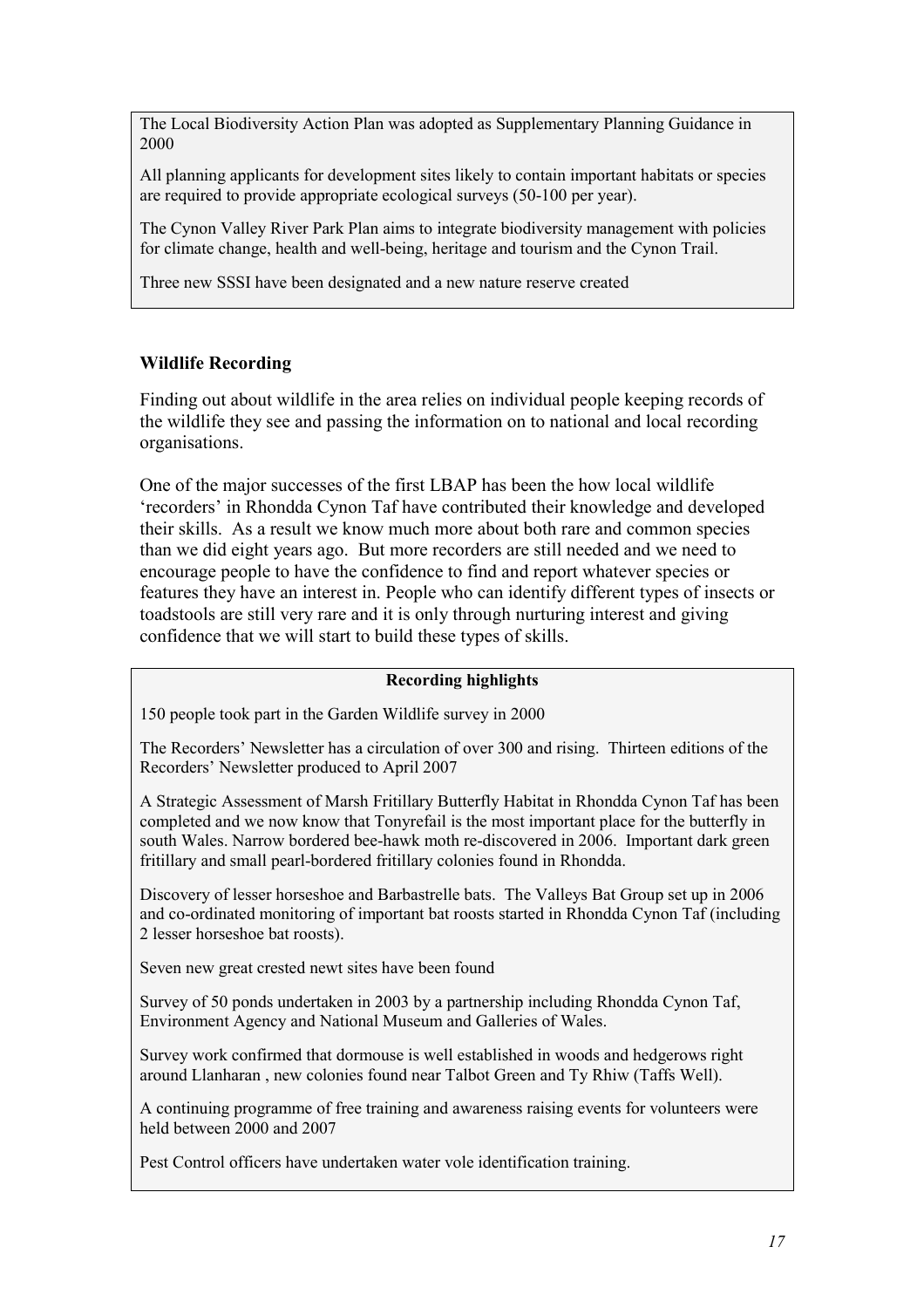#### **Recording Highlights continued**

For the Great Spider Hunt in 2001: a 3-day Spider Identification Training Course was held and a major survey identified 61 species, 1 new to Wales, 2 new to Glamorgan. The South Wales Spider Recording Group was set up, a schools spider pack produced and public events held.

Glamorgan Moth Recording Group has surveyed sites across Rhondda Cynon Taf and established a database and mapping for their records.

Fungus forays have been held at several sites in Rhondda Cynon Taf by Glamoran Fungi Group, and amongst a number of species the national BAP species pink waxcap has been found on two sites.

Nightjar habitat co-ordinated by Glamorgan Bird Club and British Trust for Ornithology (BTO) volunteers in summer 2004

The Wildlife Trust has set up a Rhondda Cynon Taf local group

Dartford warbler colonies found on several 'gorse' sites in the south of the County Borough.

Otter reports increasing year on year. Reports of mother with cubs from Cynon Valley and Otter holts found on tributary of the River Ely in south of County Borough.

Coal Spoil lichen-heath surveying and assessment work has been undertaken.

Important context information is available about habitats from the Countryside Council for Wales 'Phase I' survey (see Chapter 2). Since the initial Plan was prepared, CCW has published their 'Priority Habitats for Wales; a Technical Guide (P.Jones et al. 2003) which confirms the extent of habitats in Rhondda Cynon Taf and their importance in the Wales context.

A Local Record Centre for SE Wales (SEWBreC), was opened in 2005. The role of the Records Centre is to collate and co-ordinate much of the biodiversity recording in south Wales. The table below lists the main wildlife recording organisations (full details and contact addresses are given in Appendix 9).

| <b>National and local Wildlife Recording Organisations</b> |                                        |  |
|------------------------------------------------------------|----------------------------------------|--|
| Wildlife Trust for South and West Wales                    | <b>Bat Conservation Trust</b>          |  |
| <b>RCT</b> Local Wildlife Trust Group                      | Institute of Terrestrial Ecology       |  |
| Glamorgan Bird Club                                        | <b>British Trust for Ornithology</b>   |  |
| Glamorgan Moth Recording Group                             | Botanical Society of the British Isles |  |
| Glamorgan Badger Group                                     | <b>Butterfly Conservation</b>          |  |
| Valleys Bat Group                                          | <b>British Dragonfly Society</b>       |  |
| Mammal Society                                             | Vincent Wildlife Trust                 |  |
| Mycological Society                                        | Dipterists                             |  |
| Malacological Society                                      | <b>British Bryological Society</b>     |  |
| Glamorgan Fungus Group                                     | Countryside Council for Wales          |  |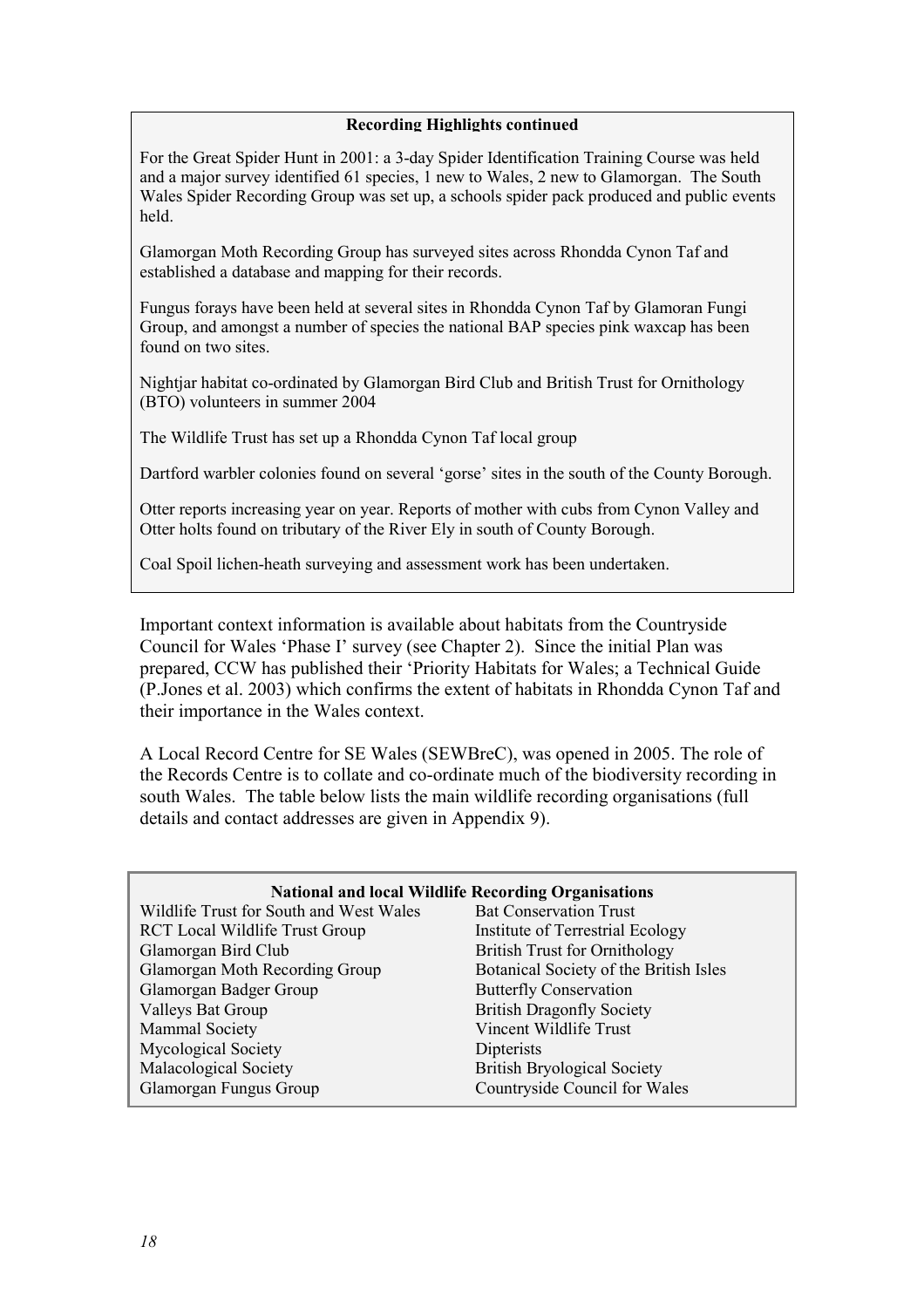The internet provides a lot of information about biodiversity and recording. www.searchnbn.net is the gateway to the national biodiversity network, which holds information and maps relating to UK BAP and other species distribution across the UK. This provides links to the websites of many of the recording organisations. www.ukbap.org.uk provides a list of habitats and species and the contact details for each local and UK BAP. It also provides information about progress in achieving biodiversity targets from UK wide monitoring.

The detailed habitat and species action plans for Rhondda Cynon Taf can be accessed from www.ukbap-reporting.org.uk

www.biodiversitywales.org.uk is the home page for the Wales Biodiversity Partnership which provides leadership and support for biodiversity action in Wales. The website provides details of all the LBAPs in Wales plus listing for local events, biodiversity news and key publications.

## **Management for Wildlife**

Practical management work to protect wildlife is also taking place in many places in Rhondda Cynon Taf. The work is being done by landowners and managers, farmers and gardeners, by voluntary groups, agencies, non-governmental bodies and by the Council. Some examples of the kinds of management work being undertaken are given below.

## **Examples of Practical Management Works of Benefit to Wildlife**

- Coed Cymru woodland management plans.
- Removing invasive plants like Japanese knotweed or rhododendron.
- Litter clearance in rivers to prevent dangers to wildlife both here and at sea.
- Leaving un-planted corridors along streams in conifer forests.
- Cattle grazing of rhos pasture and other important grassland.
- Hay-making in species-rich meadows.
- Coppicing of hazel in old coppice woodlands.
- Removing grass cuttings from road verges.
- Sympathetic management of country lanes for spring flowers
- Hedge laying.
- Building garden ponds.
- Wildzones in Parks
- Incorporating bat, owl and swift in new and old buildings.
- Management for shooting and conservation.

Constraints allowing, many landowners including the Council, are happy to consider managing their land to benefit biodiversity and wildlife. During the first seven years of the Plan, significantly more land has been brought into wildlife management within Rhondda Cynon Taf.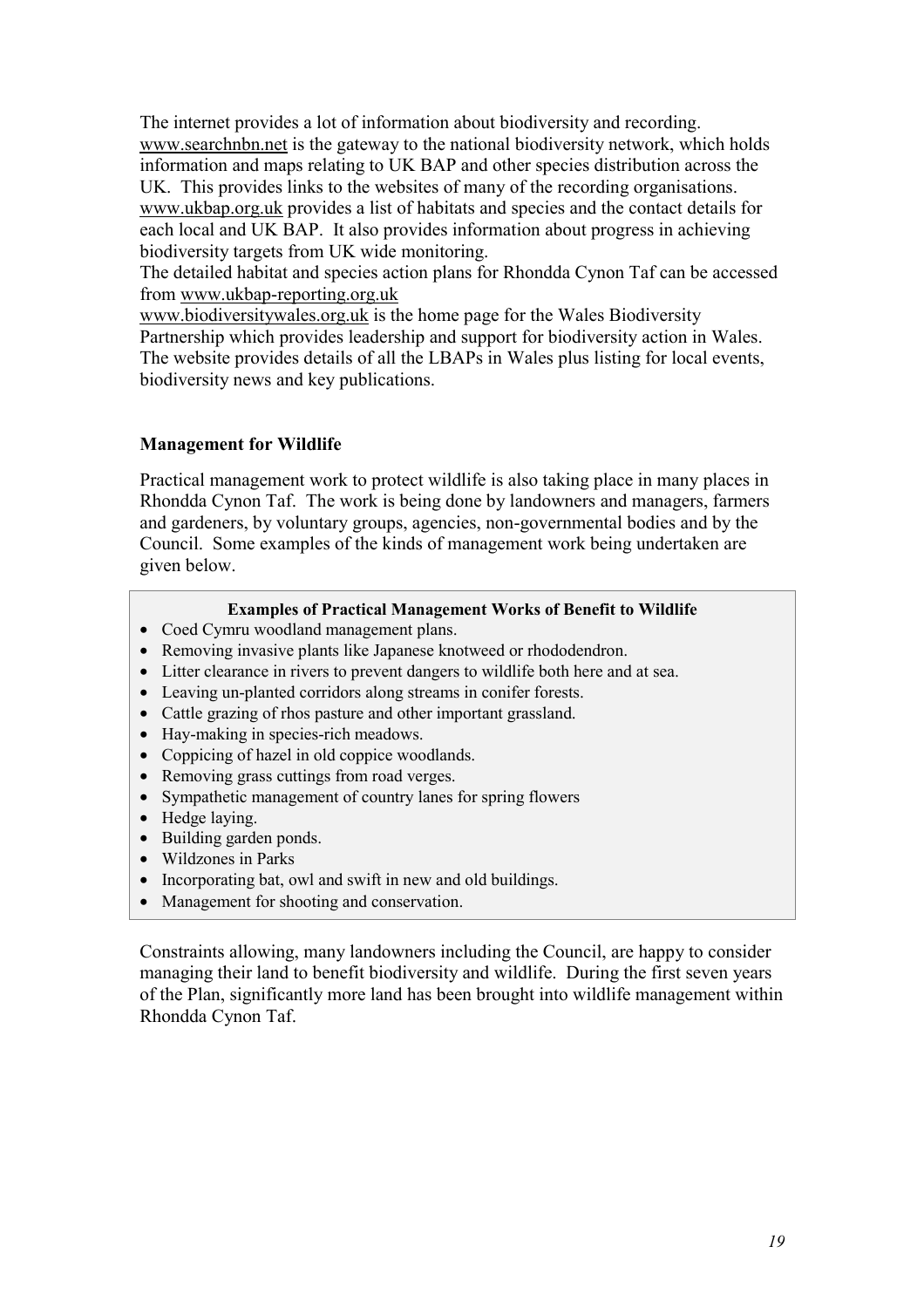#### **Management highlights**

85.75 hectares of Council owned woodlands have management plans.

Tir Gofal successes in Rhondda Cynon Taf with 7726.6 hectares (2007) of land entered into Tir Gofal represent just over 18% of RCT total area.

Tonyrefail Rhos Pasture Grazing project developed managed by Butterfly Conservation in a partnership involving CCW, DEIN and the Council. Since 2005 Xha of Rhos pasture and associated habitat have been included in the scheme.

CCW produced management statements for all SSSIs by end of 2006 as required by the Countryside and Rights of Way Act 2000

The management of all 32 key countryside sites has been reviewed and biodiversity work has been undertaken at most sites. Examples include the re-introduction of cattle grazing at Dare Valley Country Park, coppicing for dormice at Ty Rhiw Woods and Coed Caedyrys, rhos pasture and wet woodland management at Parc Dowlais, and hay cutting and bracken brusing at Glyncornel Meadows.

The Council's Community Housing Division has developed a policy on bats in regards to any building demolition.

A successful 'Gardening for Wildlife' competition was held in 2002 and in 2004 the Council included a wildlife gardening category in their 'In Bloom' competition.

At least 30 woodland grant schemes have been approved in Rhondda Cynon Taf between 2000 and 2007

School grounds projects have been undertaken at 8 primary schools (Groundwork) and 9 secondary schools (Action for Nature)

A new pond has been dug at Glyncornel and several ponds have been rejuvenated in a joint project between the Council and the Environment Agency.

The Wildlife Trust has introduced grazing to their new reserve at Y Gweira and a partnership between the Council and Llantrisant Town Trust has improved fences and hedges to allow grazing at the Graig.

Cydcoed funding for community woodlands has contributed to biodiversity management. For example, Groundwork projects in primary school grounds at Llanharry and Cwmlai and at Bwllfa Dare (Ton Pentre), Fedw Hir (Llwydcoed) and Maerdy.

Some funding is available for management for wildlife. Existing schemes include the National Assembly for Wales' 'Tir Gofal' and Tir Canol schemes for farmers, CCW's Species Challenge fund, Forestry Commission's better Woodlands for Wales grant scheme, and a pilot grant scheme for small woods managed by Coed Cymru. Advice is also available, for example from Coed Cymru (for woodland management), from the Countryside Council for Wales, the Wales Assembly Government Rural Devlopment Division, from the Council's Countryside Section and from voluntary groups like the Wildlife Trust. Active management is as important for wildlife as avoiding damage. Issues such as litter and fly tipping are also important because they degrade the aesthetic qualities of sites and discourage people's enjoyment of wildlife and local landscapes.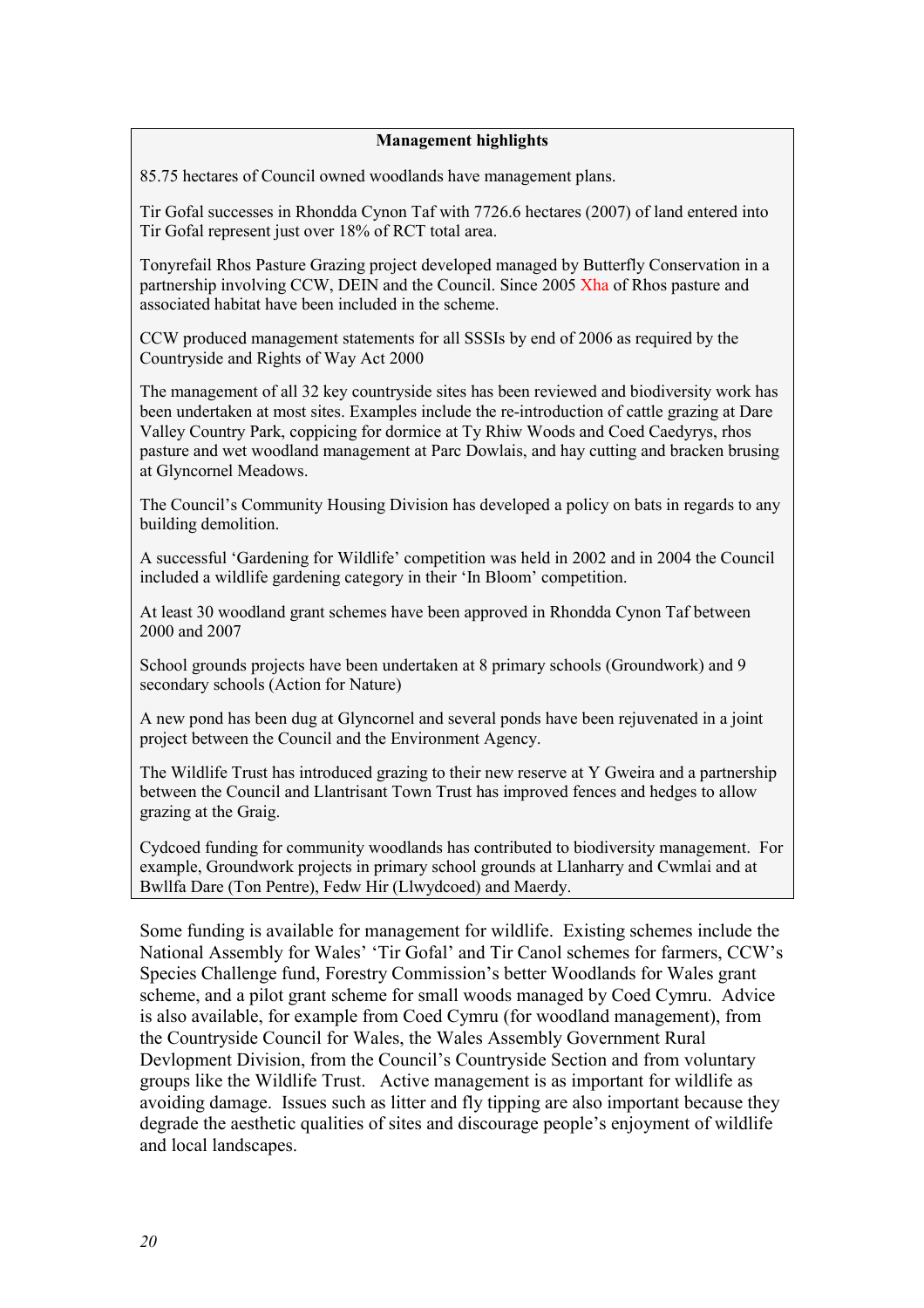#### **Why is management important?**

Grassland, which is important botanically and for insects such as butterflies, needs to be grazed or cut to prevent scrub and trees from growing. Woodland, where trees are all the same age, may need thinning to let young trees grow. Doing nothing or 'letting nature take its course' will often destroy the habitat or species which are particularly valued. People don't always agree about the type of management, which is required, or the types of habitat and species for which land should be managed.

#### **Management of SINC sites**

Management for nature conservation depends on the good will of the owner and on traditional management practices. In the future, landowners and farmers may recognise SINC as financially beneficial features of their land, if agricultural funding schemes focus on important sites and management for wildlife. The Tir Gofal scheme and the biodiversity orientated Woodland Grant Scheme present some opportunities for landowners with SINC sites, although more funding would be needed to protect all important sites in Rhondda Cynon Taf.

#### **Farming and Cross Compliance**

Cross Compliance requirements set by the European Union lay out standards that farmers have to meet to receive their single farm payments. There are two elements enshrined in the standard these are the 15 Statutory Management Requirements (SMRs) and 17 Good Agricultural and Environmental Condition standards (GAECs)

The SMR's cover requirements relating to

*environment*: wildbirds, ground water, sewage sludge, nitrate vulnerable zones, habitats, *public and animal health*: animal identification and registration, food and feed law and disease control.

The GAECs legislation involves *soil management and protection,* and *maintenance of habitats and landscape features:* environmental impact assessment, SSSI's, Scheduled ancient monuments, rights of way, grazing, heather and grass burning, control of weeds, stone walls, protection of hedgerows and watercourses and tree preservation orders Failure to meet any of the Cross Compliance standards could result in a financial penalty being imposed on a farmers' Single Farm Payment. In some instances payments could be completely withheld or recovered.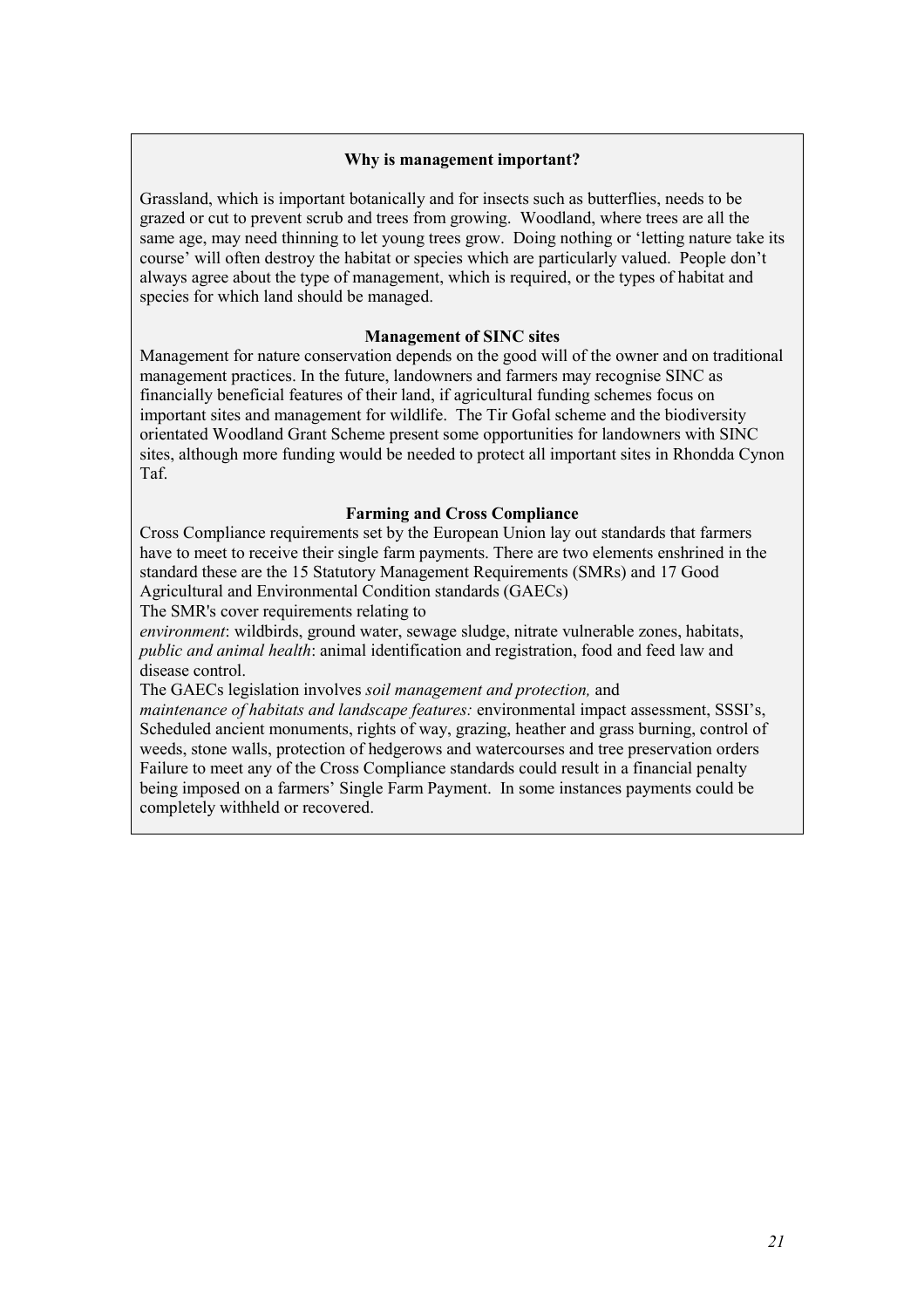## **Raising Awareness**

Raising awareness of biodiversity has been another major achievement of the first Local Biodiversity Action Plan. There has been a 'sea change' in the importance attached to biodiversity locally. This reflects changes at the European Union level, from UK and Welsh Assembly governments and from business.

#### **Raising Awareness highlights**

Summary colour LBAP leaflet produced in English and Welsh

A Media Working Group has been set up together with a wildlife photograph collection that can be used for publicity purposes

Set of 8 Biodiversity Briefing Papers was published and distributed in 2001.

Biodiversity is a regular feature in the events and activities of partner organisations, for example Forestry Commission held a major Biodiversity Fair at Garwnant in August 2004.

A Business Environment Co-ordinator has been appointed in a partnership project supported by Groundwork, the WDA and the Council.

Wildlife Organisations such as Butterfly Conservation, RSPB, BTO and Plantlife have held events in Rhondda Cynon Taf and have increased their local membership. Glamorgan Bird Club membership has doubled since 2000.

Wildlife observations from members of the public are regularly included in reports on planning applications.

A celebration of biodiversity action in Rhondda Cynon Taf was held in 2004

The schools 'Action for Nature' project has involved 9 Comprehensive Schools in surveying and managing their grounds for biodiversity

Community biodiversity audits have been instigated

A BBC Breathing Places event was held at Dare Valley Country Park as part of the BBC's 'Here for You' in Aberdare in 2005.

Wales Biodiversity Week held in mid June each year since 2003

Expanding programme of talks and events to a wide range of groups and organisations.

Biodiversity 'pop-up' panel produced in 2007 as part of a small Countryside exhibition

A number of organisations are actively working to raise awareness of the importance of wildlife and to share their enjoyment of the natural world. Campaigning and lobbying, guided walks, talks, newsletters, training, practical work, events and many other activities do make a difference. Public Rights Of Way are important for peoples' enjoyment of the countryside and of local wildlife.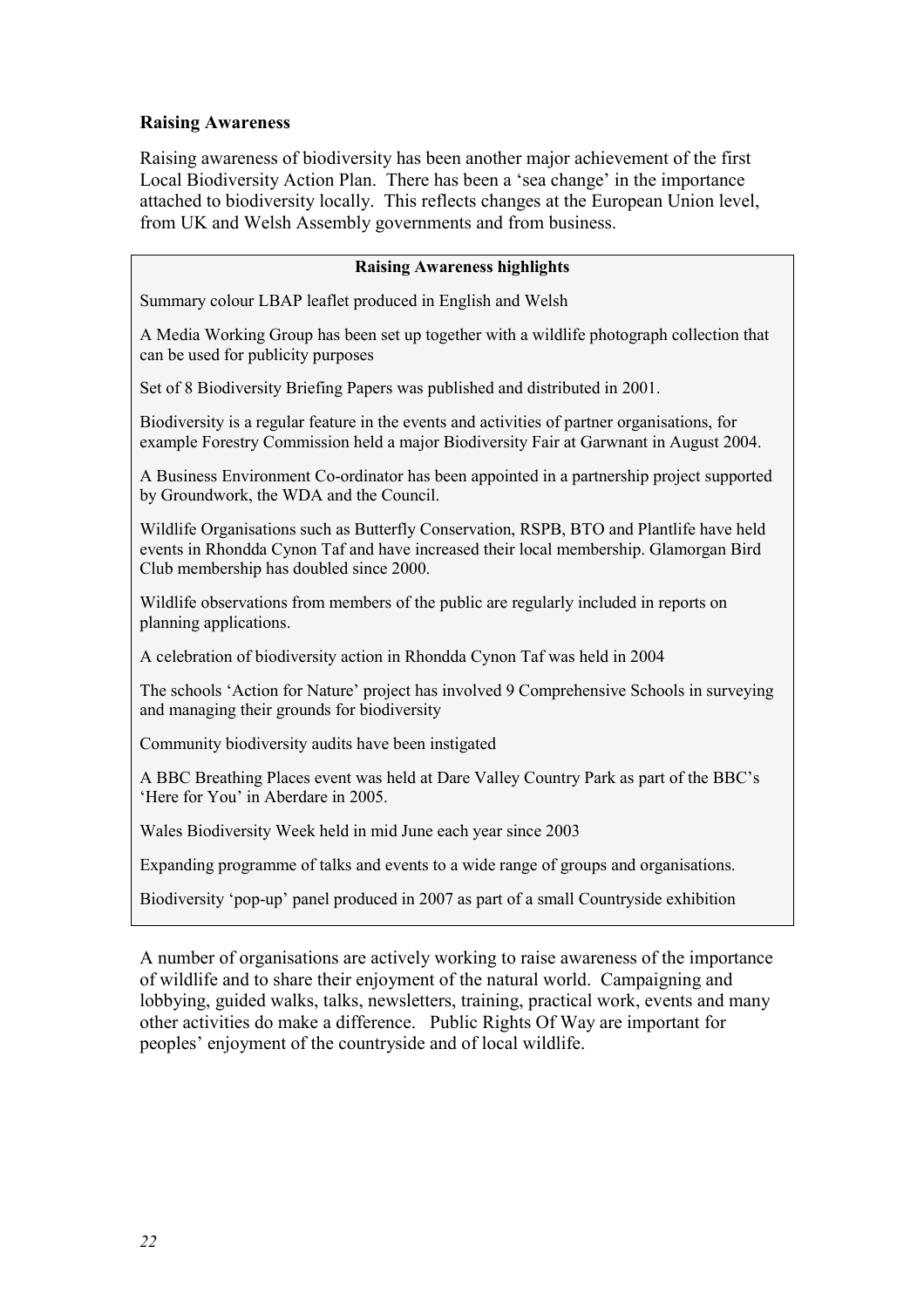#### **Some of the Organisations involved in Raising Awareness of the Natural World**

| Friends of the Earth                             | <b>SEWBReC</b>                         |
|--------------------------------------------------|----------------------------------------|
| 'Clean Rivers / Affonydd Glan' River Care Groups | Wildlife Trust (RCT Group)             |
| Royal Society for the Protection of Birds        | <b>Glyncornel Environmental Centre</b> |
| <b>Forestry Commission Wales</b>                 | Schools                                |
| Groundwork Merthyr and Rhondda Cynon Taf         | Countryside Council for Wales          |
| Dwr Cymru Environment Centre Cilfynydd           | <b>RCT County Borough Council</b>      |
| <b>RSPB</b>                                      | <b>Butterfly Conservation</b>          |
| Plantlife                                        | <b>BTO</b>                             |
| Wales Biodiversity Partnership                   | <b>Bat Conservation Trust</b>          |
|                                                  |                                        |

At school, children learn about the science and biology of the natural world and express their feelings through the arts. The Education Schools Improvement and Advisory Service (ESIS) is promoting environmental education to all schools, and Dare Valley Environmental Centre provides an environmental education service to schools in Rhondda Cynon Taf. New requirements for outdoor learning, the new Foundation phase (3-7years) curriculum and the Assembly Action Plan for Education for Sustainable Development and Global Citizenship are leading to an increased consideration of environmental education. The prominence given to Eco-school status in Rhondda Cynon Taf has encouraged many schools to register. Eco-schools includes a strong biodiversity element. An excellent school grounds biodiversity project 'Action for Nature' has been developed by the LBAP Education sub-group and this is available to any school.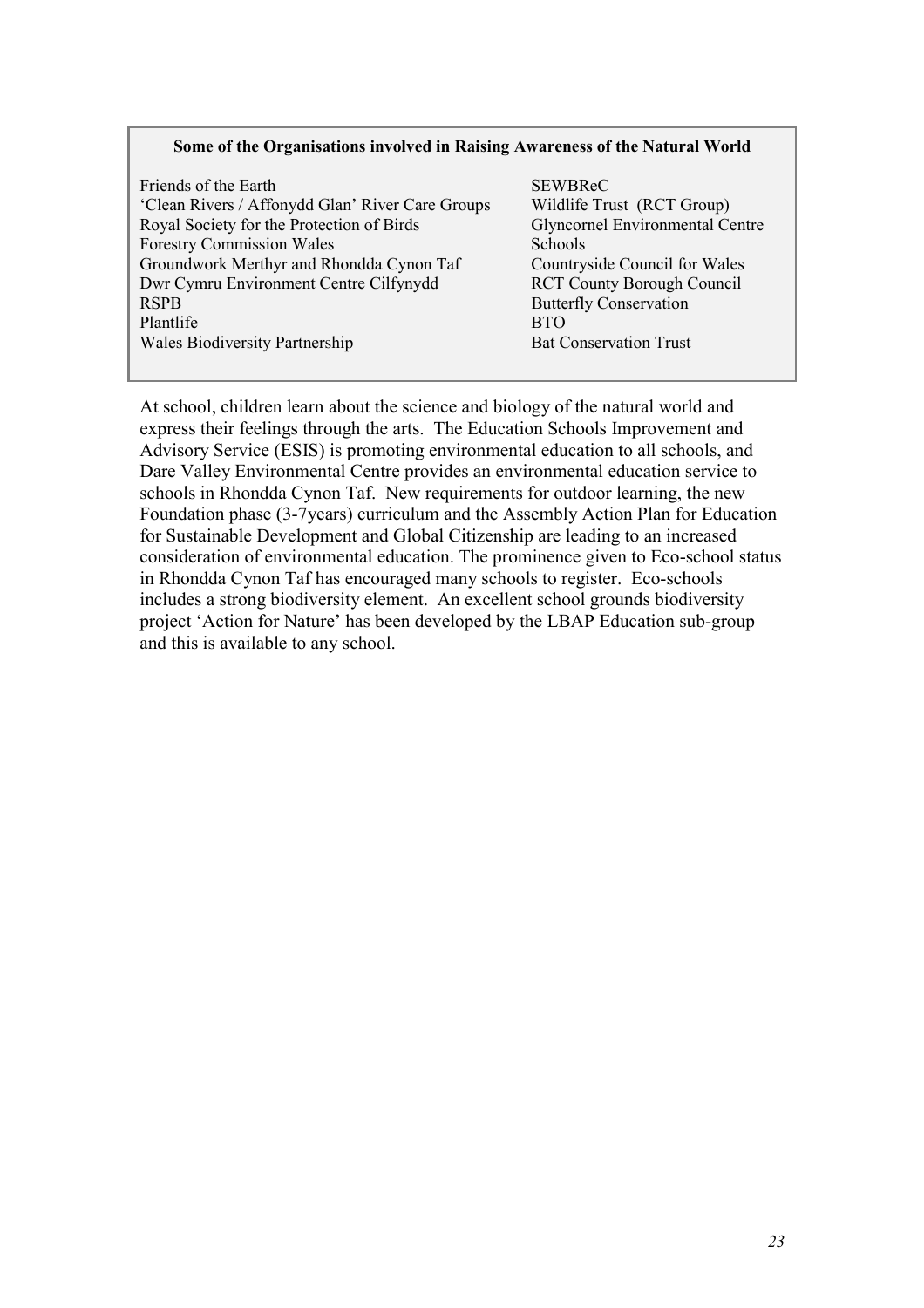# **Chapter Four: The Action Plan**

## **Introduction**

The success of the action plan in achieving the aims of conserving and enhancing the biodiversity of Rhondda Cynon Taf is dependant upon the correct identification of priorities, constraints, and issues. It needs to be flexible enough to recognise and take advantage of opportunities when they arise, and to realise sustained progress the Plan needs to be based upon strong commitment and partnership at every level. To be effective, the actions must be realistic and must be supported by the people who will put them into practice.

#### **Resolving Conflict**

The design and application of measures to maintain and increase biodiversity in a particular area will almost certainly involve a conflict between a variety of interests. People are bound to put values not only on wildlife and habitats but also on jobs, economic prosperity and freedom of activity. Reconciling these differing views to produce agreement is likely to be difficult, but is a precondition for any practical and effective plan of action. Extremist attitudes on either side of the argument will serve only to polarise opinions and undermine conservation measures simply because the local community may not fully support them.

## **The Most Important Issues**

The objectives for the Plan are set out in Chapter 1. The discussion in Chapters 2 and 3 shows where we are now and highlights some of the problems for wildlife. In the Rhondda Cynon Taf area, 30 habitats and 141 species have been identified which are of either UK or local importance.

Each habitat and species has its own characteristics, suffers from different threats and will require specific actions to ensure that it survives and thrives. Despite this there are four common themes that affect all, or most, of the habitats and species. These continue to be the most important issues that the Action Plan should address:

- the lack of knowledge about the importance of biodiversity (in all walks of life: councillors, professional people, farmers and gardeners, you and me),
- not knowing what we have and should protect in Rhondda Cynon Taf,
- lack of protection for sites, and
- lack of management of sites.

These issues suggest that four types of actions are the most important:

- raising awareness of biodiversity and its importance,
- identifying and recording the habitats and species in Rhondda Cynon Taf,
- developing better protection for sites, especially those threatened by development, and
- managing more sites to help wildlife, including grasslands, wetlands, hillsides, farms and gardens, forests and woods, schools, road verges, cemeteries and council owned land.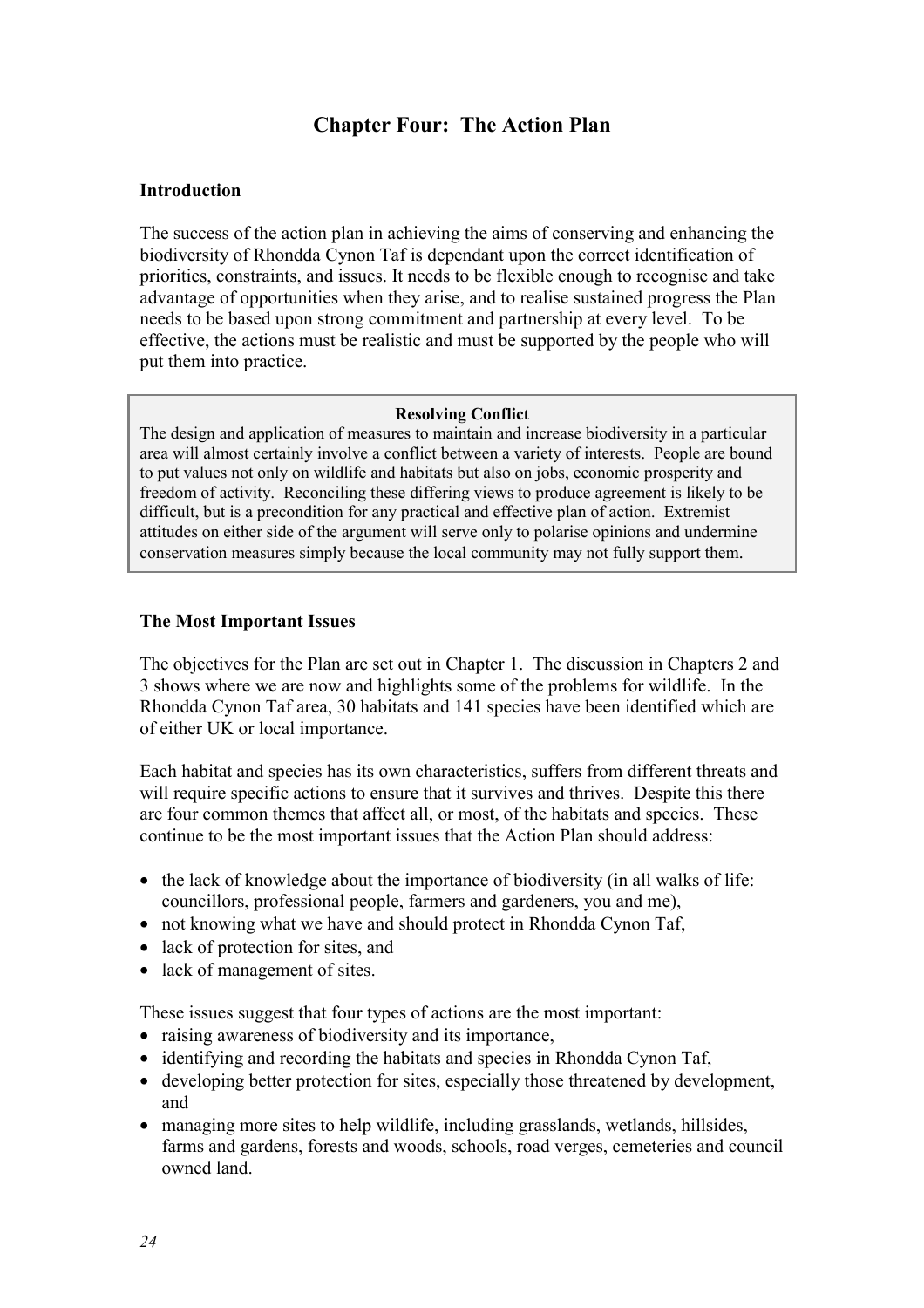#### **The Key Players**

The key players are listed below and their role in the Rhondda Cynon Taf Local Biodiversity Action Plan is set out in Appendix 11. The first Local Biodiversity Action Plan involved most of these groups of people (see Appendices 1, 5 and 12 REVISE APPENDICES). Encouraging people to take part is not always easy and the revised Plan seeks to expand participation even more.

| <b>The Key Players</b>                   |                                   |  |
|------------------------------------------|-----------------------------------|--|
| <b>Government Organisations</b>          | <b>Major land owners</b>          |  |
| National Assembly For Wales              | Farmers and woodland owners       |  |
| Countryside Council for Wales            | <b>Forestry Commission Wales</b>  |  |
| <b>Environment Agency</b>                | <b>RCT County Borough Council</b> |  |
| <b>Forestry Commission</b>               | Dwr Cymru Welsh Water             |  |
| National Museums and Galleries of Wales  |                                   |  |
| <b>Local Government Organisations</b>    | <b>Voluntary Organisations</b>    |  |
| Rhondda Cynon Taf County Borough Council | wildlife groups                   |  |
| Community and Town Councils              | volunteering organisations        |  |
| Coed Cymru                               | community groups                  |  |
|                                          | social groups                     |  |
|                                          | care organisations                |  |
| <b>Partnership Organisations</b>         |                                   |  |
| <b>Better Life Consortium</b>            | <b>Education Organisations</b>    |  |
| Living Space Partnership                 | Local colleges                    |  |
| Area Regeneration Partnerships           | Schools                           |  |
| (12 covering Rhondda Cynon Taf)          | University of Glamorgan           |  |
| <b>Wales Biodiversity Partnership</b>    | University of Wales               |  |
| <b>Individuals</b>                       | <b>Developers</b>                 |  |
| <b>Business</b>                          | <b>Professional advisors</b>      |  |

Working in partnership, involving all the key people, is an important part of the Plan. All four different types of action will require help from the key players.

- Raising awareness must involve everyone, but there is an important role for government, local government, partnership organisations, professional advisors, education and voluntary organisations to encourage this.
- Identifying and recording species and habitats is an important task for government and local government but also for voluntary organisations, professional advisors and individuals. Recording on private land requires the owners' consent.
- Protecting sites is primarily the responsibility of CCW and the local authorities, but raising the awareness of landowners, developers, partnership organisations, professional advisors, government and the public generally is an important part of the process.
- Managing sites must involve the landowners and land managers from all sectors including farmers, developers, businesses, individuals and the Council.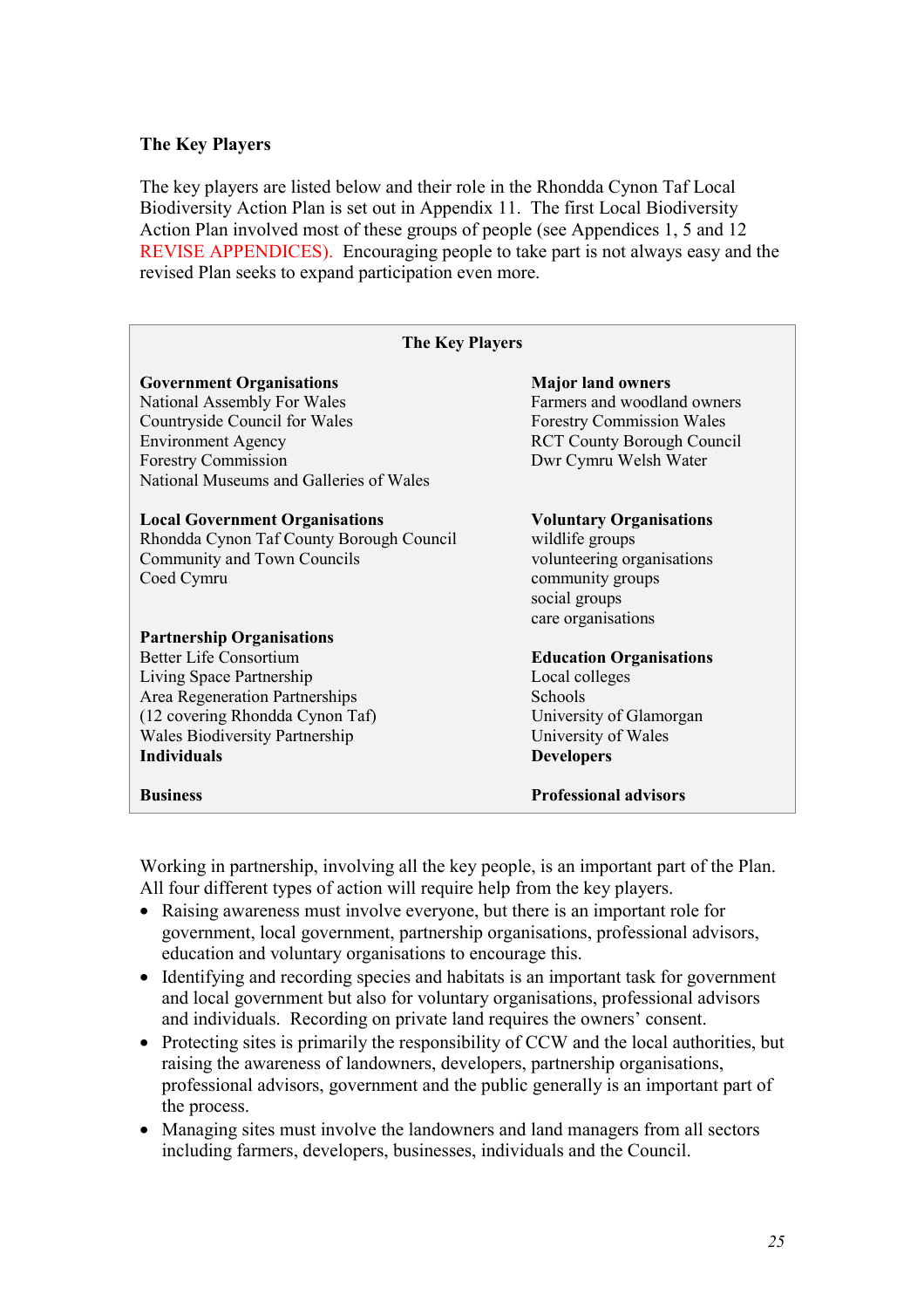#### **Working Together**

The development of a conservation strategy will demand an interdisciplinary approach, involving experts in agriculture, ecology, biology, genetics, economics, law, politics and education. It is encouraging that working partnerships are being established between Rhondda Cynon Taf CBC and other stakeholders, including CCW, Environment Agency, Forestry Commission Wales, CLBA, Farmers Union of Wales and the National Farmers Union.

To make sure that the actions can be achieved it is important that

- the purpose is clearly set out,
- the details of who will do what, when and where are given,
- we will know when the action is finished, and
- we can tell if it was successful.

#### **Habitat Action Plans and Species Action Plans**

Detailed Action Plans for each of the 30 habitats and 141 species important for wildlife in Rhondda Cynon Taf, have been drawn up. Each Plan follows a common format, similar to the one used for the UK Action Plans. They describe the current state of the habitat or species, the threats and any existing action to protect or enhance the habitat or species in Rhondda Cynon Taf. This is followed by the proposed actions with the lead partners and the time-scale set out. Details of the Plans are available on line at www.ukbap-reporting.org.uk. A summary of the Habitat Action Plans (HAPs) and the Species Action Plans (SAPs) will be published once the new plans have been completed.

Some species only occur in a particular type of habitat; for example salmon in rivers. Other species occur in a number of different habitats, for example bluebells occur mainly in oak woodland but are also found in other types of wood, in hedgerows and in towns. Some other species require a range of different habitats (a mosaic) to survive; for example many of our farmland birds. A table showing the relationship between the species and habitats is included in Part Three.

#### **Actions for Wildlife in Rhondda Cynon Taf**

Many of the detailed actions given in the individual Habitat and Species Action Plans apply more generally. The next four sections draw together some of the common actions under four themes:

- Actions to raise awareness of biodiversity and its importance (4.1):
- Actions to identify and record habitats and species in Rhondda Cynon Taf (4.2);
- Actions to protect sites  $(4.3)$ ;
- Actions promoting land management for wildlife (4.4).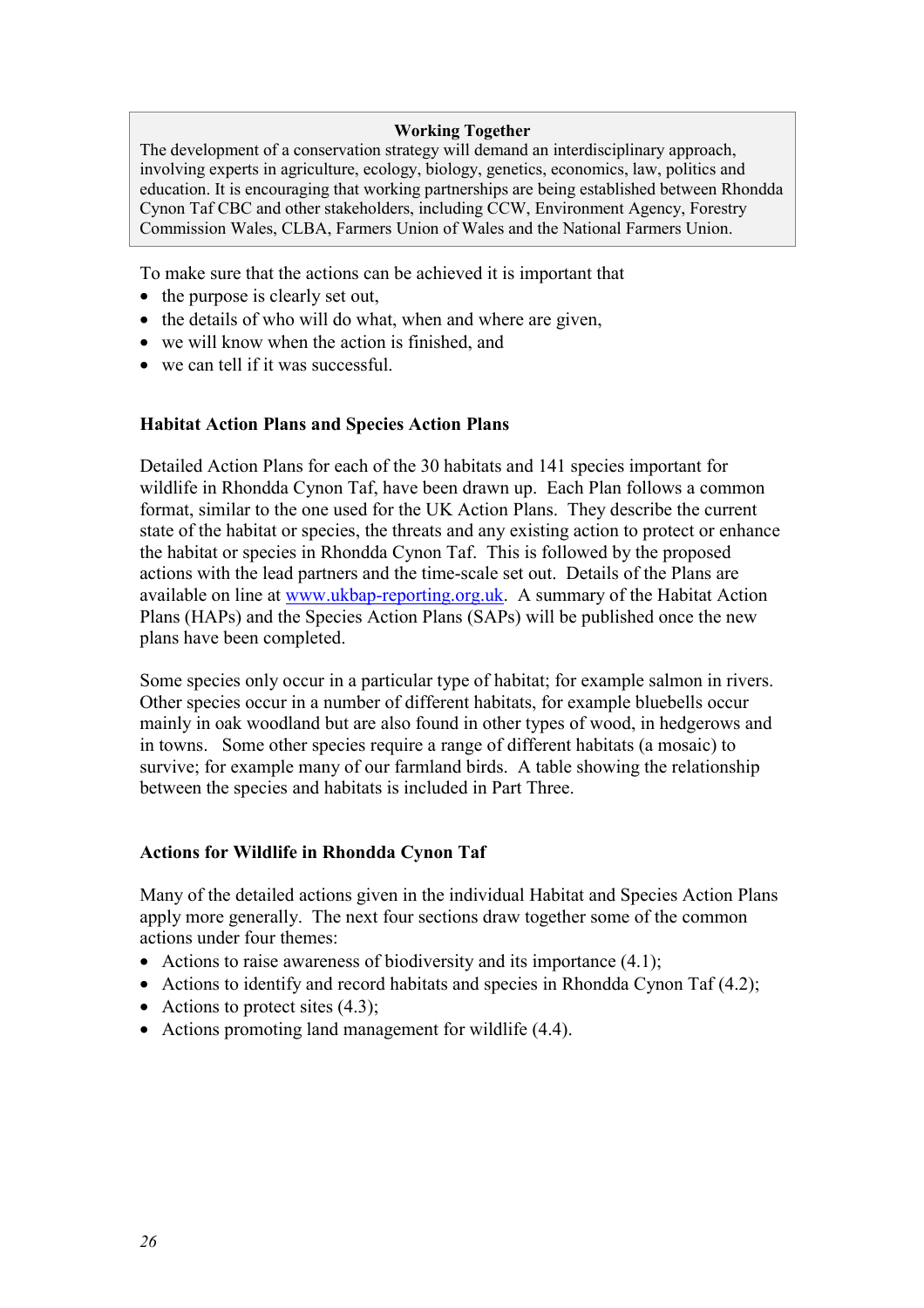For each action:

- the main **purpose** is set out,
- the **details** of the action are given,
- **who will do what** and
- **when** is listed and
- **measures of success** are given

Some of these actions are already included (or partially included) in the Rhondda Cynon Taf Countryside Strategy (see Appendix 8). The Integrated Action Programme (IAP) reference is given in brackets at the end of the action title and 'new' actions are identified.

## **4.1 Actions to Raise Awareness of Biodiversity and its Importance**

Unless people in all walks of life know and care about biodiversity, the way we do things now won't change and our wildlife will continue to decline. Since the launch of Action for Nature, the profile of the south Wales Valleys as an area of outstanding biodiversity, landscape and heritage importance has slowly gained recognition. This recognition needs to be expressed to the local people of Rhondda Cynon Taf and expressed in such a way as to encourage people to talk about what, where and how they value their landscape and their heritage. Most of the Habitat Action Plans and the Species Action Plans include actions relating to raising awareness of the importance of that habitat or species. Some habitats, such as oak woods, are widely recognised as important. Others, like colliery spoil, are not generally considered to be valuable for wildlife. The same is true for species; many people know about otters, very few care about hornet robber-flies!

Raising awareness can be aimed at the general public to encourage everyone to value and protect wildlife. It can also be targeted at a specific group, for example local authority planning officers, architects or gardeners. Specific projects to raise awareness among key target groups can be particularly effective. The actions listed below include both types.

The Natural Environment and Rural Communities Act 2006 includes a duty for all public bodies to have regard to biodiversity in the exercise of their functions. Awareness raising for all those affected, from hospitals and utilities to Councillors and contractors will be crucial.

| title    | <b>Popular version of LBAP</b>                                            |
|----------|---------------------------------------------------------------------------|
| purpose  | Something to give people which explains what an LBAP is and where to      |
|          | find more information. Needs to enthuse people regardless of their level  |
|          | of knowledge                                                              |
| details  | A4 single fold leaflet with: contact information, website address, brief  |
|          | introduction and pictures and 'what you can do'                           |
|          | Website to be developed with more information available, including a list |
|          | of (and links to?) existing leaflets of local relevance.                  |
|          | LBAP postcard with a freepost reply card                                  |
| Who/what | Steering Group: leaflet draft,                                            |
|          | RCT Countryside to produce and print                                      |
|          | RCT Countryside to liaise with IT re website                              |
| when     | Leaflet 2007/8                                                            |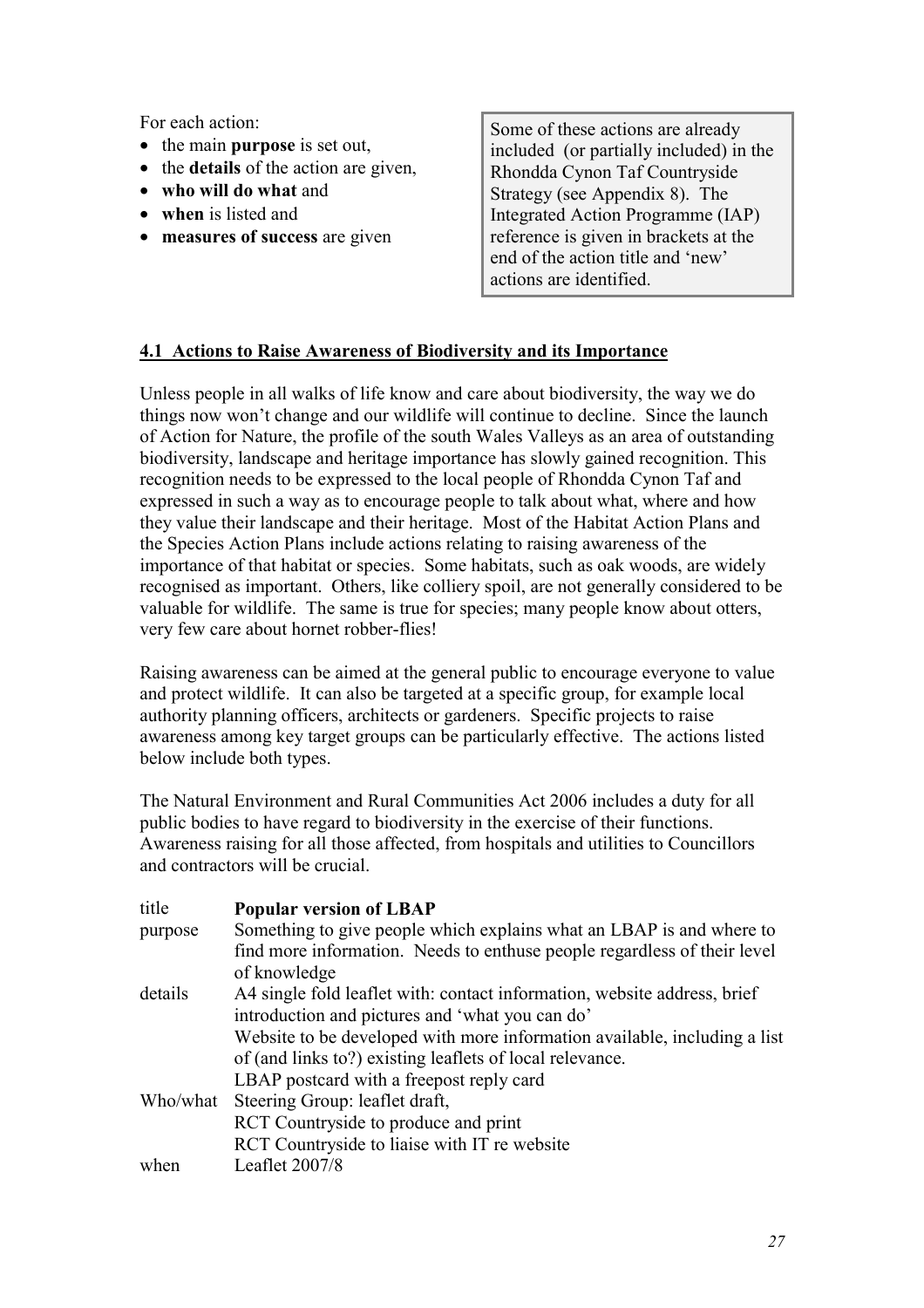| success                     | Website 2008/9<br>Numbers distributed<br>Website hits                                                                                                                                                                                                                                                                                                                                                                                                                                                                                                                                                                                                                                                                                                                                                                                                                                     |
|-----------------------------|-------------------------------------------------------------------------------------------------------------------------------------------------------------------------------------------------------------------------------------------------------------------------------------------------------------------------------------------------------------------------------------------------------------------------------------------------------------------------------------------------------------------------------------------------------------------------------------------------------------------------------------------------------------------------------------------------------------------------------------------------------------------------------------------------------------------------------------------------------------------------------------------|
| title<br>purpose<br>details | <b>Campaigning for wildlife</b><br>To raise awareness of specific wildlife issues<br>Individuals and voluntary organisations provide information and express<br>opinions about the importance and value of wildlife and wildlife sites.<br>Their campaigns may not always succeed, but without these campaigns,<br>important issues would not be raised and the opportunity to weigh them<br>in the decision making process would be lost. Campaigns may be<br>targeted at consumers, at government and local authorities, at specific<br>industries, activities or sites. All Council committee reports on planning<br>applications include details of the observations received from the public<br>and from organisations consulted. This is an important and often under<br>utilised opportunity for campaign groups and the wider community to<br>contribute to the planning process. |
| Who/what                    | Voluntary organisations and individuals to continue to campaign for<br>wildlife, including joint campaigns.<br>Their targets should consider these campaigns when making decisions.                                                                                                                                                                                                                                                                                                                                                                                                                                                                                                                                                                                                                                                                                                       |
| when                        | Ongoing                                                                                                                                                                                                                                                                                                                                                                                                                                                                                                                                                                                                                                                                                                                                                                                                                                                                                   |
| success                     | Number of mentions in planning committee reports.                                                                                                                                                                                                                                                                                                                                                                                                                                                                                                                                                                                                                                                                                                                                                                                                                                         |
| title<br>purpose            | <b>Existing programmes</b><br>Add value to existing events and activities                                                                                                                                                                                                                                                                                                                                                                                                                                                                                                                                                                                                                                                                                                                                                                                                                 |
| details                     | Review existing public events programmes, schools work, newsletter and<br>leaflet production etc. Add a biodiversity element wherever possible for<br>example:                                                                                                                                                                                                                                                                                                                                                                                                                                                                                                                                                                                                                                                                                                                            |
|                             | Groundwork countryside volunteers programme<br>KWT training programmes<br>Walks and talks                                                                                                                                                                                                                                                                                                                                                                                                                                                                                                                                                                                                                                                                                                                                                                                                 |
|                             | Forest School initiatives/ FEI cluster group                                                                                                                                                                                                                                                                                                                                                                                                                                                                                                                                                                                                                                                                                                                                                                                                                                              |
|                             | Leaflets for Key Countryside Sites                                                                                                                                                                                                                                                                                                                                                                                                                                                                                                                                                                                                                                                                                                                                                                                                                                                        |
|                             | Foundation phase in schools<br>Eco-schools                                                                                                                                                                                                                                                                                                                                                                                                                                                                                                                                                                                                                                                                                                                                                                                                                                                |
|                             | One–off events (e.g. IVS field trip)                                                                                                                                                                                                                                                                                                                                                                                                                                                                                                                                                                                                                                                                                                                                                                                                                                                      |
|                             | ESD Team Projects – e.g. Where We Live, Secondary School                                                                                                                                                                                                                                                                                                                                                                                                                                                                                                                                                                                                                                                                                                                                                                                                                                  |
| Who/what                    | Environmental Reviews, Eco-schools support<br>All partner organisations look at how biodiversity can be integrated into<br>different aspects of their work                                                                                                                                                                                                                                                                                                                                                                                                                                                                                                                                                                                                                                                                                                                                |
| when                        | On going                                                                                                                                                                                                                                                                                                                                                                                                                                                                                                                                                                                                                                                                                                                                                                                                                                                                                  |
| success                     | List of activities where a biodiversity element has been introduced.                                                                                                                                                                                                                                                                                                                                                                                                                                                                                                                                                                                                                                                                                                                                                                                                                      |
| title                       | <b>Wildlife mapping</b>                                                                                                                                                                                                                                                                                                                                                                                                                                                                                                                                                                                                                                                                                                                                                                                                                                                                   |
| purpose                     | To provide a visual image of the extent of important wildlife habitats in<br>Rhondda Cynon Taf                                                                                                                                                                                                                                                                                                                                                                                                                                                                                                                                                                                                                                                                                                                                                                                            |
| details                     | The Council has a range of maps available on in-house computers but<br>these are not available or easily understandable for the public.                                                                                                                                                                                                                                                                                                                                                                                                                                                                                                                                                                                                                                                                                                                                                   |
|                             | A map or maps to illustrate the extent of important habitats would be an<br>important communication tool.                                                                                                                                                                                                                                                                                                                                                                                                                                                                                                                                                                                                                                                                                                                                                                                 |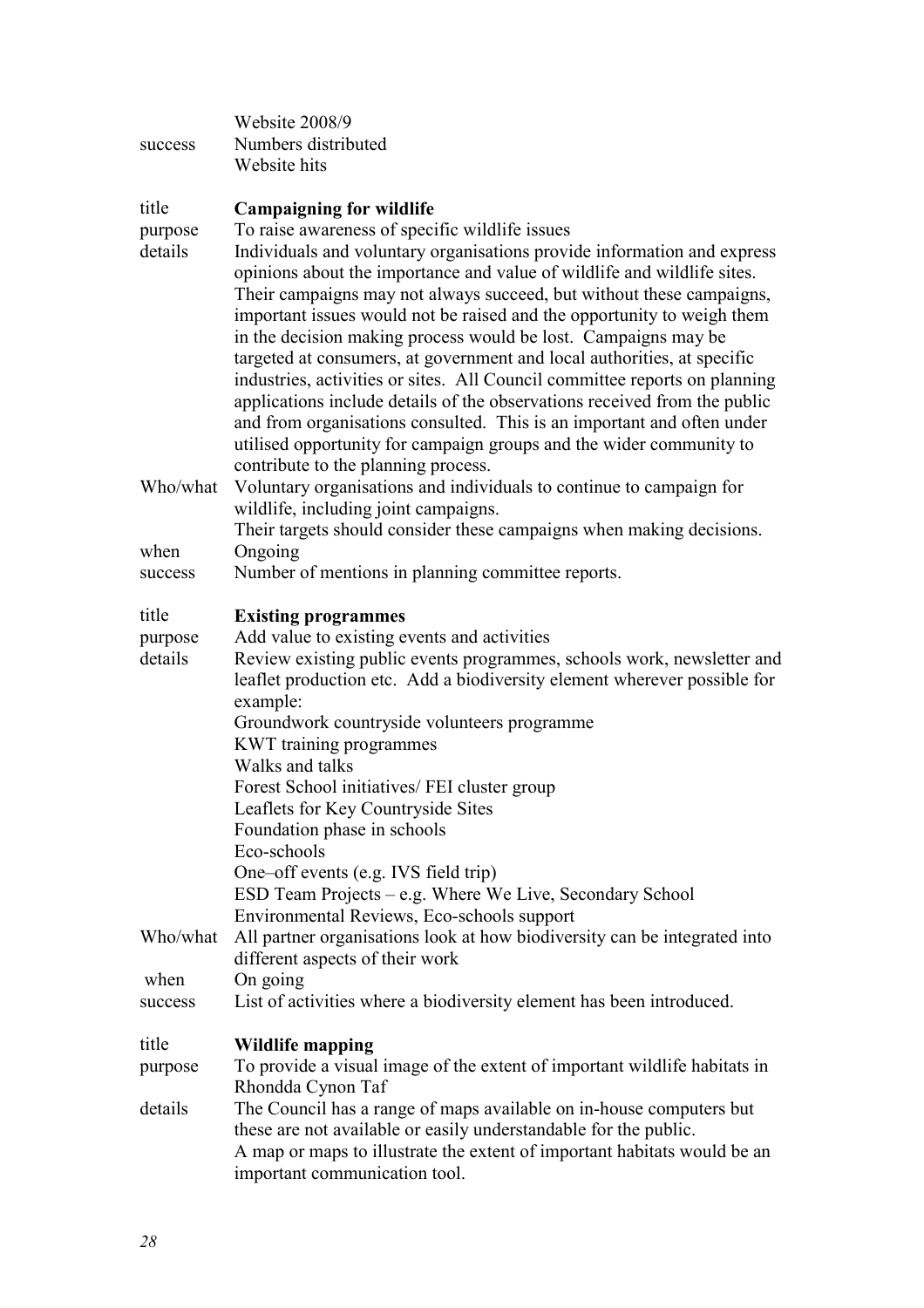| Who/what                    | The availability of a web-based interactive map is a long term goal, but<br>this will be dependant on major changes to the Council's website as well<br>as specific funding to develop any wildlife mapping component.<br>RCT Countryside to investigate an A4 habitat map for the County<br>perhaps linked to 'where to see' leaflet described below.<br>RCT Countryside to liaise with IT re website maps and potential wildlife<br>content.                                                                                                                                                                                                         |
|-----------------------------|--------------------------------------------------------------------------------------------------------------------------------------------------------------------------------------------------------------------------------------------------------------------------------------------------------------------------------------------------------------------------------------------------------------------------------------------------------------------------------------------------------------------------------------------------------------------------------------------------------------------------------------------------------|
| when<br>success             | From 2008/9<br>Leaflet production and distribution<br>Website mapping available                                                                                                                                                                                                                                                                                                                                                                                                                                                                                                                                                                        |
| title<br>purpose<br>details | Increase membership of wildlife and conservation groups<br>To raise awareness and enjoyment of wildlife<br>During the first action plan, membership of national and local voluntary<br>organisations increased significantly, but from a very low base.<br>Increasing membership allows organisations to take on more actions and<br>provide more events and activities in Rhondda Cynon Taf for their<br>members to enjoy.                                                                                                                                                                                                                            |
| Who/what                    | Individual groups to continue membership recruitment<br>Wildlife Trust to seek additional resources to employ community wildlife<br>officers to assist with LBAP implementation.<br>Steering Group to involve, encourage and promote groups                                                                                                                                                                                                                                                                                                                                                                                                            |
| when<br>success             | ongoing<br>Increasing membership of national and local wildlife and conservation<br>groups.                                                                                                                                                                                                                                                                                                                                                                                                                                                                                                                                                            |
| title<br>purpose            | School wildlife areas: development and management<br>To support teachers in the new foundation phase and promote 'Inside out,<br>Outside in'.                                                                                                                                                                                                                                                                                                                                                                                                                                                                                                          |
| details                     | Information on developing and maintaining wildlife areas, grants<br>available, organisations that can offer help. PowerPoint presentation on<br>outdoor activities in school grounds, guidance on organic gardening,<br>permaculture etc. Emphasis on management plan, keep it simple etc.<br>Include an information report form to return. Ask participating schools<br>for copies of teaching materials developed to add to website.<br>Information for schools with no grounds/ unsuitable grounds on suitable<br>local sites. Commitment from teachers to develop teaching materials,<br>possible inset training for schools using specific sites. |
| Who/what                    | RCT Countryside to develop information pack, with input from the<br>Environmental Education Service, RCT teachers' group, ESD Team,<br>Welsh Water, Groundwork, Keep Wales Tidy and voluntary<br>organisations.<br>RCT Countryside+ Env. Ed Service to investigate 'shared sites' where<br>there is demand.<br>Teachers to develop, and where appropriate share, teaching materials.<br>RCT Countryside to work with up to 3 primary schools per year on their<br>grounds.                                                                                                                                                                             |
| when                        | Powerpoint etc. From Jan 2008, available on website Jan 09.<br>Look at one 'shared site' per year. (Graig yr hesg/Lanwoods 2007/8)                                                                                                                                                                                                                                                                                                                                                                                                                                                                                                                     |
| success                     | How many schools apply for pack, number returning form, teaching                                                                                                                                                                                                                                                                                                                                                                                                                                                                                                                                                                                       |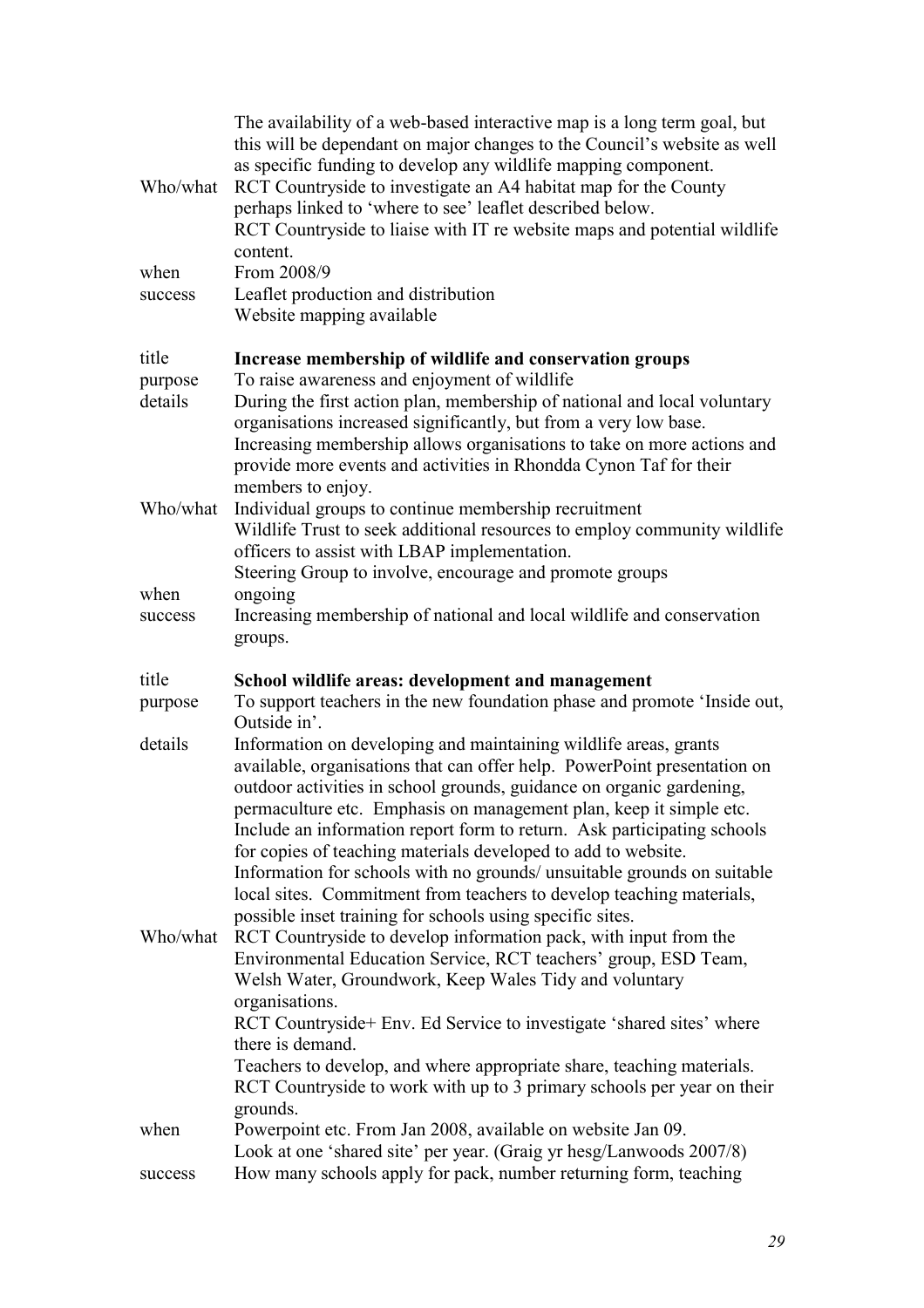|                    | materials available on the website,<br>Key Countryside sites/parks with teaching areas: no of visits per year.                                                                        |
|--------------------|---------------------------------------------------------------------------------------------------------------------------------------------------------------------------------------|
| title<br>purpose   | Quarterly fact sheet on a species or habitat in Rhondda Cynon Taf<br>To raise awareness of our important habitats and species                                                         |
| details            | Using the monthly media articles/pictures prepared for the previous<br>action plan but never published.<br>Promote to schools, libraries, on the Council website, to the local media. |
|                    | Link to events and activities or particular sites.<br>Link with 'where to see' leaflet and 'Find the missing species' below.                                                          |
| Who/what           | Possible associated photograph competition.<br>RCT Countryside to co-ordinate, working with relevant partners and with<br>the support of the Environmental Services Press Officer     |
| when<br>success    | One fact sheet a quarter from autumn 07<br>Media coverage                                                                                                                             |
|                    | Feedback, records are sent in, photos submitted etc. as a result                                                                                                                      |
| title              | Wildlife in your Ward / Area                                                                                                                                                          |
| purpose<br>details | Promote biodiversity at a local level<br>A biodiversity overview of the ward, involve community groups, local                                                                         |
|                    | schools and biodiversity partners to gather local records which will then                                                                                                             |
|                    | be presented in an easily accessible format, on website and in A4 one                                                                                                                 |
|                    | fold paper format<br>2007 Cwm Aman, Cwm Parc and Rhydyfelin                                                                                                                           |
|                    | 2008 Tonyrefail, Ynysybwl and Glyncoch                                                                                                                                                |
|                    | 2009 Clydach Vale, Pontypridd and Penrhiwceiber                                                                                                                                       |
| Who/what           | 2010 Llwynypia, Taffs Well and Ferndale                                                                                                                                               |
|                    | RCT Countryside, community groups, schools, biodiversity partners to<br>help prepare                                                                                                  |
| when               | Event to publicise/ tie in with an existing local event<br>2 wards or areas each year (plus revamp of earlier ward reviews)                                                           |
| success            | Copies distributed, number of people who become involved (send in                                                                                                                     |
|                    | records, join in events, projects and activities, join mailing list etc.)<br>requests for wards to be involved in this project.                                                       |
| title              | <b>Action for Nature</b>                                                                                                                                                              |
| purpose            | Teaching pack to encourage the management of comprehensive school<br>grounds for biodiversity                                                                                         |
| details            | Re launch teaching pack, targeted at year 7, similar format as before.<br>Pack available on the website. Supported with a series of site-based                                        |
|                    | teacher training sessions covering basic identification skills for grassland,<br>wetland, woodland/hedges and ponds. School visits dependant on                                       |
| Who/what           | teachers agreeing to take part in 4 training sessions.<br>RCT Countryside, Environmental Education Service, Education Business                                                        |
|                    | Partnership, ESD Team, schools and grounds maintenance, biodiversity<br>partners. Possible funding from the Ecological Society, Forest Education                                      |
|                    | Initiative.                                                                                                                                                                           |
| when               | From 2008                                                                                                                                                                             |
| success            | The number of schools enrolling for the programme<br>And the number continuing the programme for five years                                                                           |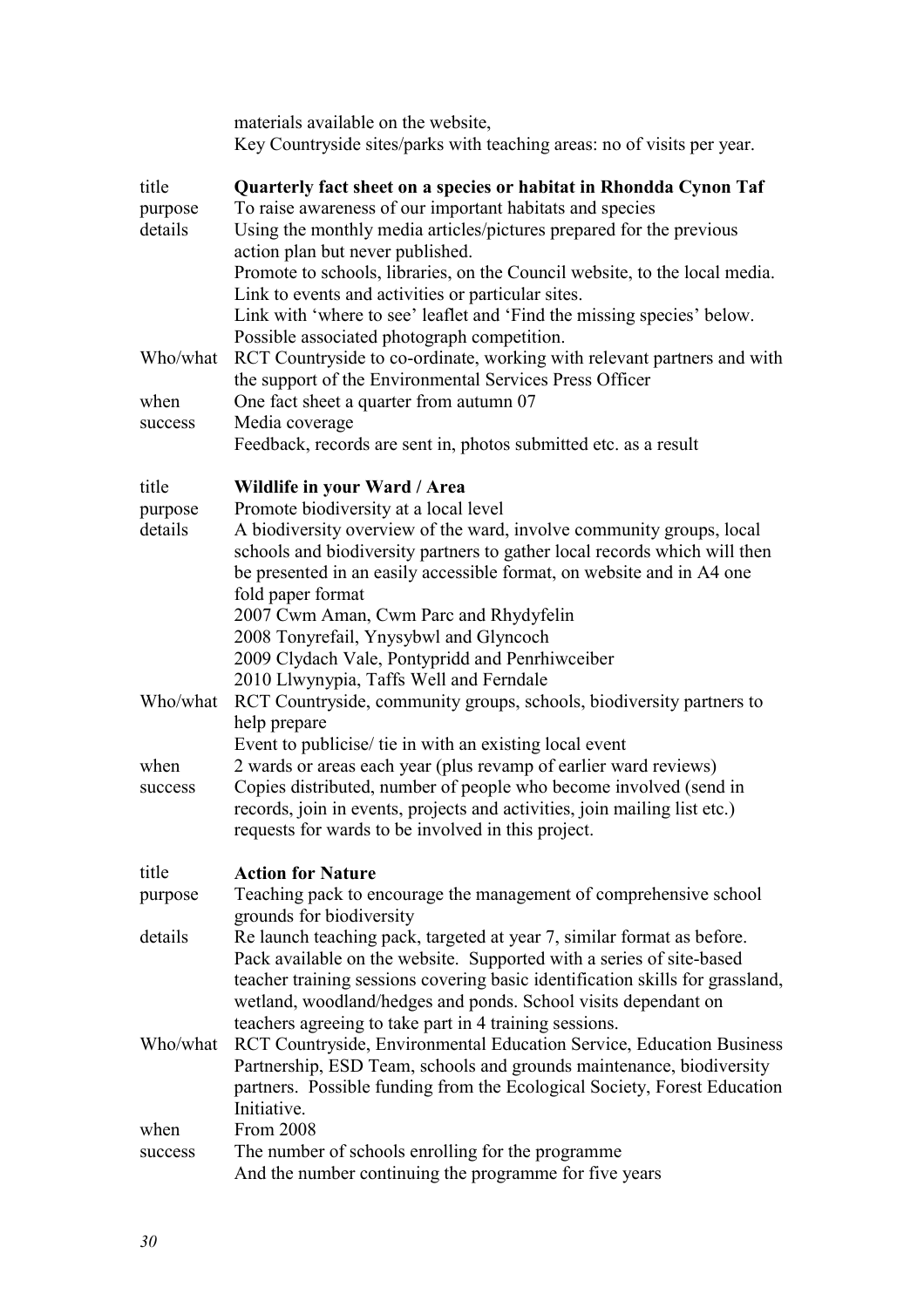|                    | Number of teachers confident in basic identification skills                                                                                                                                                                                                                                                                                                                                                     |
|--------------------|-----------------------------------------------------------------------------------------------------------------------------------------------------------------------------------------------------------------------------------------------------------------------------------------------------------------------------------------------------------------------------------------------------------------|
| title              | Reaching 13-25 year olds                                                                                                                                                                                                                                                                                                                                                                                        |
| purpose            | To investigate ways of communicating the importance of biodiversity<br>and environmental issues more generally.                                                                                                                                                                                                                                                                                                 |
| details            | Young people often lose interest in wildlife in their teens, but these are<br>formative years for values, aspirations, lifestyle and career choices.<br>Possible ideas include 'transition tales: news from 2030', website,<br>storytelling, arts projects<br>School environment clubs: talks and conferences<br>Student research projects? BSc/MSc including Uni Glamorgan, both<br>science and media studies. |
| Who/what           | RCT Countryside to work with Arts Development to develop and<br>identify funding for an arts-based project.<br><b>RCT</b> Environmental Education and Education for Sustainable                                                                                                                                                                                                                                 |
|                    | Development to develop school based activities.                                                                                                                                                                                                                                                                                                                                                                 |
| when               | Invite University of Glamorgan to use this as a theme for student projects<br>(both in media studies and environmental management)<br>From 2007/08                                                                                                                                                                                                                                                              |
| success            | No. of young people involved in projects                                                                                                                                                                                                                                                                                                                                                                        |
|                    | Materials produced and young people's response to them                                                                                                                                                                                                                                                                                                                                                          |
| title              | <b>Soil biodiversity</b>                                                                                                                                                                                                                                                                                                                                                                                        |
| purpose<br>details | Awareness raising of soil biodiversity<br>Terrestrial biodiversity is dependant on soil, but the extent and<br>importance of organisms that live in and create the soil is not appreciated.<br>Soil loss or damage is major issue, arising from soil erosion, pollution,                                                                                                                                        |
| Who/what           | compaction and built development. Climate change may have<br>implications for soils. For example, heavy rain can cause erosion,<br>drought and fires can destroy soil structure and biodiversity. Conversely<br>soils can store large quantities of carbon and water, helping to mitigate<br>the impact of climate change.<br>Gardening for Wildlife Group to promote the importance of soil                    |
|                    | biodiversity.<br>RCT Environmental Education to feature soil biodiversity in teaching<br>programmes for all ages.<br>EA/NFU/FUW/CLBA to encourage farmers and land managers to reduce<br>soil erosion (e.g. Tir Cynnal soil nutrient management plans, river edge                                                                                                                                               |
|                    | protection, Tir Gofal resource management Plan, streamside corridors<br>and grass field margins))<br>From 2007/8                                                                                                                                                                                                                                                                                                |
| when<br>success    | No. of events/ activities relating to soil<br>No of farms in Tir Cynnal and Tir Gofal                                                                                                                                                                                                                                                                                                                           |
|                    |                                                                                                                                                                                                                                                                                                                                                                                                                 |
| title<br>purpose   | 'Where to see' leaflets<br>To provide information for the interested members of the public on<br>where to see wildlife in Rhondda Cynon Taf                                                                                                                                                                                                                                                                     |
| details            | There are a number of sites with public access where people can see<br>wildlife. There is potential for site based wildlife leaflets for popular<br>sites such as Dare Valley Country Park                                                                                                                                                                                                                      |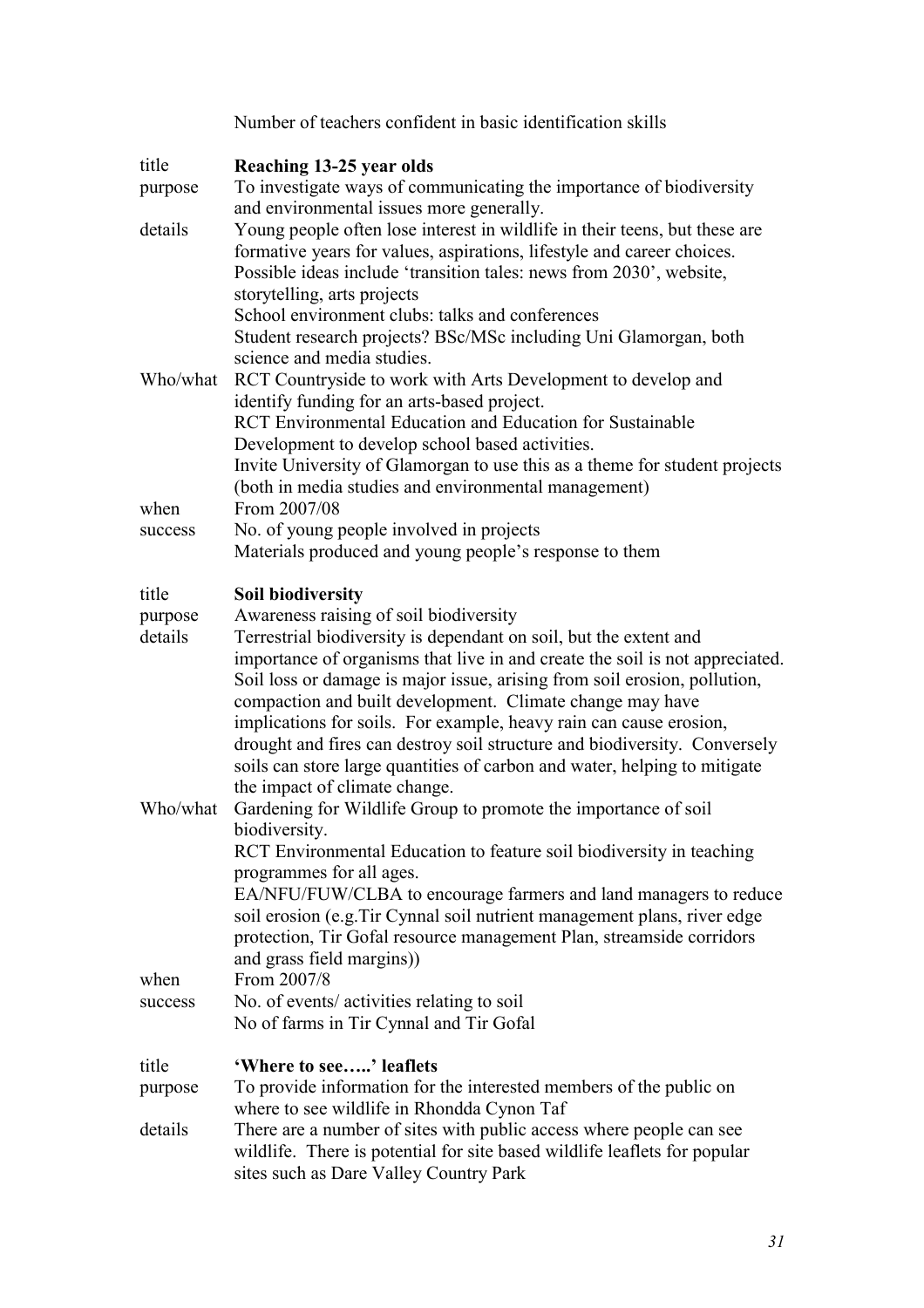|          | County wide seasonal leaflets could be produced<br>County wide leaflets for particular habitats and their associated species or |
|----------|---------------------------------------------------------------------------------------------------------------------------------|
|          | for groups of species such as butterflies                                                                                       |
|          | Leaflets may also be of interest to visitors / tourists                                                                         |
|          | Include report form for sightings to encourage recording.                                                                       |
| Who/what | Glamorgan Bird Club to produce 'Where to see birds in '                                                                         |
|          | Wildlife Trust to publish 'Reserves in South and West Wales'                                                                    |
|          | Valleys Bat group to produce 'Where to see and hear bats'                                                                       |
|          | RCT Countryside to liaise with partner organisations to develop a list of                                                       |
|          | leaflets                                                                                                                        |
| when     | One publication per year from 2007/8                                                                                            |
| success  | Take up of leaflets                                                                                                             |
|          | Records received                                                                                                                |
| title    | Walks and talks, events and activities                                                                                          |
| purpose  | To raise awareness of biodiversity                                                                                              |
| details  | Face to face contact is one of the most important ways of raising                                                               |
|          | awareness of biodiversity, of sharing knowledge and enthusiasm, seeing                                                          |
|          | new places and meeting new people.                                                                                              |
| Who/what | Wildlife Trust RCT group monthly meetings and work parties                                                                      |
|          | RCT Countryside occasional walks and talks (approx 6 per year),                                                                 |
|          | Attendance at approx. 6 events and activities, including at least one                                                           |
|          | Wales Biodiversity Week event each year.                                                                                        |
|          | Keep Wales Tidy attendance at events and activities                                                                             |
| when     | ongoing                                                                                                                         |
| success  | Number of participants per year                                                                                                 |
|          | Number of participants involved in other activities.                                                                            |
| title    | <b>NERC Duty Briefing</b>                                                                                                       |
| purpose  | To advise the Council and other public bodies of their new biodiversity                                                         |
|          | duty                                                                                                                            |
| details  | The Natural Environment and Rural Communities Act 2006 introduced a                                                             |
|          | biodiversity duty for all public bodies. Information is required to ensure                                                      |
|          | the Council and other public bodies are aware of the implications of the                                                        |
|          | duty for their work. This will include advice for land managers, advice                                                         |
|          | in relation to planning applications (for example, where there are                                                              |
|          | potential bat roosts), demolition of buildings or structures, housing                                                           |
|          | repairs and renovations, tree works, land sales etc.                                                                            |
| Who/what | RCT Countryside, in consultation with RCT Legal to prepare relevant<br>briefings.                                               |
| when     | Guidance re Bats by 2007/8                                                                                                      |
|          | Land managers and Demolition by 2008/9                                                                                          |
| success  | Guidance produced, evaluation by recipients.                                                                                    |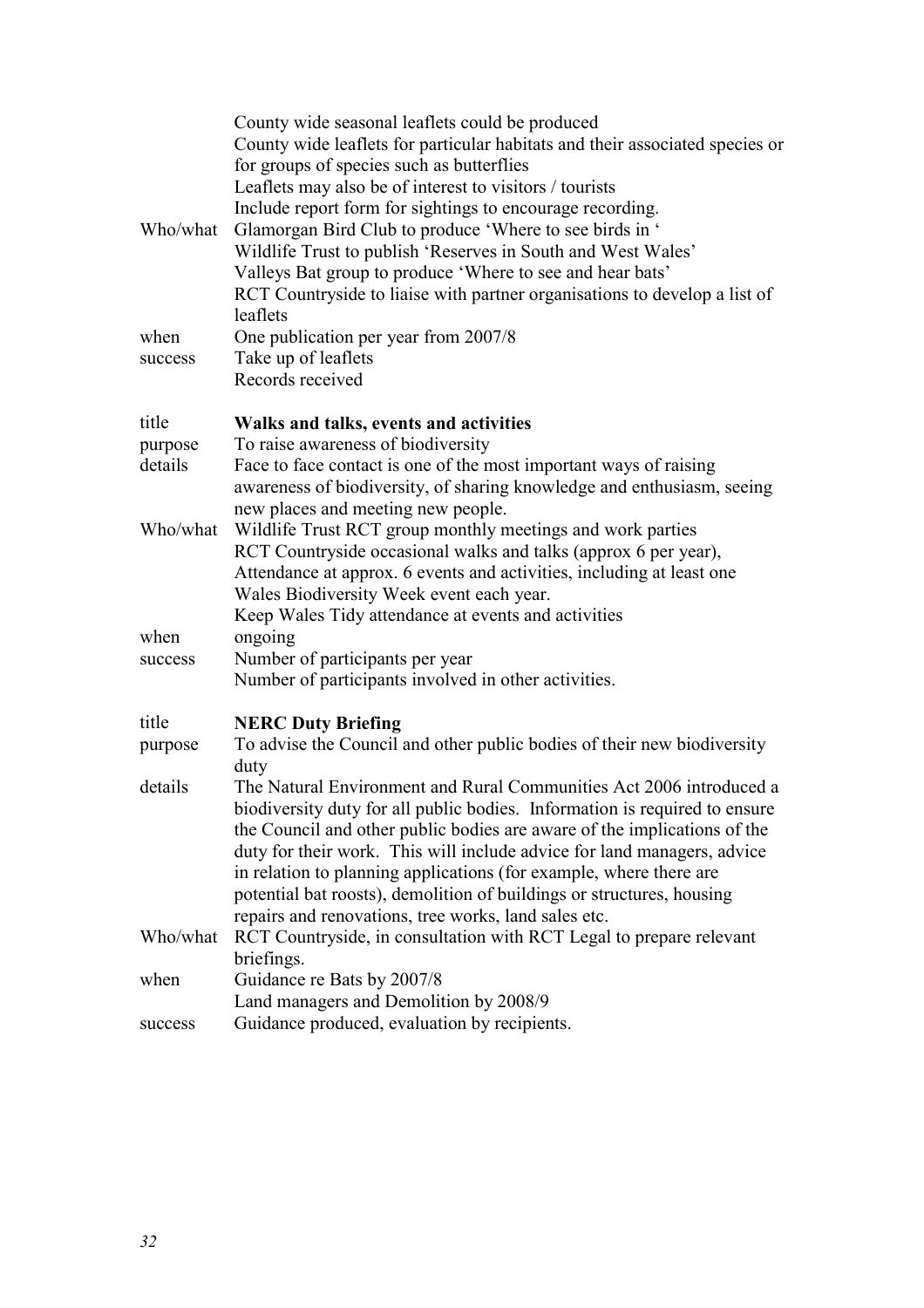# **4.2 Actions to Identify and Record Habitats and Species in Rhondda Cynon Taf**

All the Action Plans include objectives and actions for identifying habitats and recording species. Even for habitats as obvious as upland oak woods we don't know how much we have and what state it is in. The distribution of an obscure plant species like Cornish moneywort is very poorly known and most of the mosses, liverworts, fungi and insects on the UK lists have never been recorded in Rhondda Cynon Taf, although no doubt some of them exist here unreported.

Identifying habitats and recording species is essential for protecting sites. If a site has been allocated for building in the Development Plan it is very difficult to protect an important habitat or species that is later found on the site (unless it is a European protected species).

| title    | <b>Recorders' Network</b>                                                                                                                                                            |
|----------|--------------------------------------------------------------------------------------------------------------------------------------------------------------------------------------|
| purpose  | To recruit, support and encourage local wildlife recorders                                                                                                                           |
| details  | Database of recorders,                                                                                                                                                               |
|          | Recorders' Newsletter increase to 3 per year                                                                                                                                         |
|          | Promote local recording groups and atlases                                                                                                                                           |
|          | Use data to support awareness initiatives above (where to see etc.)                                                                                                                  |
|          | Recording report form, promoting SeWBrec                                                                                                                                             |
| Who/what | RCT Countryside to maintain database of Recorders and distribute                                                                                                                     |
|          | newsletter                                                                                                                                                                           |
|          | Steering Group to promote the network                                                                                                                                                |
|          | Steering Group to promote SeWBrec                                                                                                                                                    |
| when     | ongoing                                                                                                                                                                              |
| success  | Number of local recorders                                                                                                                                                            |
|          | Atlas coverage for RCT                                                                                                                                                               |
|          | Records submitted (to LBAP partnership and to SEWBREC)                                                                                                                               |
| title    | <b>Missing species</b>                                                                                                                                                               |
| purpose  | To identify the presence of priority species in RCT especially among the                                                                                                             |
|          | lesser-recorded groups such as ferns, mosses, liverworts, lichens, fungi<br>and insects.                                                                                             |
| details  | To encourage professional and amateur ecologists to survey and record in<br>Rhondda Cynon Taf                                                                                        |
|          | To promote events with a recording element (e.g. an annual fungal foray)<br>Identify existing training opportunities and provide additional training in<br>specialist identification |
|          | Seek relevant information through the planning process                                                                                                                               |
|          | Target 2 species per year (one relatively easy such as cuckoo or                                                                                                                     |
|          | brimstone, one more difficult such as pink waxcap or mayfly), maybe                                                                                                                  |
|          | linked to the quarterly fact sheet in awareness raising. Photo fact sheet<br>and report form.                                                                                        |
|          | Possibly map results, would require a grid ref or post code, possibly                                                                                                                |
|          | linked to wildlife mapping below.                                                                                                                                                    |
| Who/what | RCT Countryside to identify two species per year, prepare leaflet and                                                                                                                |
|          | promote through the Recorders' Newsletter and recording groups.                                                                                                                      |
|          | Site based training event where relevant                                                                                                                                             |
|          | SEWBREC to support / share data                                                                                                                                                      |
|          |                                                                                                                                                                                      |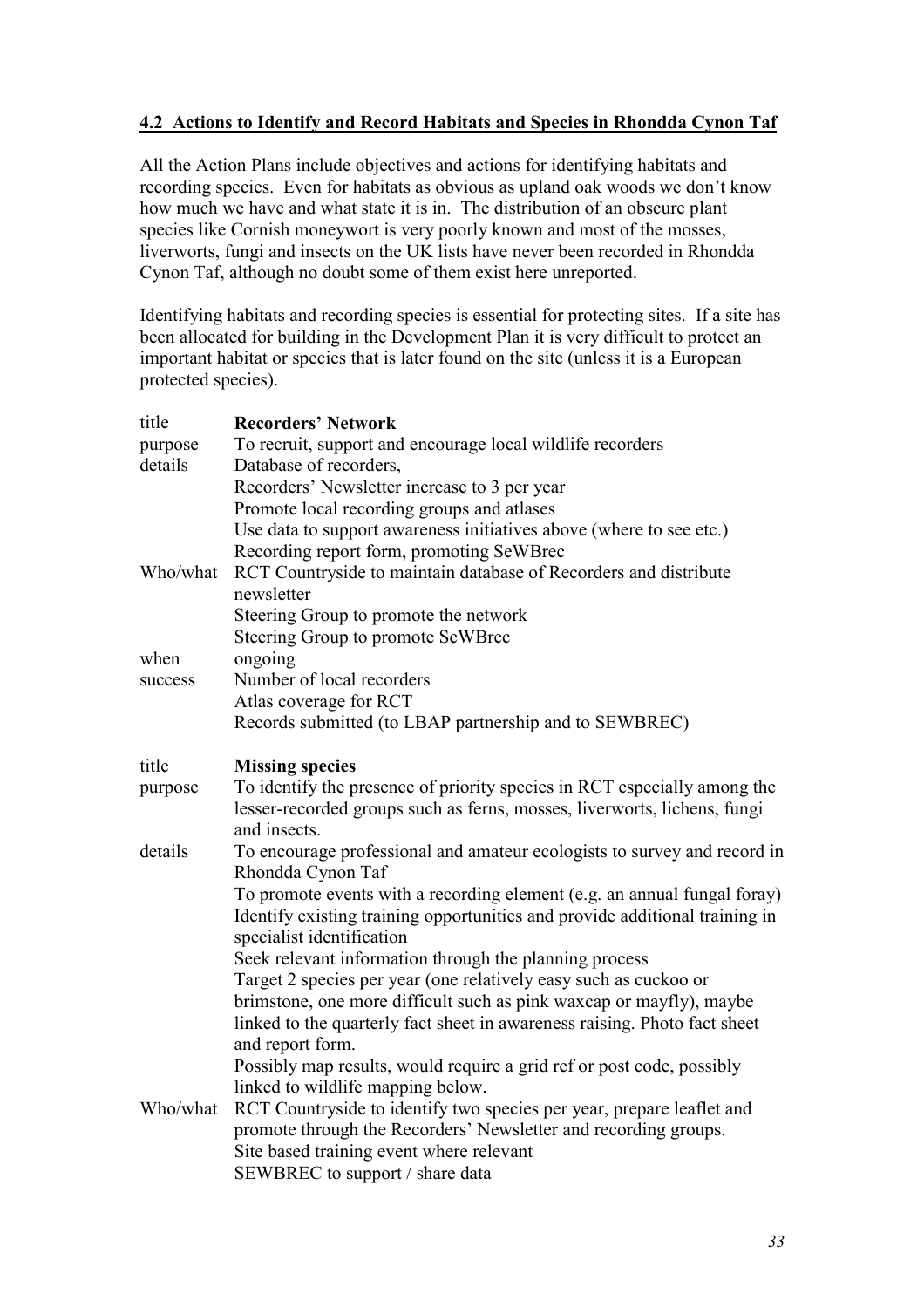| when     | ongoing                                                                                              |
|----------|------------------------------------------------------------------------------------------------------|
| success  | No. of recorders                                                                                     |
|          | Species found                                                                                        |
|          | Habitat survey                                                                                       |
| title    | <b>Skills training</b>                                                                               |
| purpose  | A series of training sessions, with supporting information, for a lay                                |
|          | audience (i.e. not wildlife experts). And                                                            |
|          | Support training for recorders, from entry level (e.g. big garden bird                               |
|          | watch) to licensed, peer accredited (e.g. bird ringer)                                               |
| details  | Working for Wildlife: including expert speaker, site visit, information                              |
|          | pack, free of charge for volunteers living or volunteering in RCT.                                   |
|          | Promote via Communities First as well as through voluntary sector.                                   |
|          | Boundaries planned autumn 2007, Stream wildlife (riverfly, dipper<br>territories etc.) spring 2008.  |
|          | Communities First training, link to Science Shops Uni Glam                                           |
|          | Providing and encouraging a range of introductory activities: evening                                |
|          | walks, site based activities, involvement of local recording and                                     |
|          | community groups, linking to awareness raising.                                                      |
|          | Recording groups to identify opportunities for specific training to recruit                          |
|          | new and upskill members.                                                                             |
|          | Promote accredited courses                                                                           |
| Who/what | RCT Countryside/KWT/BTCV/Groundwork/GBC provide 2 working for                                        |
|          | wildlife events per year                                                                             |
|          | CF / Science Shops support community based biodiversity audits;                                      |
|          | CwmAman 2007                                                                                         |
|          | GBC/BTO provide training for bird atlas surveyors                                                    |
|          | Valleys Bat group to provide bat survey etc. training                                                |
|          | Bat Conservation Trust to provide National Bat Monitoring Programme                                  |
|          | Training to volunteers<br>RCT Countryside to support dormouse training (Bridgend CBC co-             |
|          | ordinating)                                                                                          |
| when     | ongoing                                                                                              |
| success  | Attendance at sessions, evaluation by participants                                                   |
|          | Work on the ground                                                                                   |
|          | Number of trained or accredited surveyors                                                            |
| title    | <b>South east Wales Biodiversity Record Centre</b>                                                   |
| purpose  | To support the work of the Centre in collecting and disseminating                                    |
|          | biodiversity information.                                                                            |
| details  | The Council supports the work of the Centre, although it is currently not                            |
|          | possible to provide financial assistance. Recorders and Recording                                    |
|          | Groups are encouraged to send in their records, developers are advised to                            |
|          | use the Centre and to submit their consultants surveys to the Centre.                                |
| Who/what | RCT Countryside to support the work of the Centre by encouraging                                     |
|          | developers to seek their advice, consultants to submit their surveys and<br>recorders their records. |
|          | Recording groups to submit records                                                                   |
| when     | ongoing                                                                                              |
| success  | Data held by the Centre                                                                              |
|          |                                                                                                      |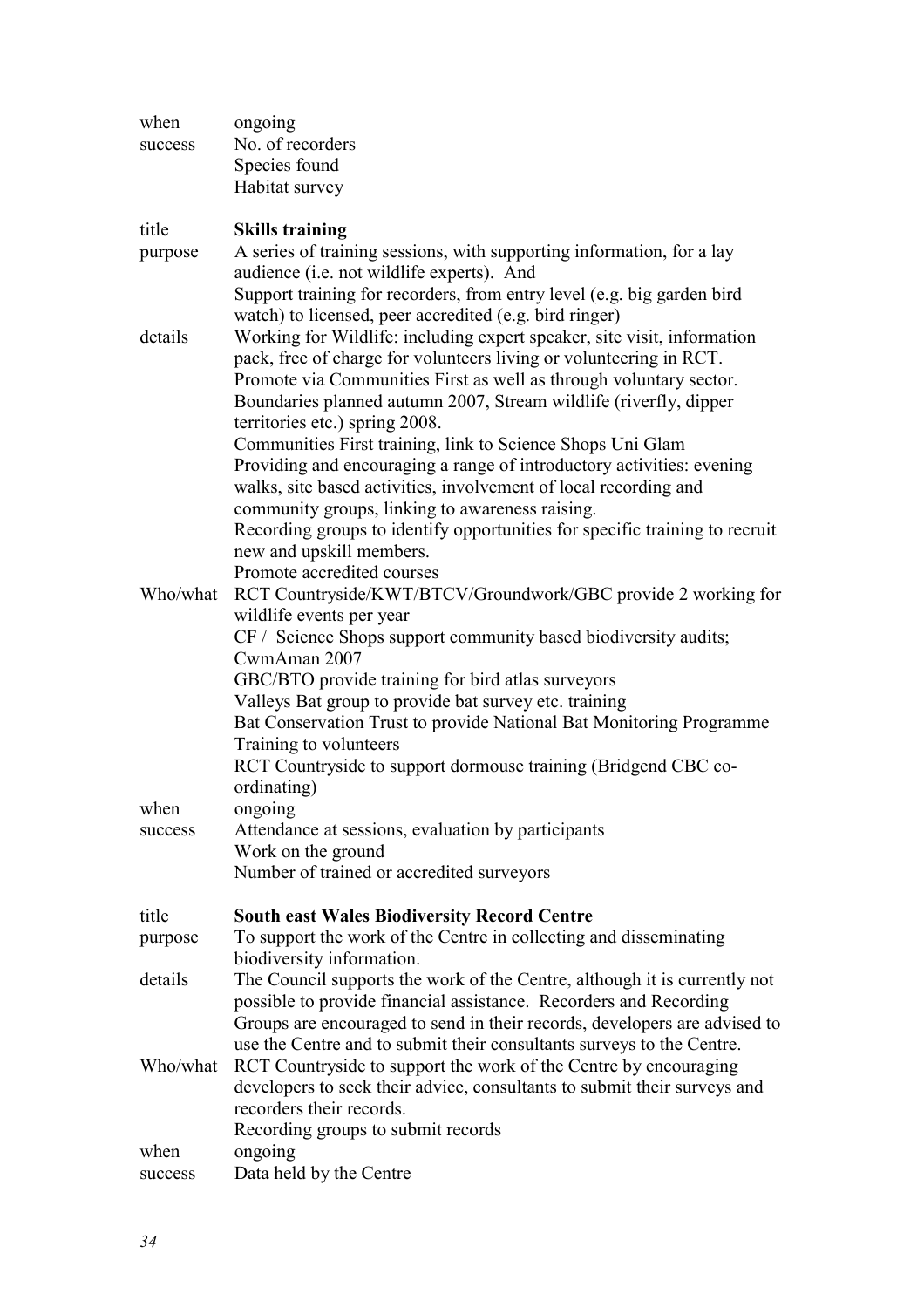|          | Number of developer enquiries for the RCT area<br>Number of consultant surveys for the RCT area submitted                                                                                                                                                                                                                                                                                                                                                       |
|----------|-----------------------------------------------------------------------------------------------------------------------------------------------------------------------------------------------------------------------------------------------------------------------------------------------------------------------------------------------------------------------------------------------------------------------------------------------------------------|
| title    | <b>Research projects</b>                                                                                                                                                                                                                                                                                                                                                                                                                                        |
| purpose  | To obtain more information and support action for specific habitats or<br>species.                                                                                                                                                                                                                                                                                                                                                                              |
| details  | coal spoil: continue co-ordination of the coalfield wide research project<br>to raise the profile of the importance of coal spoil as a biodiversity<br>habitat and its appropriate management                                                                                                                                                                                                                                                                   |
|          | peatland: continue the joint project with FCW, CCW and neighbouring<br>LAs to identify the important upland peatland habitat, largely on FCW<br>land, to identify priorities for restoration and appropriate management.<br>marsh fritillary: building on the habitat audit (R.Smith et al 2005) and<br>the successful pilot grazing projects, develop site protection,<br>management and awareness raising and monitoring of Marsh Fritillary in<br><b>RCT</b> |
|          | feeding birds: contribute to a Glamorgan wide project with Glamorgan<br>Bird Club to create seed crops for farmland birds<br>lesser horseshoe bats: identify where the Llanharan population hiberates                                                                                                                                                                                                                                                           |
| Who/what | and forages<br>RCT Countryside/ CCW/ GLAMBAG: coal spoil                                                                                                                                                                                                                                                                                                                                                                                                        |
|          | RCT Countryside/ CCW/ FCW/ Cranfield University/ GLAMBAG:<br>peatland                                                                                                                                                                                                                                                                                                                                                                                           |
|          | RCT Countryside/ CCW/ Butterfly Conservation: marsh fritillary<br>GLAMBAG/ GBC/ RCT Countryside: feeding birds                                                                                                                                                                                                                                                                                                                                                  |
| when     | Valleys Bat Group/ BCT: lesser horseshoe<br>Ongoing                                                                                                                                                                                                                                                                                                                                                                                                             |
|          | From 2007/8                                                                                                                                                                                                                                                                                                                                                                                                                                                     |
| success  | Area of land in positive management                                                                                                                                                                                                                                                                                                                                                                                                                             |
|          | Coal spoil phase one survey methodology                                                                                                                                                                                                                                                                                                                                                                                                                         |
|          | Area of peatland restoration                                                                                                                                                                                                                                                                                                                                                                                                                                    |
|          | Increase in the marsh fritillary population                                                                                                                                                                                                                                                                                                                                                                                                                     |
|          | No of bird feeding sites established<br>No. of bat feeding and hibernation sites identified.                                                                                                                                                                                                                                                                                                                                                                    |
| title    | <b>LBAP Habitat and Species mapping / ecological connectivity</b>                                                                                                                                                                                                                                                                                                                                                                                               |
| purpose  | To develop maps of habitat distribution to support awareness raising, site<br>protection and management.                                                                                                                                                                                                                                                                                                                                                        |
| details  | Use the Phase One mapping, more recent Phase Two and species<br>surveys, and the SINC review to map the distribution of LBAP habitats                                                                                                                                                                                                                                                                                                                           |
|          | in Rhondda Cynon Taf. Habitat mapping is an essential requirement for<br>tracking habitat lost and gained.                                                                                                                                                                                                                                                                                                                                                      |
| Who/what | RCT Countryside to investigate how to generate habitat maps and pilot                                                                                                                                                                                                                                                                                                                                                                                           |
|          | this for rhos pasture.                                                                                                                                                                                                                                                                                                                                                                                                                                          |
|          | RCT Countryside, SeWBrec, GLAMBAG and CCW contribute to the SE                                                                                                                                                                                                                                                                                                                                                                                                  |
|          | Wales pilot study of ecological connectivity covering part of RCT.                                                                                                                                                                                                                                                                                                                                                                                              |
| when     | Possible GLAMBAG species pilot project (Dormouse?) to target surveys<br>Ecological connectivity SE Wales pilot study from 2007                                                                                                                                                                                                                                                                                                                                  |
|          | Rhos Pasture Map 2008/9<br>Additional habitat maps from 2009/10                                                                                                                                                                                                                                                                                                                                                                                                 |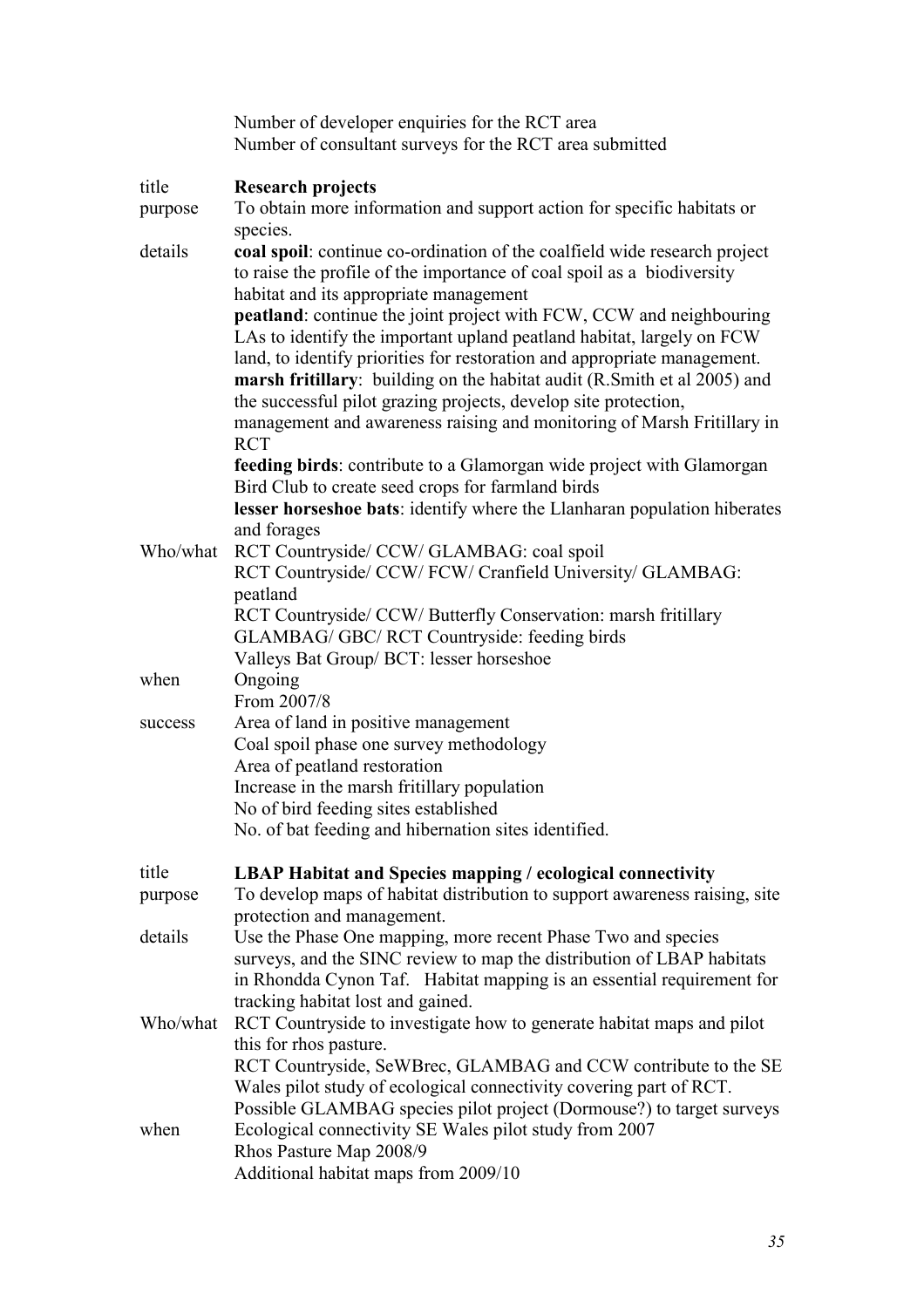|         | Dormouse project from 2007 |
|---------|----------------------------|
| success | Habitat Maps prepared      |
|         | Pilot projects completed.  |

## **4.3 Actions to Protect Sites**

Protecting sites once they have been identified is another common theme in the Habitat and Species Action Plans. No site can be completely protected but there are three main ways to provide a degree of protection for important wildlife sites:

- purchase, lease, gift or declaration as a nature reserve (including National Nature Reserves, Local Nature Reserves and private or voluntary sector reserves),
- notification as a Site of Special Scientific Interest (SSSI), and
- designation as a Site of Importance for Nature Conservation (SINC).

Planning policy provides a degree of protection for SSSI and a lesser protection for SINC. As set out in Chapter 2, SINC designation is only relevant where development requires planning permission, whereas SSSI declaration also provides some control of the management as well. The protection and management of SSSI's has been strengthened by the provisions of the Countryside and Rights of Way Act 2000. The Natural Environment and Rural Communities Act 2006 includes a duty for all public bodies to have regard to biodiversity in the exercise of their functions.

| title    | Seek SSSI notification for important sites in Rhondda Cynon Taf                                                                                                                                                                                               |
|----------|---------------------------------------------------------------------------------------------------------------------------------------------------------------------------------------------------------------------------------------------------------------|
| purpose  | To provide a greater degree of protection for the most important sites.                                                                                                                                                                                       |
| details  | There are still very few biological SSSIs in the County Borough,                                                                                                                                                                                              |
|          | although there have been three notifications since the initial LBAP was                                                                                                                                                                                       |
|          | prepared. The information now available has revealed a significant                                                                                                                                                                                            |
|          | number of sites that satisfy the criteria for SSSI notification. Some of                                                                                                                                                                                      |
|          | these sites have been lost since the initial LBAP was prepared and others<br>are under threat. CCW has re-commenced the notification of SSSI and                                                                                                              |
|          | further sites in Rhondda Cynon Taf are likely to be notified over the                                                                                                                                                                                         |
|          | LBAP period.                                                                                                                                                                                                                                                  |
| Who/what | CCW to seek sufficient resources for the SSSI notification programme.                                                                                                                                                                                         |
|          | Steering Group to lobby CCW, National Assembly etc. for notification of                                                                                                                                                                                       |
|          | important sites.                                                                                                                                                                                                                                              |
| when     | ongoing                                                                                                                                                                                                                                                       |
| success  | SSSI designation of sites                                                                                                                                                                                                                                     |
| title    | <b>Review of Sites of Importance for Nature Conservation (SINC)</b>                                                                                                                                                                                           |
| purpose  | To provide up to date information for the Local Development Plan                                                                                                                                                                                              |
|          | process.                                                                                                                                                                                                                                                      |
| details  | The criteria for designating the original SINC sites have been reviewed to<br>ensure that they conform with South Wales (soon to be all Wales)<br>guidelines published in 2003                                                                                |
|          | Joint criteria for Merthyr, Caerphilly and Rhondda Cynon Taf finalised in<br>2007. Existing SINC and pSINC designations being reviewed against the<br>revised criteria. The revised SINCs will be published in conjunction with<br>the Local Development Plan |
|          | Funding is required to establish a programme to offer advice and grant                                                                                                                                                                                        |
|          |                                                                                                                                                                                                                                                               |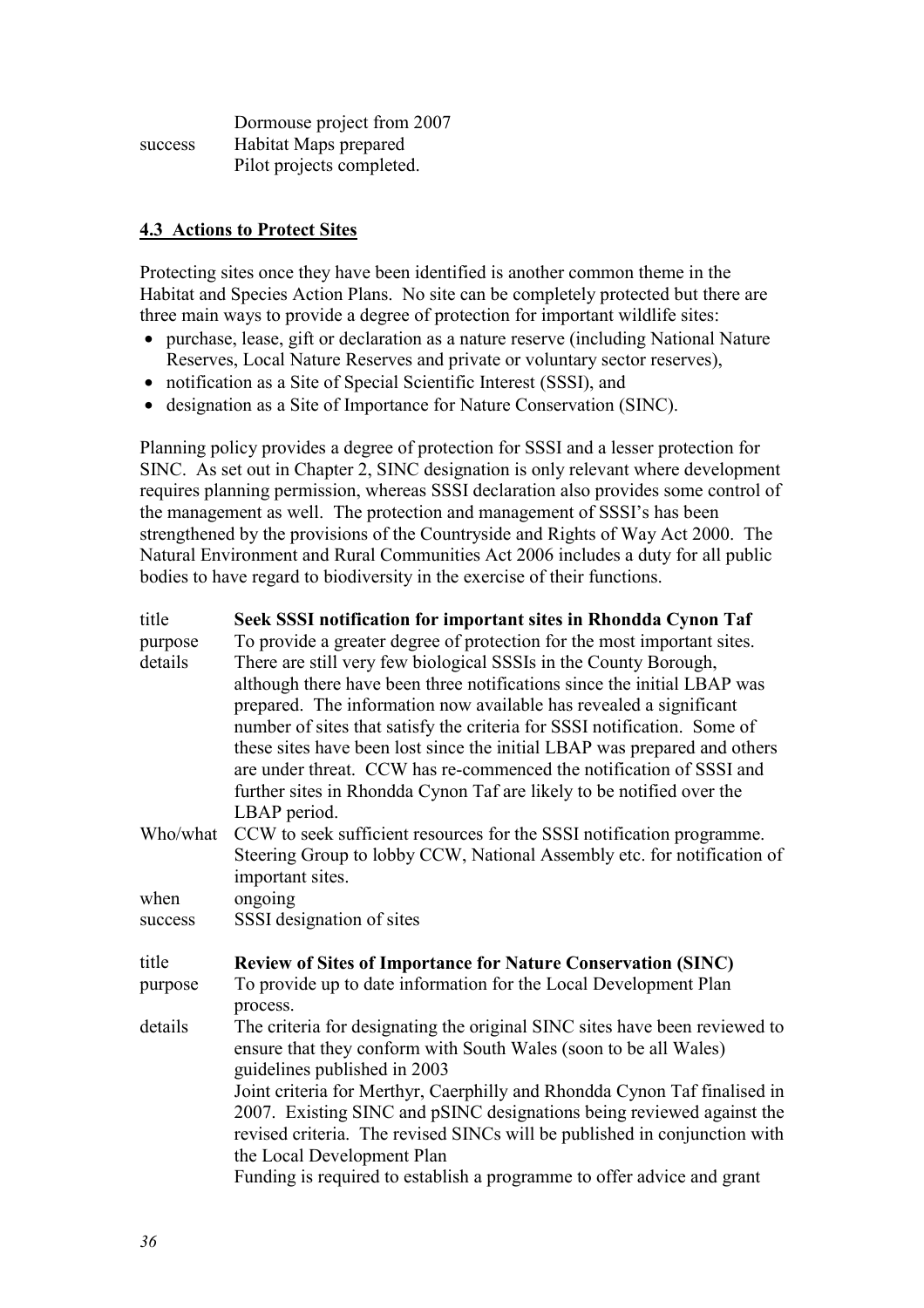|          | aid to landowners, assist with Tir Gofal applications etc. (see Save Our<br>Sincs below)                                                                             |
|----------|----------------------------------------------------------------------------------------------------------------------------------------------------------------------|
| Who/what | RCT Countryside to finalise criteria for SINC designation in conjunction<br>with Merthyr and Caerphilly.                                                             |
|          | RCT Countryside to complete the SINC review<br>RCT Forward Planning or Countryside to publish the proposed SINCs as                                                  |
|          | part of the LDP                                                                                                                                                      |
| when     | Criteria by autumn 2007<br>Sinc review by March 2008                                                                                                                 |
|          | Deposit draft LDP by March 2008?                                                                                                                                     |
| success  | Completion of the review<br>Adoption of the SINC                                                                                                                     |
| title    | Develop wildlife policies for the Rhondda Cynon Taf Local<br><b>Development Plan</b>                                                                                 |
| purpose  | To provide a clear planning framework for decisions affecting wildlife                                                                                               |
| details  | Update existing development plan policies to reflect new Assembly<br>planning policy and guidance, the Local Biodiversity Action Plan and<br>GLAMBAG model policies. |
|          | The LDP is subject to sustainability appraisal and all the policies should<br>seek to integrate environmental concerns with social and economic                      |
|          | issues.                                                                                                                                                              |
|          | The LDP will be subject to public consultation at the deposit stage and<br>will be tested for 'soundness' by a planning inspector before eventual<br>adoption.       |
| Who/what | RCT Countryside to input to wildlife policies for the LDP                                                                                                            |
|          | GLAMBAG to finalise model policies for LDPs<br>LBAP partners to comment on the deposit draft of the plan                                                             |
| when     | GLAMBAG model policies by autumn 2007                                                                                                                                |
|          | Deposit LDP draft by March 2008?                                                                                                                                     |
|          | Adopted LDP by 2009?                                                                                                                                                 |
| success  | Adopted LDP with robust and effective policies.                                                                                                                      |
| title    | <b>Supplementary Planning Guidance</b>                                                                                                                               |
| purpose  | To provide guidance to support Local Development Plan policy                                                                                                         |
| details  | Model policies advocate the use of Supplementary Planning Guidance to<br>support specific policies. Depending on the policies agreed for the Local                   |
|          | Development Plan SPG may required for LBAP habitats and species,                                                                                                     |
|          | SINCs, survey requirements etc.                                                                                                                                      |
| Who/what | RCT Countryside to develop supplementary planning guidance to<br>support the Local Development Plan                                                                  |
| when     | To fit with LDP timetable. est March 2008                                                                                                                            |
| success  | Adopted supplementary planning guidance.                                                                                                                             |
| title    | <b>Consider all planning applications affecting species or habitats</b>                                                                                              |
| purpose  | contained in the Local Biodiversity Action Plan<br>To protect and enhance habitats and species of importance in Rhondda                                              |
|          | Cynon Taf                                                                                                                                                            |
| details  | All planning applications are notified to the Countryside Section and<br>comments are made on applications affecting known or suspected                              |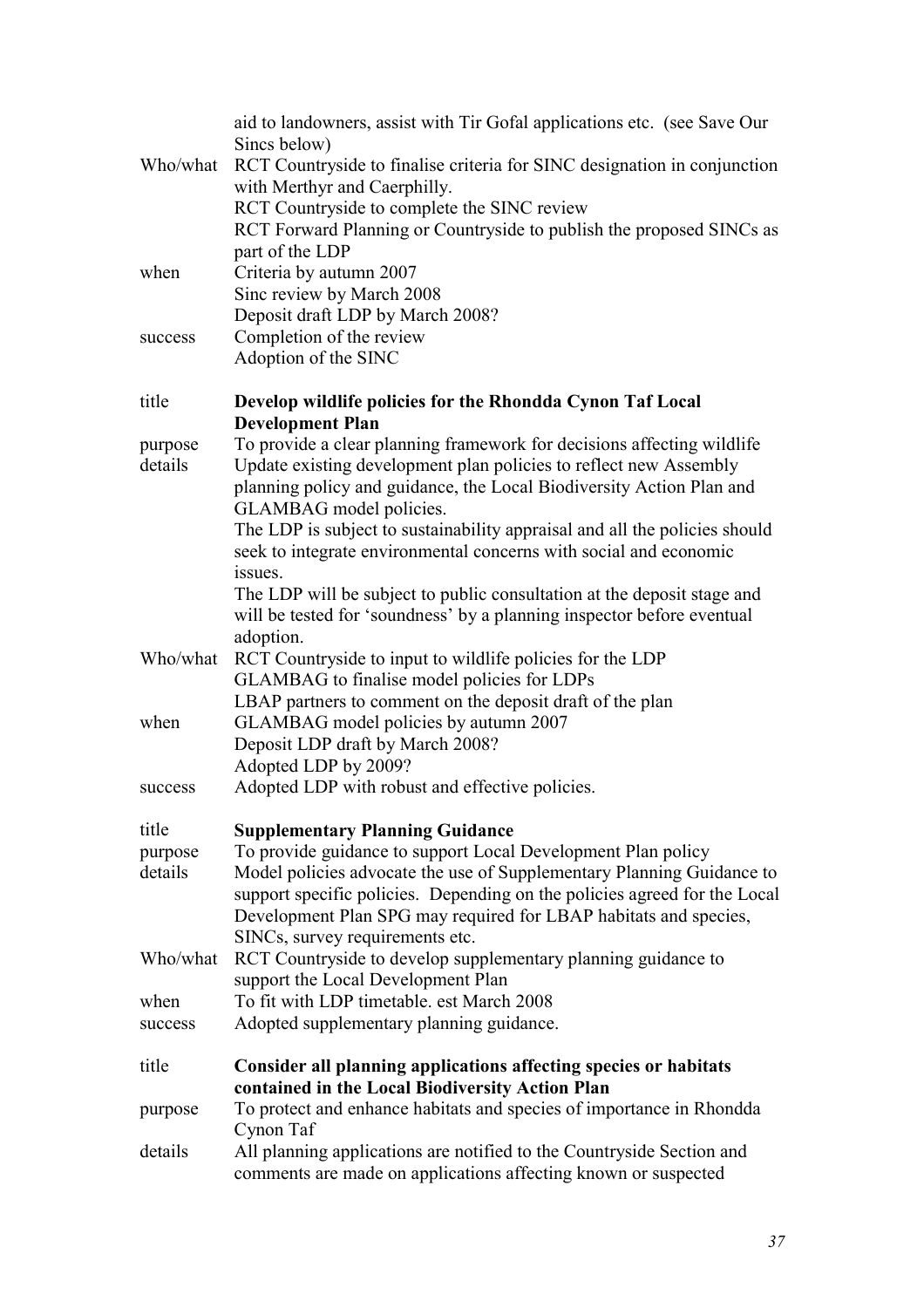|          | wildlife sites                                                                                                                                                                                                                                            |
|----------|-----------------------------------------------------------------------------------------------------------------------------------------------------------------------------------------------------------------------------------------------------------|
|          | Assessment of wildlife value will be required from developers where<br>appropriate. Where proposals affect sites of wildlife value, and in<br>particular pSINC, development will be resisted. Mitigation will be<br>sought where development is approved. |
|          | Explore how to identify habitat lost/gained in planning observations and<br>whether Development Control could record habitat lost/gained following<br>decision.                                                                                           |
| Who/what | RCT Countryside section to make comments on planning applications<br>Biodiversity partners to comment on specific applications relevant to<br>their interests                                                                                             |
| when     | On going                                                                                                                                                                                                                                                  |
| success  | Halting biodiversity loss by 2010                                                                                                                                                                                                                         |
|          | % or hectares of sites protected, lost or damaged<br>% of sites with adequate mitigation                                                                                                                                                                  |
| title    | <b>Local Nature Reserve Designation</b>                                                                                                                                                                                                                   |
| purpose  | To protect and enhance specific sites in Council ownership or<br>management                                                                                                                                                                               |
| details  | Glyncornel LNR declared in 1998/9                                                                                                                                                                                                                         |
|          | Craig yr Hesg likely to be declared 2007/8                                                                                                                                                                                                                |
|          | Additional sites in the Cynon Valley Floodplain, Tonyrefail and Llantwit<br>Fardre under consideration.                                                                                                                                                   |
| Who/what | RCT Countryside to prepare management plans with partners, consult                                                                                                                                                                                        |
|          | and declare LNRs                                                                                                                                                                                                                                          |
|          | CCW to provide support.                                                                                                                                                                                                                                   |
| when     | Craig Yr Hesg 2007/8                                                                                                                                                                                                                                      |
| success  | LNR declaration                                                                                                                                                                                                                                           |
|          | Management plan preparation and implementation                                                                                                                                                                                                            |
| title    | New voluntary sector reserves                                                                                                                                                                                                                             |
| purpose  | To protect and enhance specific sites.                                                                                                                                                                                                                    |
| details  | Unfortunately two voluntary sector reserves have been lost since the first<br>LBAP was prepared (Aberdare Canal is still a Key Countryside Site,<br>Nant Myddlin woods is a SINC site)                                                                    |
|          | The Wildlife Trust has acquired a new site, adjacent to Llantrisant                                                                                                                                                                                       |
|          | Common and part of the SSSI. A further site is likely as a result of a                                                                                                                                                                                    |
|          | S106 agreement for housing development.                                                                                                                                                                                                                   |
|          | A further site, close to an existing Wildlife Trust Reserve, may be subject                                                                                                                                                                               |
| Who/what | to a s.106 agreement in the next few years.<br>Wildlife Trust to progress negotiations with developers, where                                                                                                                                             |
|          | appropriate.                                                                                                                                                                                                                                              |
|          | Partners to investigate potential reserves when opportunities arise.                                                                                                                                                                                      |
| when     | Ongoing                                                                                                                                                                                                                                                   |
| success  | New nature reserves declared.                                                                                                                                                                                                                             |
| title    | <b>Emergency Response information</b>                                                                                                                                                                                                                     |
| purpose  | To provide information for the public about who to contact in a wildlife<br>emergency.                                                                                                                                                                    |
| details  | Members of the public have requested specific information about who to                                                                                                                                                                                    |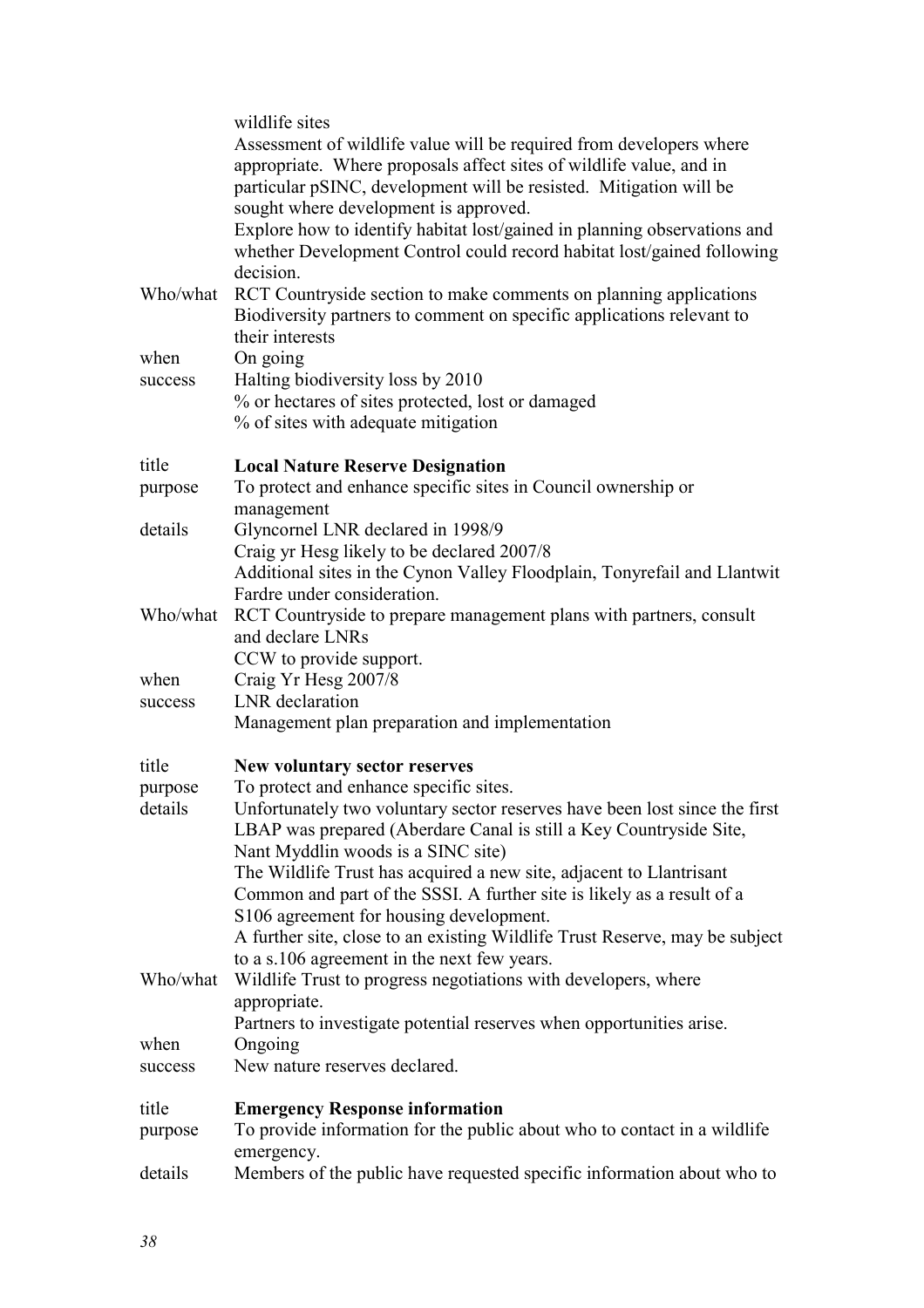|         | contact, in particular out of office hours, about wildlife issues. This |
|---------|-------------------------------------------------------------------------|
|         | would include local police contacts, CCW, National Assembly,            |
|         | Environment Agency, Forestry Commission Wales (including Forest         |
|         | Watch), Bat Conservation Trust, Animal Health Divisional Office,        |
|         | Health Protection Agency and Council services relating to wildlife,     |
|         | environmental protection, planning, pollution etc.                      |
|         | A leaflet or poster and website information is proposed.                |
|         | Who/what RCT Countryside to liaise with Sgt Ian Guildford CCW and other |
|         | agencies and Council divisions to collate the information and draft a   |
|         | leaflet/poster.                                                         |
|         | Steering group and partners to assist with distribution.                |
| when    | By 2009                                                                 |
| success | Completed and distributed information.                                  |

## **4.4 Actions to encourage land management for wildlife**

The final theme running through the Habitat and Species Action Plans is managing land for wildlife. As discussed in Chapter 3, protecting sites is not sufficient to protect the habitat and species in the long term. Management that favours the continued survival of the habitat, and associated species, is crucial. Small-scale management initiatives can be important. For example, planning permissions for barns converted to residential or commercial use can provide opportunities to include barn owl nest boxes. Gardens are a potential wildlife haven, and can provide interest and pleasure for local residents.

Managing farmland for wildlife is a particular challenge. Farming in Rhondda Cynon Taf has been less affected by 'modern' methods than many other parts of the country and this has helped a wealth of wildlife habitat to survive. But farmers are suffering severe financial difficulties at present and few can afford the labour-intensive management methods of old. Finding ways for farmers to make a living out of biodiversity is a major challenge. Shooting sports, for example, can provide a practical management incentive for farmers to manage their land for nature conservation. Tir Gofal is the National Assembly for Wales grant scheme for farmers. The scheme is not applicable to small holdings but aims to encourage farmers to manage their land for wildlife, access and landscape as well as food and timber production. A significant area of Rhondda Cynon Taf is currently in Tir Gofal management (just over 18% of the land area in 2007). Tir Canol is the new entry level agricultural scheme, it requires cross compliance (see p20) and promotes good agricultural practice.

Managing land to create new habitats or extend existing habitats is also proposed in some Action Plans (e.g. oak woods or reedbeds). Planning permissions for development can be used to create new habitats, for example in the landscaped areas of industrial estates, or on land reclamation schemes.

| title   | <b>Management statements for SSSI</b>                              |
|---------|--------------------------------------------------------------------|
| purpose | To ensure all SSSI are managed to maintain their wildlife interest |
| details | CCW has identified the status of all SSSI and is now preparing     |
|         | management statements. The Wales Environment Strategy has set a    |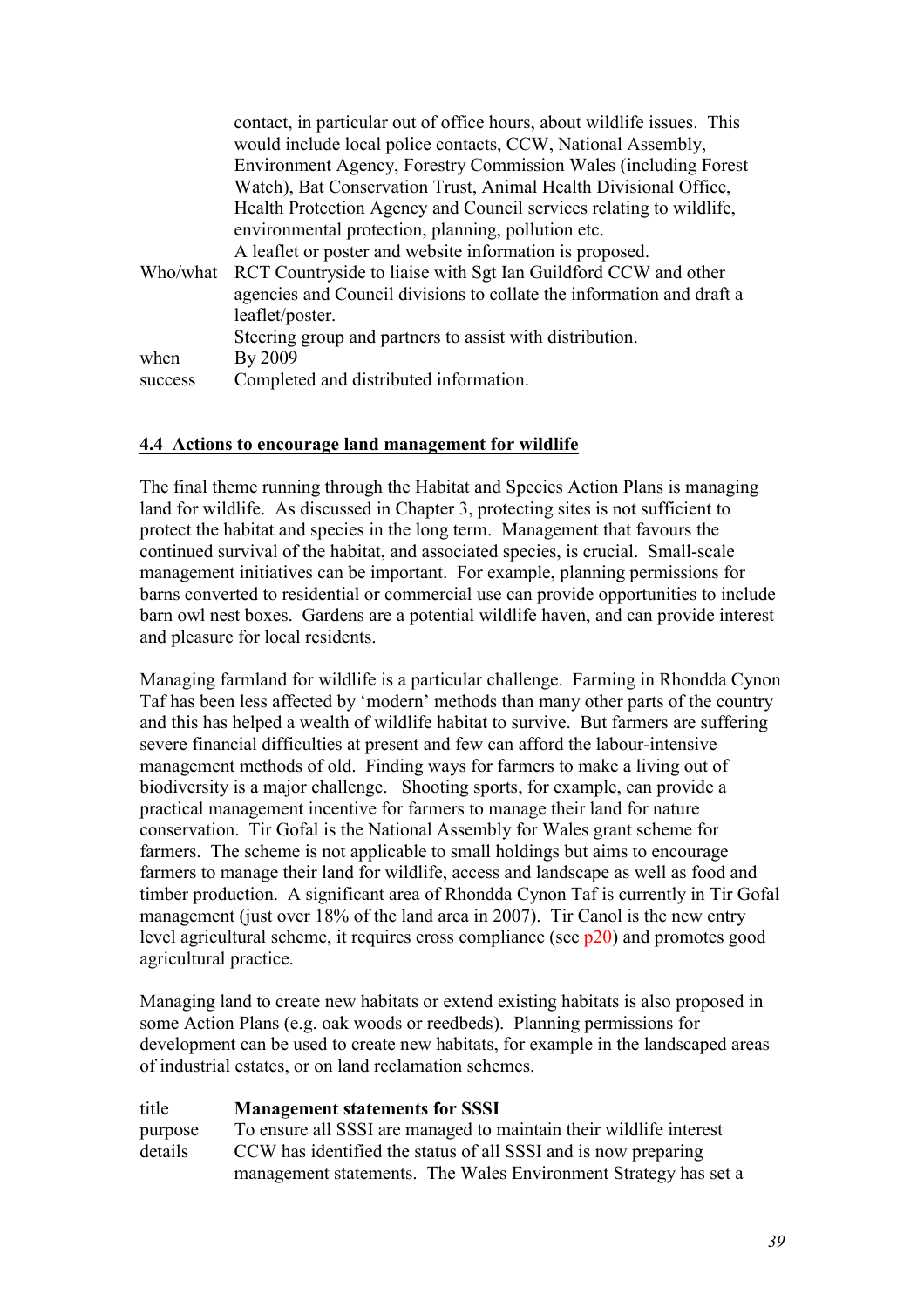|          | target for 95% of Wales SSSIs to be in favourable condition by 2015.<br>Council-owned SSSI include Glyncornel woodlands, parts of Cwmparc<br>crags, and part of Bryn-y gaer (Blaencynon SAC). Management works<br>have also been undertaken adjacent to roads at Blaenrhondda Road<br>cutting and the Craig yr Llyn SSSI and at Shonis pond adjacent to Coed<br>Gellidraws SSSI                                                                                                                                 |
|----------|-----------------------------------------------------------------------------------------------------------------------------------------------------------------------------------------------------------------------------------------------------------------------------------------------------------------------------------------------------------------------------------------------------------------------------------------------------------------------------------------------------------------|
| Who/what | CCW to prepare management statements, in consultation with owners<br>and managers.<br>CCW to advise RCT of any management changes required to achieve                                                                                                                                                                                                                                                                                                                                                           |
|          | favourable condition of Council-owned SSSI.                                                                                                                                                                                                                                                                                                                                                                                                                                                                     |
|          | RCT Council to ensure that council-owned or managed SSSI are in<br>favourable condition It may not be possible to achieve favourable<br>condition in some cases where climate change or diffuse pollution is<br>causing deterioration.                                                                                                                                                                                                                                                                          |
| when     | All Council owned SSSI in favourable condition by 2010                                                                                                                                                                                                                                                                                                                                                                                                                                                          |
| success  | All SSSI in favourable condition by 2015<br>Managements statements prepared                                                                                                                                                                                                                                                                                                                                                                                                                                     |
|          | Area in positive management                                                                                                                                                                                                                                                                                                                                                                                                                                                                                     |
|          | Area with favourable conservation status                                                                                                                                                                                                                                                                                                                                                                                                                                                                        |
| title    | <b>Save Our Sincs</b>                                                                                                                                                                                                                                                                                                                                                                                                                                                                                           |
| purpose  | To provide additional funding for management of Sites of Importance for<br><b>Nature Conservation</b>                                                                                                                                                                                                                                                                                                                                                                                                           |
| details  | A joint bid with neighbouring local authorities was developed for<br>European funding but was unsuccessful. The need remains for additional<br>funding to support the biodiversity management of SINCs. Potential<br>sources of funding include the Heads of the Valleys Programme,<br>Greening the Valleys, Lottery, waste and aggregates levies (e.g. Biffa<br>Award), private grant funds etc.                                                                                                               |
|          | If all SINCs are to be in favourable conservation status by 2026, as<br>required by the Wales Environment Strategy, and biodiversity loss is to<br>be halted by 2010, additional funding is essential.                                                                                                                                                                                                                                                                                                          |
| Who/what | RCT Countryside to work with neighbouring LAs and voluntary<br>organisations to seek funding and develop a successful bid.<br>Assembly/CCW to consider targeting Tir Gofal funding to SINCs                                                                                                                                                                                                                                                                                                                     |
| when     | 2008/9                                                                                                                                                                                                                                                                                                                                                                                                                                                                                                          |
| success  | Successful grant application<br>Area of SINC with favourable conservation status                                                                                                                                                                                                                                                                                                                                                                                                                                |
| title    | <b>Managing Council owned Sites of Importance for Nature</b><br><b>Conservation</b>                                                                                                                                                                                                                                                                                                                                                                                                                             |
| purpose  | To ensure that all Council owned land of wildlife importance is managed<br>appropriately                                                                                                                                                                                                                                                                                                                                                                                                                        |
| details  | Council landholdings are available as a layer on the internal computer<br>Geographic Information System (GIS). Ward maps of Council owned<br>SINC have been produced. As part of the SINC review (above) Council<br>landownership will be identified. The Natural Environment and Rural<br>Communities Act 2006 biodiversity duty will require the Council (as<br>well as all other public bodies) to have regard to biodiversity in the<br>management of all their land. Most of the larger blocks of Council- |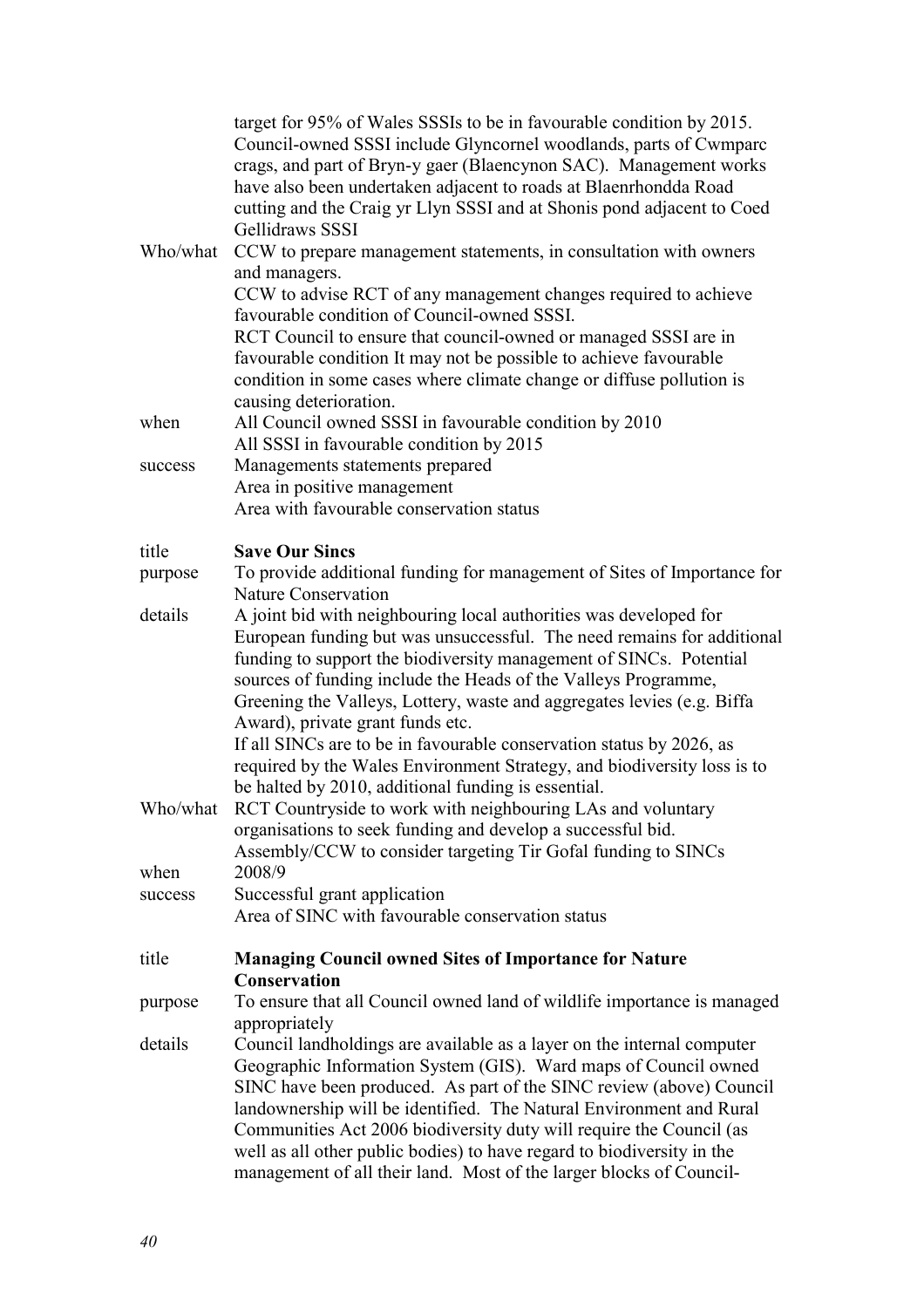|                  | owned SINC are already managed as Key Countryside Sites. New<br>management arrangements may be required for other sites as identified.<br>The Assembly's Environment Strategy has a target for all sites to be in a<br>favourable condition by 2026                                                     |
|------------------|---------------------------------------------------------------------------------------------------------------------------------------------------------------------------------------------------------------------------------------------------------------------------------------------------------|
| Who/what         | RCT Countryside to identify Council owned SINC and investigate<br>management options<br>RCT property service to ensure the wildlife value of sites is taken into<br>account as required by the NERC duty.                                                                                               |
| when             | Ongoing<br>All sites in favourable conservation status by 2026                                                                                                                                                                                                                                          |
| success          | Area of land in positive biodiversity management<br>Area with favourable conservation status                                                                                                                                                                                                            |
| title<br>purpose | <b>Management of Local Nature Reserves and Key Countryside Sites</b><br>To implement the management plans for Local Nature Reserves and<br>incorporate biodiversity management into the management plans for all<br>Key Countryside Sites.                                                              |
| details          | Management statements and Management Plans of varying detail have<br>been prepared for all Key Countryside Sites, including those that are also<br><b>Local Nature Reserves.</b>                                                                                                                        |
|                  | Management Plans and statements address biodiversity, as well as access,<br>landscape, recreation and environmental education where appropriate.<br>Management works are undertaken in line with the Plans and Statements,<br>which are updated as required.                                            |
| Who/what         | RCT Countryside to produce, update and implement management plans<br>for all Key Countryside Sites in consultation with local communities.                                                                                                                                                              |
| when             | ongoing                                                                                                                                                                                                                                                                                                 |
| success          | Area of land in biodiversity management                                                                                                                                                                                                                                                                 |
| title<br>purpose | <b>Management of other Council owned land for wildlife</b><br>The management of all Council owned land and buildings should have<br>regard to biodiversity, including housing, parks, verges, cemeteries,<br>offices etc                                                                                |
| details          | The Natural Environment and Rural Communities Act duty provides a<br>focus for this action. In addition, the requirement for 'accessible natural<br>green space' within 300 metres will support a change in management of<br>some Council land.                                                         |
|                  | Training for land and building managers.<br>New procedures to identify biodiversity impacts of proposed Council<br>works                                                                                                                                                                                |
|                  | Different land management equipment, and appropriate training, will be<br>required.                                                                                                                                                                                                                     |
| Who/what         | RCT Countryside to establish a training programme for land and building<br>managers                                                                                                                                                                                                                     |
|                  | RCT land and building managers to develop relevant procedures<br>RCT land managers to plan for new equipment and training requirements<br>RCT Forward Plans and Countryside to identify areas where<br>management change would increase the population within 300m of<br>accessible natural greenspace. |
| when             | From 2007/8                                                                                                                                                                                                                                                                                             |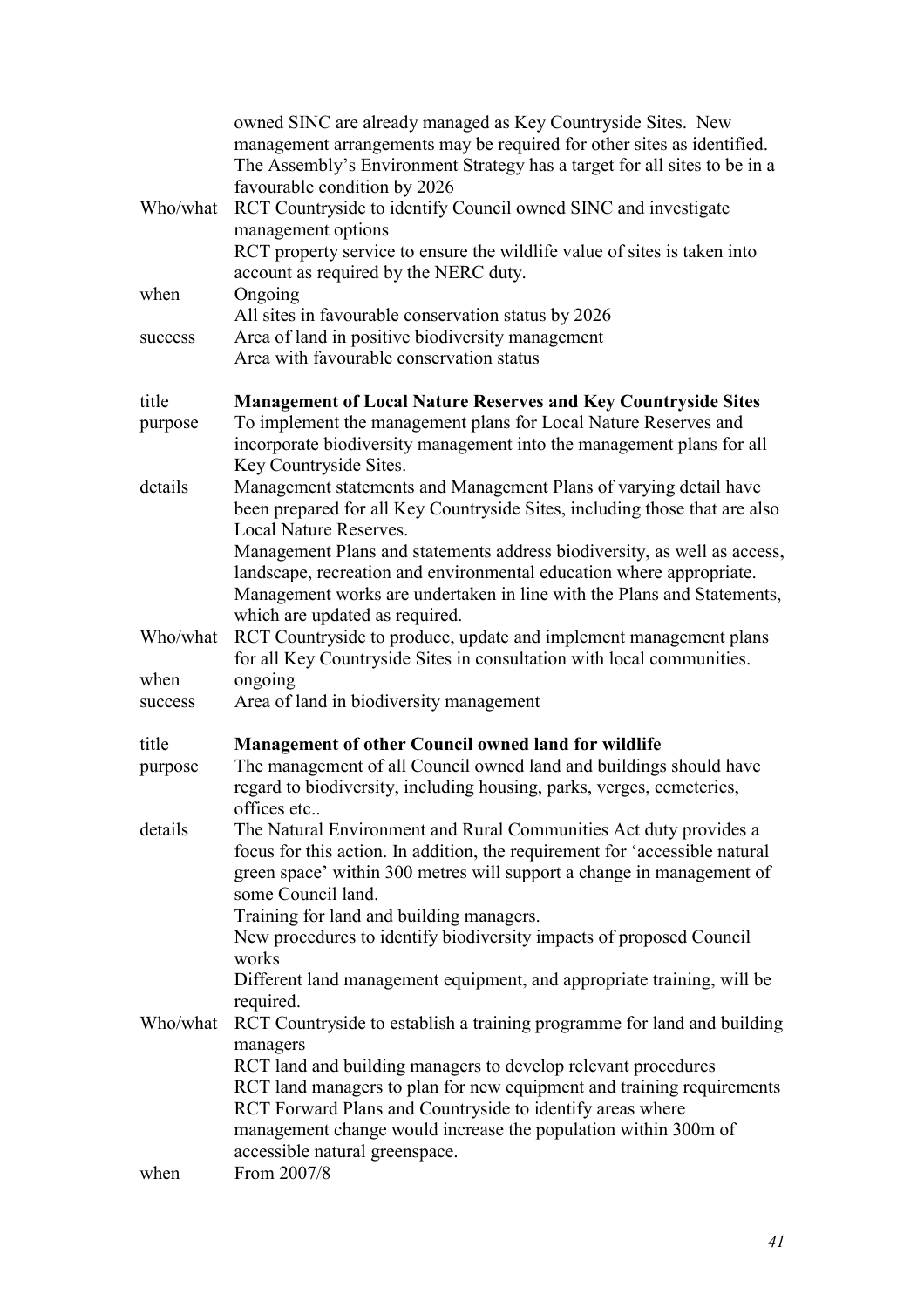| success  | Number of people and areas of council responsibility trained<br>Area of land/ number of buildings managed for biodiversity                                                                                                |
|----------|---------------------------------------------------------------------------------------------------------------------------------------------------------------------------------------------------------------------------|
| title    | <b>Gardening for Wildlife</b>                                                                                                                                                                                             |
| purpose  | To promote local biodiversity conservation using eco-friendly,<br>sustainable horticultural methods                                                                                                                       |
| details  | A Gardening for Wildlife Group has been running since 2000 and has<br>undertaken a number of projects including surveys, competitions,<br>exhibitions and events.                                                         |
|          | There are a number of active gardening projects in Rhondda Cynon Taf<br>that support the Gardening group. Suggested future actions include:<br>Developing links with the allotments forum                                 |
|          | Encouraging schools to take up gardening via Garden Organic<br>Promoting garden wildlife surveys by local and national organisations<br>Support for members to give talks to groups about gardening for wildlife          |
| Who/what | Gardening Group to develop a programme of work<br>RCT Countryside and Parks to investigate the potential for a                                                                                                            |
|          | demonstration garden in Ynysangharad Park<br>RCT Countryside to include organic gardening information in schools<br>grounds and outdoor learning information (see above)                                                  |
|          | Steering Group to promote garden wildlife surveys such as the Big                                                                                                                                                         |
|          | Garden Birdwatch, 'first sightings', garden moths etc.<br>Groundwork to promote gardening for wildlife through the Greencare                                                                                              |
|          | programme<br>RCT waste services to promote home composting                                                                                                                                                                |
| when     | ongoing                                                                                                                                                                                                                   |
| success  | Increase in wildlife recording in gardens                                                                                                                                                                                 |
|          | Increase in home composting                                                                                                                                                                                               |
| title    | <b>Cynon Valley River Park</b>                                                                                                                                                                                            |
| purpose  | To develop a landscape-scale biodiversity project linked to actions for<br>climate change, health and well-being, the CynonTrail and heritage and<br>tourism                                                              |
| details  | The Heads of the Valleys Programme funded a draft Cynon Valley River<br>Park Plan in 2006/7. Various biodiversity projects are included in the<br>action plan, which is focused on a series of linked green spaces on the |
|          | Cynon Valley floodplain. Additional funding from various sources,<br>including the Heads of the Valleys Programme is being sought.                                                                                        |
| Who/what | RCT Countryside to investigate floodplain land acquisition for Local                                                                                                                                                      |
|          | Nature Reserve.<br>Wildlife Trust to consider extension to their Pwll Waun Cynon Reserve                                                                                                                                  |
|          | Tir Gofal and Tir Cynnal funding to support biodiversity management of<br>the floodplain                                                                                                                                  |
|          | RCT Countryside to investigate ecological connectivity using the Cynon                                                                                                                                                    |
|          | Valley as an example.                                                                                                                                                                                                     |
| when     | RCT Forward Plans to include appropriate policies in the LDP<br>From 2007/8                                                                                                                                               |
| success  | Area of land in biodiversity management                                                                                                                                                                                   |
|          | Area of land in favourable conservation status                                                                                                                                                                            |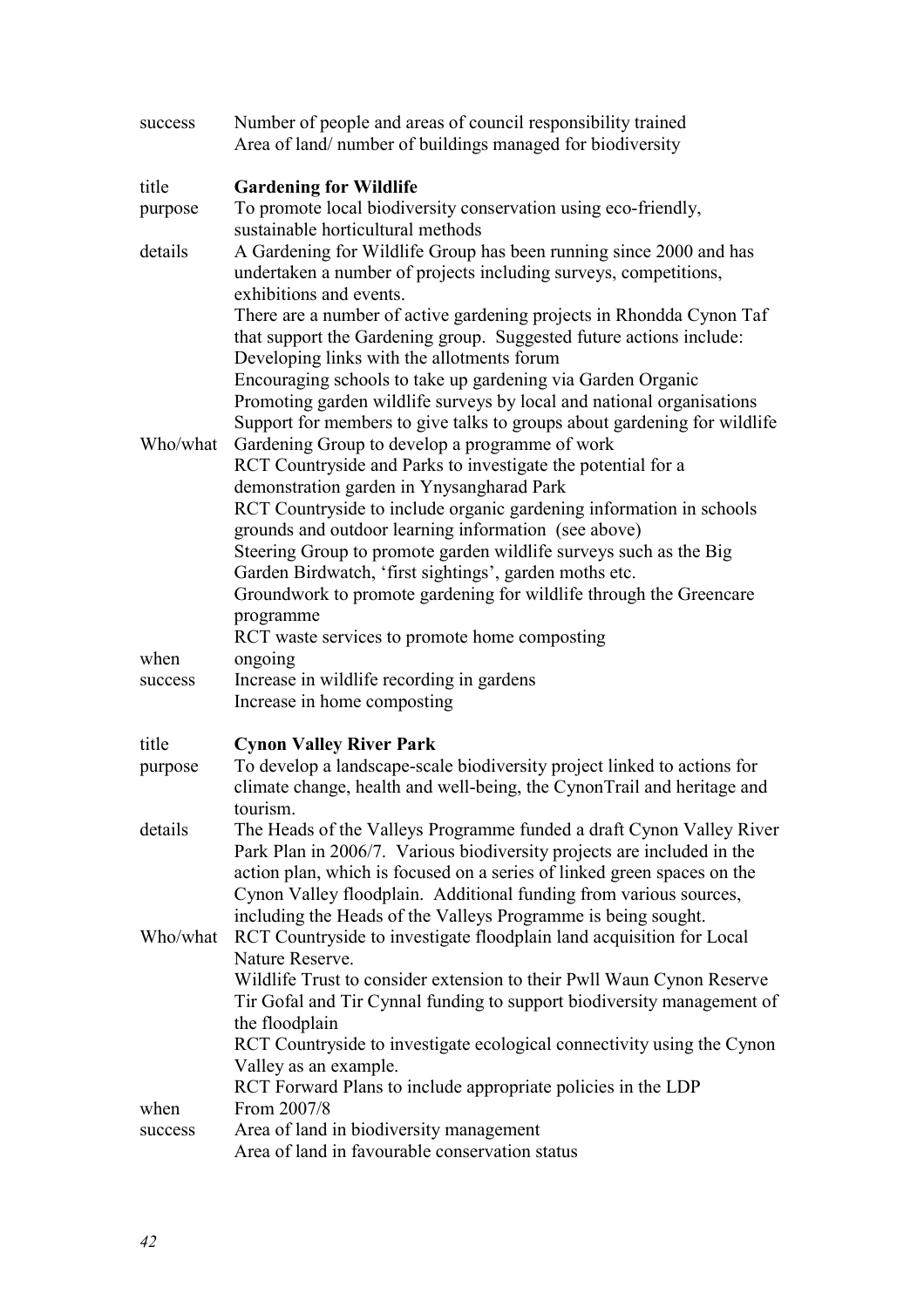| title              | <b>Invasive weeds</b>                                                                                                                                                                                                                                                                                                                                                                                                                                        |
|--------------------|--------------------------------------------------------------------------------------------------------------------------------------------------------------------------------------------------------------------------------------------------------------------------------------------------------------------------------------------------------------------------------------------------------------------------------------------------------------|
| purpose            | Invasive weeds can be a threat to local biodiversity. Japanese knotweed<br>and Himalayan balsam are a particular problem.                                                                                                                                                                                                                                                                                                                                    |
| details            | A short guide for landowners about Japanese knotweed has been<br>produced and is available on the Council's website. The Council also<br>undertakes some knotweed treatment on its own land in the autumn each<br>year. Training courses on invasive weeds have also been provided.                                                                                                                                                                          |
| Who/what           | The Heads of the Valleys programme and Keep Wales Tidy to survey<br>and control invasive species.<br>RCT Countryside to provide advice to landowners re Japanese knotweed<br>RCT Countryside to manage the Council's programme for knotweed<br>control                                                                                                                                                                                                       |
|                    | Tir Gofal funds available for invasive species control                                                                                                                                                                                                                                                                                                                                                                                                       |
| when               | ongoing                                                                                                                                                                                                                                                                                                                                                                                                                                                      |
| success            | No. / area of sites treated per year.                                                                                                                                                                                                                                                                                                                                                                                                                        |
| title              | <b>Farming and biodiversity</b>                                                                                                                                                                                                                                                                                                                                                                                                                              |
| purpose<br>details | To encourage and support farmers who practise wildlife friendly farming.<br>Tir Gofal, the Assembly's agricultural support scheme now covers 18%<br>of the RCT area, providing funding for wildlife friendly farming. More<br>farmers are likely to be eligible for funding because of the wildlife value<br>of their land. The new Tir Cynnal entry-level scheme requires a basic<br>level of good environmental practice which will also benefit wildlife. |
| Who/what           | Assembly and farming unions to support and promote the Tir Cynnal and<br>Tir Gofal agri-environment schemes.<br>RCT Countryside to prepare a Farmers' Newsletter or wildlife articles for<br>existing local farming publications<br>FWAG to work with farmers in the Rhondda Cynon Taf area<br>See also Save Our Sincs above                                                                                                                                 |
| when               | Ongoing                                                                                                                                                                                                                                                                                                                                                                                                                                                      |
| success            | Area in Tir Gofal, km of restored/newly planted hedgerow<br>No of FWAG visits in the RCT area<br>Area in favourable condition                                                                                                                                                                                                                                                                                                                                |
| title              | <b>Grazing animals projects</b>                                                                                                                                                                                                                                                                                                                                                                                                                              |
| purpose            | Grazing, especially by cattle, is very important for maintaining the<br>biodiversity value of grassland.                                                                                                                                                                                                                                                                                                                                                     |
| details            | There is concern that the decline in cattle grazing in some areas is leading<br>to a loss of biodiversity and an increased risk of fires. Some small-scale<br>grazing projects have been set up since the first LBAP was prepared and<br>there is potential for many more.                                                                                                                                                                                   |
| Who/what           | CCW and Butterfly Conservation to continue to support and develop the<br>marsh fritillary grazing project.<br>RCT Countryside to explore opportunities to introduce grazing on Key                                                                                                                                                                                                                                                                           |
|                    | Countryside Sites and other Council-owned land.<br>Llantrisant Town Trust to reintroduce grazing on the Graig Common<br>PONT to provide advice, a register of graziers and small grants to                                                                                                                                                                                                                                                                   |
|                    | support grazing for biodiversity.<br>RCT Countryside to encourage the Fire Service and Communities First<br>areas to consider grazing to manage fire risk.                                                                                                                                                                                                                                                                                                   |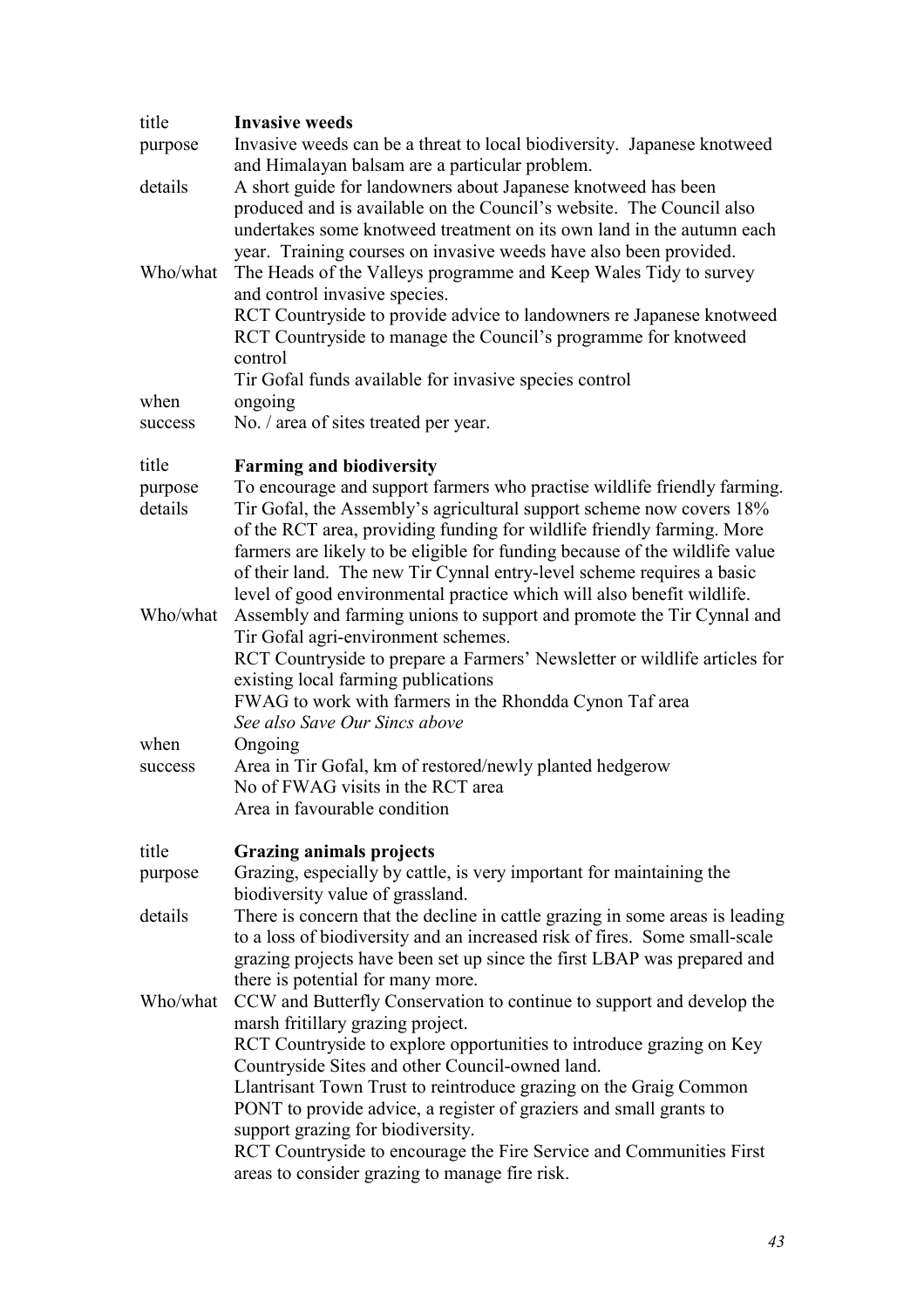|          | Steering Group to promote conservation premiums for local produce, in<br>particular beef.                                                     |
|----------|-----------------------------------------------------------------------------------------------------------------------------------------------|
| when     | Ongoing                                                                                                                                       |
| success  | Number of grazing projects set up                                                                                                             |
|          | Area in biodiversity management via grazing projects                                                                                          |
|          | Reduction in the area affected by grassland fires                                                                                             |
|          | Conservation grade beef premium                                                                                                               |
| title    | <b>Woodland Grant schemes</b>                                                                                                                 |
| purpose  | To bring all Action Plan woods into management.                                                                                               |
| details  | The Coed Cymru officer covering Rhondda Cynon Taff is actively<br>involved in developing management plans and submitting grant                |
|          | applications for woodland owners. The demand for this service is high                                                                         |
|          | with over 27 new management plans or grant schemes prepared in the                                                                            |
| Who/what | year 2005-2006, and a growing commitment to monitor approved plans.<br>Continued financial support for Coed Cymru from the Council, CCW,      |
|          | FC and other partners.                                                                                                                        |
|          | Funding of the new Better Woodlands For Wales grant scheme (BWW)<br>and First Step scheme by FCW. (Potential for continuation of First Steps  |
|          | scheme in 2007) Coed Cymru officer to prepare and monitor woodland<br>management plans and BWW schemes.                                       |
| when     | ongoing                                                                                                                                       |
| success  | At least one management plan/BWW scheme per year for an action plan<br>wood.                                                                  |
|          | Area of Action Plan woods under management.                                                                                                   |
| title    | Landscape contractors and biodiversity                                                                                                        |
| purpose  | Land around industrial estates, shopping centres, hospitals and hotels, is                                                                    |
|          | typically managed by landscape contractors. There is potential to<br>improve the biodiversity value of this land if landscape contractors are |
|          | aware of the opportunities and have suitable equipment.                                                                                       |
| details  | Skills training and equipment advice for small-scale landscape                                                                                |
|          | contractors and for intermediate labour market organisations in Rhondda<br>Cynon Taf.                                                         |
|          | Possible 'machinery ring' for hire of specialist equipment                                                                                    |
|          | Glamorgan-wide initiative targeted at the larger landscaping firms, linked<br>to protected species, the NERC duty for public bodies, water    |
|          | management to reduce flood risk and water demand, halting biodiversity                                                                        |
| Who/what | loss by 2010 etc                                                                                                                              |
|          | Groundwork to provide biodiversity skills training, including use of<br>appropriate cut and collect equipment, for small scale landscape      |
|          | contractors and intermediate labour market organisations.                                                                                     |
|          |                                                                                                                                               |
|          | Investigate the establishment of a machinery ring.                                                                                            |
|          | GLAMBAG / DEIN / Groundwork to initiate a campaign to target larger                                                                           |
| when     | landscape contractors in south Wales.<br>From 2008                                                                                            |
| success  | Number of landscape contractors trained                                                                                                       |
|          | Area of land with biodiversity management                                                                                                     |
|          |                                                                                                                                               |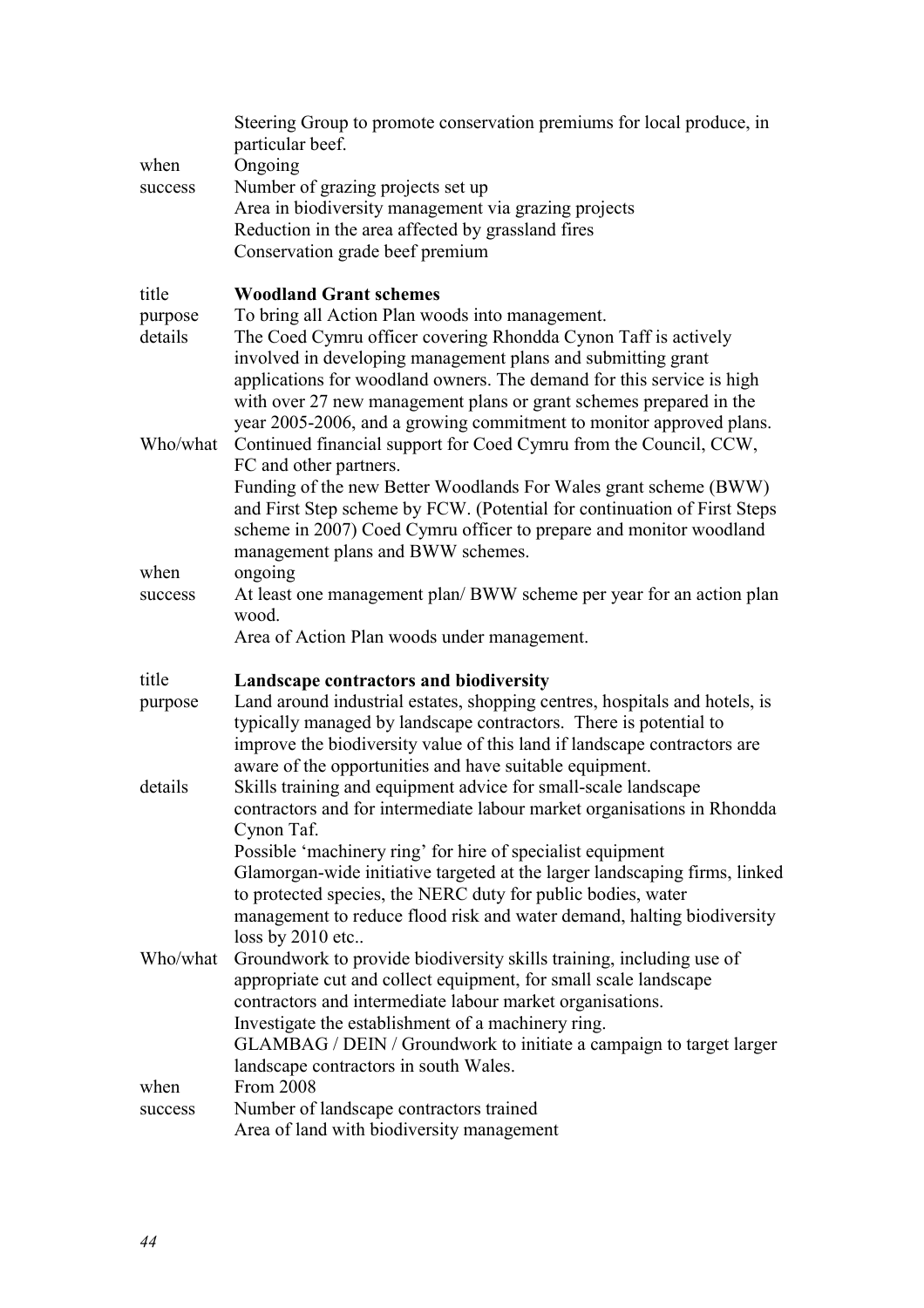| title    | <b>Schools Grounds Officer</b>                                                                                                                 |
|----------|------------------------------------------------------------------------------------------------------------------------------------------------|
| purpose  | To encourage the management of school grounds for wildlife                                                                                     |
| details  | Duty in Natural Environment and Rural Communities Act 2006.                                                                                    |
|          | Managing school grounds for biodiversity is valuable for its own sake but                                                                      |
|          | can also enrich the teaching and learning experience.                                                                                          |
|          | The Foundation phase curriculum, with its emphasis on outdoor learning                                                                         |
|          | for young children, is leading to a huge increase in demand for wildlife                                                                       |
|          | areas, gardens, outdoor classrooms, Forest School activities, teacher                                                                          |
|          | support etc. The Council's Environmental Education Service, the                                                                                |
|          | Countryside section, ESIS, Keep Wales Tidy, Eco schools, Groundwork                                                                            |
|          | Greencare, Learning through Landscapes, the Green Valley team and the<br>Forest Education Initiative are all providing some input but lack the |
|          | resources to provide a comprehensive service.                                                                                                  |
|          | There is need for a dedicated person to advise schools on biodiversity                                                                         |
|          | management of school grounds, the relevant curriculum links, teacher                                                                           |
|          | training, pupil involvement, finance and assistance to implement projects                                                                      |
|          | and maintain the grounds thereafter. Potential funding sources include,                                                                        |
|          | the Local Authority Education Service, Heads of the Valleys Programme,                                                                         |
|          | Greening the Valleys, Education Business Partnership, grant funds.                                                                             |
| Who/what | Steering Group to seek funding for a school grounds advisory post.                                                                             |
|          | RCT ESDGC Beacon group to provide guidance and best practice to                                                                                |
|          | schools on the use of school grounds for outdoor learning.                                                                                     |
|          | RCT Countryside to provide input re NERC duty                                                                                                  |
|          | Groundwork to support schools undertaking practical works                                                                                      |
|          | See also Action for Nature and School wildlife areas teaching pack                                                                             |
|          | above.                                                                                                                                         |
| when     | Seek funding for a post 2008, person in post 2009                                                                                              |
|          | Beacon group guidance by March 2008?                                                                                                           |
| success  | Officer appointed                                                                                                                              |
|          | Number of schools participating                                                                                                                |
|          | Area of school grounds managed for biodiversity                                                                                                |
|          |                                                                                                                                                |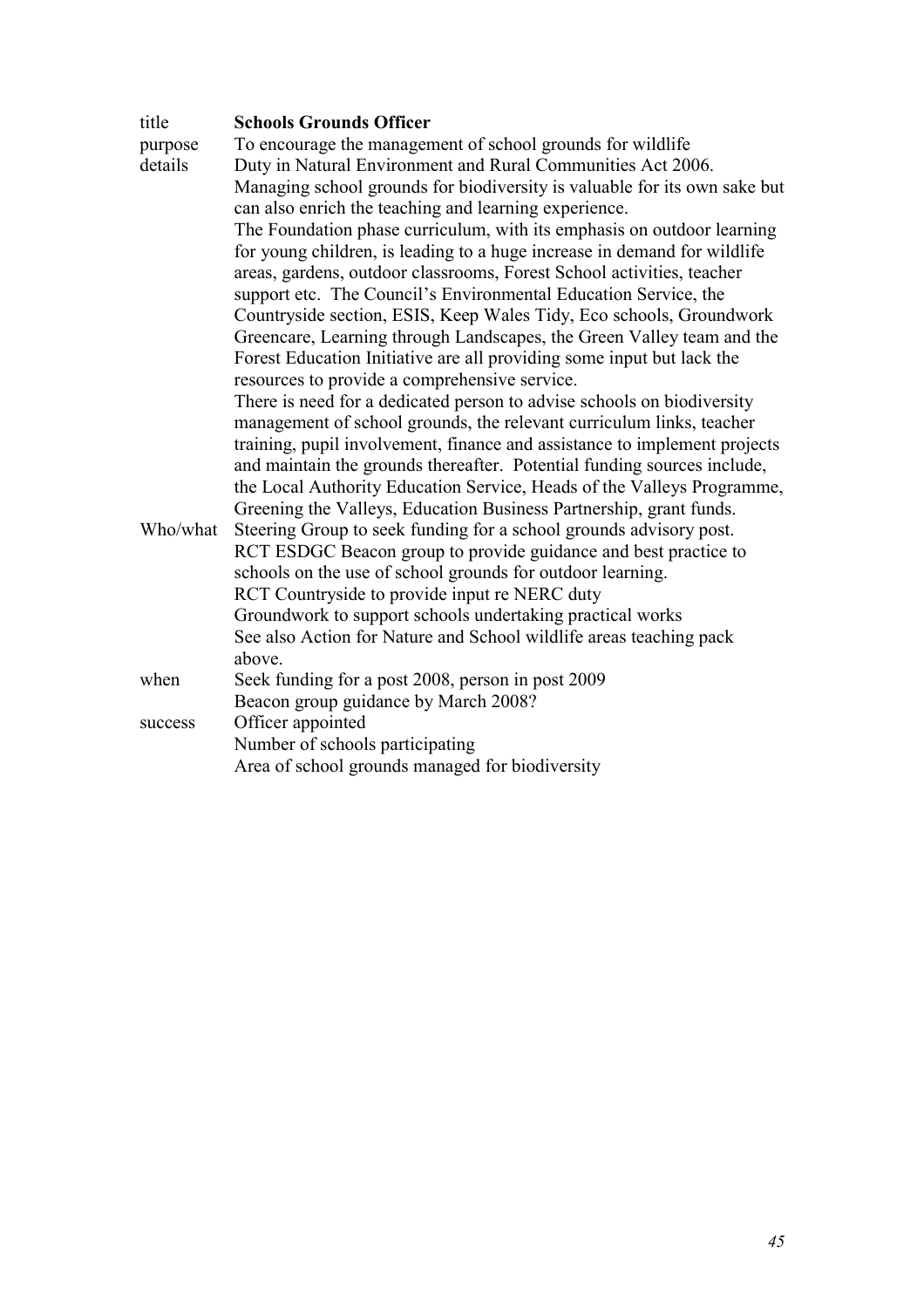# **Chapter Five Monitoring and Review**

A successful Local Biodiversity Action Plan won't sit on the shelf but will be used by the partners to make things happen. Keeping track of how the actions are progressing is an important part of the process. But we also need to check whether the actions are having the desired effect; are they helping to protect and enhance the biodiversity of Rhondda Cynon Taf?

## **Monitoring the Actions**

Monitoring the actions the first Plan was undertaken in two ways. The actions that were included in previous Part One were monitored through the Countryside Strategy process and a summary is presented in Appendix X of progress between 2000 and 2007. This process will continue.

The detailed Habitat and Species Action Plans (see Part Two) contain hundreds of actions, each with a lead partner and a time-scale identified. For these actions a separate annual monitoring mechanism was proposed. A monitoring exercise was carried out in 2001, with each partner, identified in the Habitat and Species Action Plans, completing a monitoring form. This information was entered into a database. Since 2001, English Nature has been developing a monitoring database for LBAPs and UKBAPS across the whole of the UK. The Rhondda Cynon Taf LBAP has been involved in this project from the outset and our original database has been abandoned, with the data transferred to the EN pilot database. The database, called the Biodiversity Action Reporting System (BARS) was launched in autumn 2004. The internet based system allows all partners to enter their monitoring data online via a password protected link. Members of the public are able to view the Local Biodiversity Action Plan and see general information about progress. A list of the partners is given in Appendix 13 in Part Three, most have access to the internet, but a paper based consultation system will be retained for those organisations that do not. Each of these organisations has been involved in developing the actions included in the revised Plan.

## **Monitoring Biodiversity**

The first Action Plan has been successful in encouraging recording and much more information about habitats and species in Rhondda Cynon Taf is now available. The publication by CCW of 'Priority Habitats of Wales a Technical Guide' has provided habitat information, which has been added to BARS. A number of specific surveys have also improved knowledge of habitats. Most of the original Species Action Plans contained at least one action relating to survey, although there has been significant progress, populations of some key species are still not known. BARS provides a mechanism for recording species data and the Local Record Centre will provide a single point of contact for information for Southeast Wales. The data that is collected in Rhondda Cynon Taf will also contribute to the monitoring of Action Plans prepared for Glamorgan, Wales and the UK. The involvement of landowners will be crucial to the success of the monitoring work.